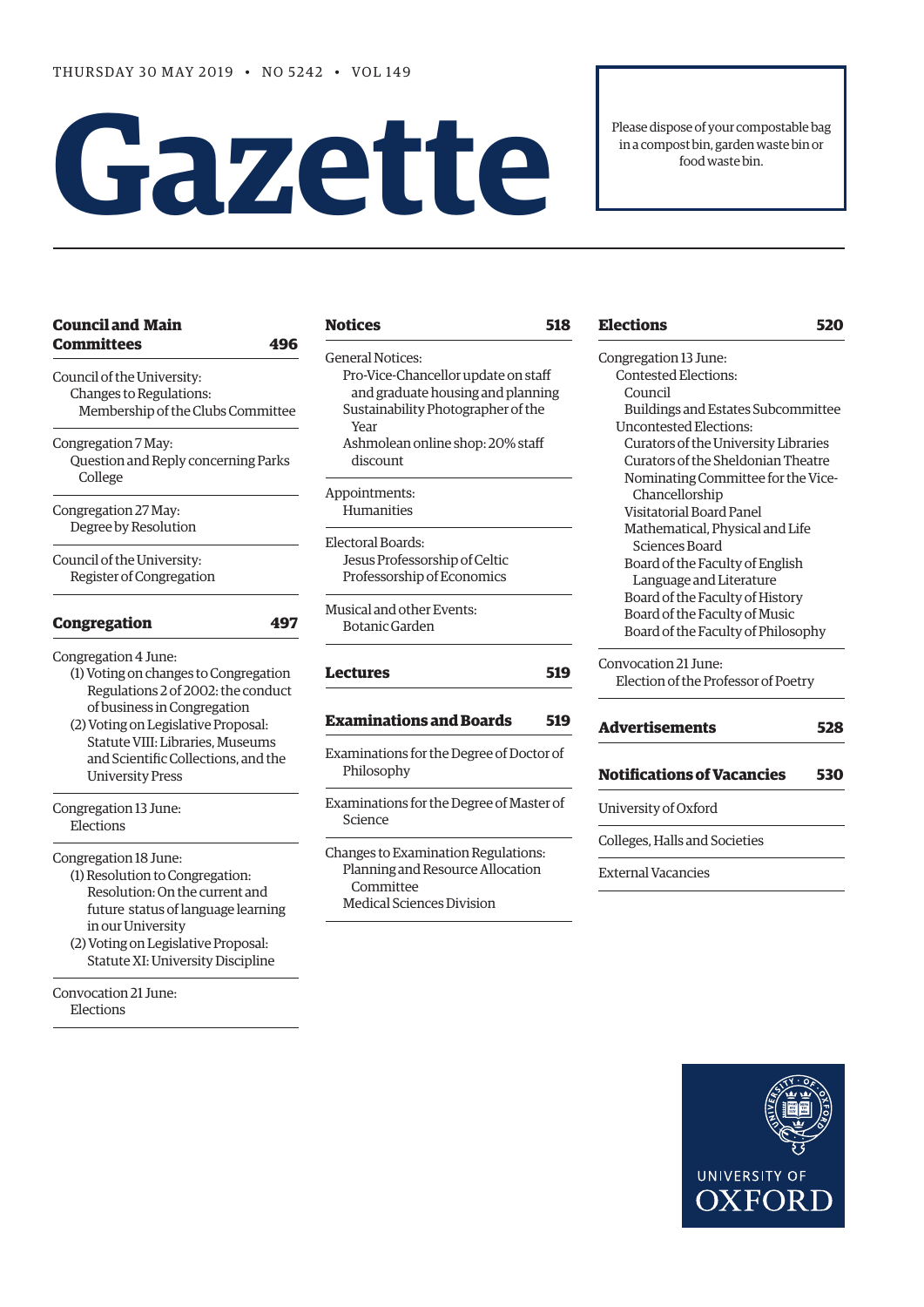# <span id="page-1-0"></span>Council and Main Committees

# **Council of the University**

#### **Changes to Regulations**

Council has made the following changes to regulations, to come into effect on **14 June**.

#### **Membership of the Clubs Committee**

# *Explanatory Note*

The following change in regulations amends the membership of the Clubs Committee to include the Director of Sport as an *ex officio* member.

# *Text of Regulations*

In Council Regulations 2 of 2004, concerning Other University Bodies, amend Part 2 as follows (new text underlined, deleted text struck through):

'2.1. There shall be a Clubs Committee consisting of:

(1) the Assessor, who shall chair the committee;

(2) the Assessor-elect;

(3) the Director of Sport;

(43) a member of Congregation, being a Senior Treasurer of Amalgamated Clubs, appointed by the Conference of Colleges;

(4) a member of Congregation, being a Senior Treasurer or Senior Member of a sports club registered with the Proctors, appointed by the University Sports Strategic Subcommittee of the Education Committee;

(5) a resident student member appointed by the Executive Committee of the Oxford University Student Union;

(6), (7) two resident student members, being the secretary of a non-sports club or publication registered with the Proctors, appointed by the Clubs Committee.

2.2. The period of office for the members appointed under regulation  $2.1$ .  $(3)$ - $(4)$ above shall be three years, and that for the members appointed under regulation 2.1. (5)–(78) shall be one year.

2.3. Members appointed under regulation  $2.1$  (3- $4$ )-(78) above shall serve no more than two consecutive full terms of office. Casual terms of office shall not count towards this limit.

2.4. Notwithstanding regulation 2.3 above, the General Purposes Committee of Council may determine that one further consecutive period is permitted in an individual case.

2.5. The committee may co-opt not more than one other person, who shall hold office for a period to be determined by the committee.'

# **Congregation** 7 May

# **Question and Reply concerning Parks College**

At the meeting of Congregation on 7 May, the question, first published in *Gazette* No [5236, 21 March 2019, and Council's reply,](https://gazette.web.ox.ac.uk/sites/default/files/gazette/documents/media/21_march_2019_-_no_5236_redacted.pdf#page=3)  first published in *Gazette* No 5237, 25 April [2019, were taken as read. Supplementary](https://gazette.web.ox.ac.uk/sites/default/files/gazette/documents/media/25_april_2019_-_no_5237_redacted.pdf#page=3)  questions were asked, as set out below.

#### **OUESTION**

'The Reply states that a Strategic Plan Programme Board will assume collective responsibility for implementation of the Strategic Plan 2018–23. Given that the Strategic Plan covers most areas of our activities as a collegiate University, would Council explain what "collective responsibility for implementation" means, and whether the Programme Board has been given any decision-making powers in addition to the advisory?'

Georgy Kantor, St John's

#### REPLY

Each priority in the Strategic Plan has a responsible committee of Council and Senior Responsible Owner (SRO). In most cases, the SRO is a Pro-Vice-Chancellor with functional responsibilities who chairs the relevant committee. The Pro-Vice-Chancellors who, together with the Heads of Divisions, a nominee of Conference of Colleges, key officers, and a Proctor/Assessor, constitute the Strategic Plan Programme Board, chaired by the Vice-Chancellor, act jointly in seeking to achieve the goals set out in the Strategic

Plan. Members of the board coordinate developments in their own areas with others, identifying and addressing overlaps and linkages, and so take collective responsibility for the Plan's implementation. The Programme Board however has no executive powers. Proposed steps to implement the Strategic Plan are put to the established decision-making bodies, in particular the major committees of Council.

#### **OUESTION**

'The Reply states: the space allocation provides for 157 units of graduate accommodation to Parks College in Farndon Court and the redeveloped Wellington Square. Further consideration will be given to the accommodation needs of Parks College as its student numbers increase. Given that sustainability of Parks College as projected depends on 500 students, have the costs of providing the additional accommodation been calculated so as to ensure the promised sustainability, or does this remain a work for the future?'

Julia Bray, St John's

# REPLY

The costs of the provision of graduate accommodation are not expected to adversely affect the sustainability of Parks College because the accommodation would be expected to recover its operating costs through the rental income charged to students. The capital costs of additional accommodation would be met either through philanthropy or working with a private sector delivery partner. The identification of additional accommodation for Parks College is currently at the planning stage.

#### **OUESTION**

'The Reply states that it is not intended to publish consultative notices on every step that will be taken to implement the Strategic Plan 2018–23. On what "steps", if any, is it intended to publish consultative notices? Would they include such preliminary consultation on "steps" requiring Congregation's consent to legislative proposals or space allocations under Statute XVI, A, 4?'

Juliane Kerkhecker, Oriel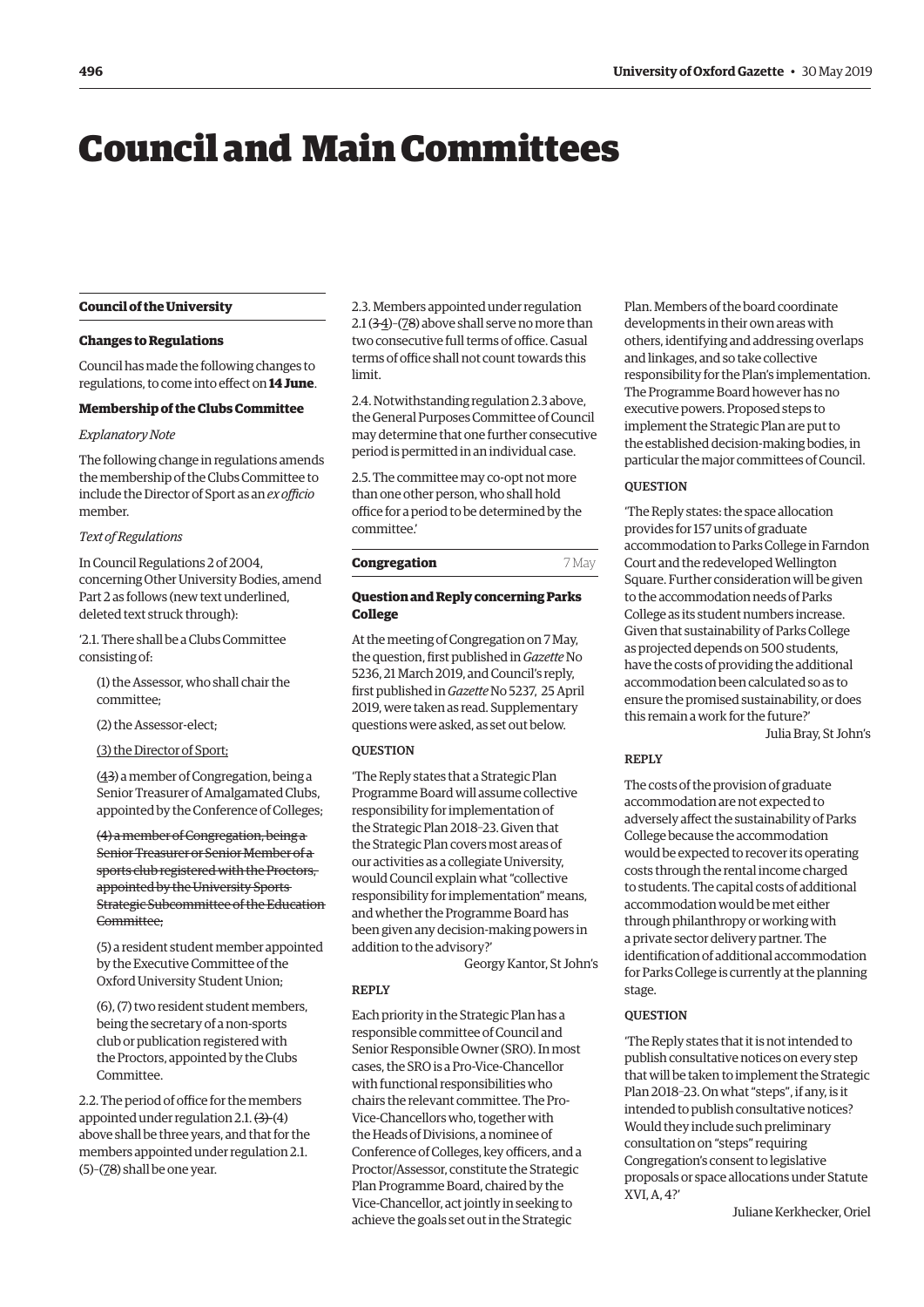# Congregation

#### <span id="page-2-0"></span>REPLY

Given that the Strategic Plan and its priorities were approved by Congregation following an extensive consultation exercise, there are no specific plans to publish consultative notices on individual initiatives. However, there will be considerable engagement with the University (including Congregation) on much of the Strategic Plan's implementation. Where Congregation's approval is required for legislative proposals or space allocations under Statute XVI, A, 4, the legislative proposal or space allocation resolution themselves form consultation with Congregation. Proposals to allocate space or undertake initiatives requiring legislative proposals will be considered by committees which themselves include members elected by Congregation prior to their coming to Council.

#### **OUESTION**

'The Reply states: the terms of reference and membership of the Strategic Plan Programme Board were published on the Council website following Council's meeting of 29 October 2018 and are as follows. They include: (d) The development of Key Performance Indicators and targets against which to measure progress in delivery of the plan. What are the Key Performance Indicators and targets against which progress in "delivery" of Parks College is meant to be measured?'

Stefan Kiefer, St John's

#### REPLY

The Key Performance Indicators (KPIs) and targets being developed for the Strategic Plan are set at a high level. One of the aims in the Strategic Plan was to establish at least one new graduate college, and the approval of Parks College and its successful establishment would constitute the achievement of one element of the plan. Parks College will also contribute to the targets in the plan for increasing the number of graduate students (Education Priority 5). In addition, the proposed Parks College base for postdoctoral researchers supports Research Priority 8 ('Enhance the opportunities and support for earlycareer researchers'). The engagement

with entrepreneurship supports Research Priority 12 ('Continue to broaden and invest in innovation activities and foster the entrepreneurial environment for staff and students'). The provision of a Parks College affiliation for some of the University staff who do not currently enjoy one supports People Priority 14 ('Ensuring that Oxford remains an attractive place to work').

The Governing Body of Parks College will provide a written report on progress against these KPIs annually to Council until 2023–4 (the last year of the current 5-year Strategic Plan).

| Congregation | 27 May |
|--------------|--------|
|              |        |

**Degree by Resolution**

*This content has been removed as it contains personal information protected under the Data Protection Act.*

# **Council of the University**

#### **Register of Congregation**

The Vice-Chancellor reports that the following names have been added to the Register of Congregation:

Filippini, N, St Edmund Hall Heim, E M, Wycliffe Hall Hills, R K, St Catherine's Irving, S J E, Nuffield Department of Clinical Medicine Madsen, J K, St Catherine's Marples, A E, Faculty of History O'Mahony, L M, Department of Engineering Science Stephenson-Hunter, S L, Equality and Diversity Unit Zohren, S, Worcester

#### **Divisional and Faculty Boards**

For changes in regulations for examinations see 'Examinations and Boards' below.

#### **Congregation** 4 June

The meeting of Congregation is cancelled. The sole business comprises questions to which no opposition has been notified and in respect of which no request for adjournment has been received, and the Vice-Chancellor will accordingly declare the changes to regulations at (1) and the legislative proposal at (2) carried without a meeting under the provisions of Sect 7 (1) of Statute VI.

## **(1) Voting on changes to Congregation Regulations 2 of 2002: the conduct of business in Congregation**

(For explanatory note and text of resolution see *Gazette* [No 5240, 16 May 2019, p444.\)](https://gazette.web.ox.ac.uk/sites/default/files/gazette/documents/media/16_may_2019_-_no_5240_redacted.pdf#page=2)

# **(2) Voting on Legislative Proposal: Statute VIII: Libraries, Museums and Scientific Collections, and the University Press**

(For explanatory note and text of resolution see *Gazette* [No 5240, 16 May 2019, p449.\)](https://gazette.web.ox.ac.uk/sites/default/files/gazette/documents/media/16_may_2019_-_no_5240_redacted.pdf#page=7)

#### **Congregation** 13 June

#### **Elections**

#### CONTESTED ELECTIONS

Council Buildings and Estates Subcommittee

#### UNCONTESTED ELECTIONS

Council Curators of the University Libraries Curators of the Sheldonian Theatre Nominating Committee for the Vice-Chancellorship Visitatorial Board Panel Mathematical, Physical and Life Sciences Board Board of the Faculty of English Language and Literature Board of the Faculty of History Board of the Faculty of Music Board of the Faculty of Philosophy

# LAPSED VACANCIES

Details are in the 'Elections' section below.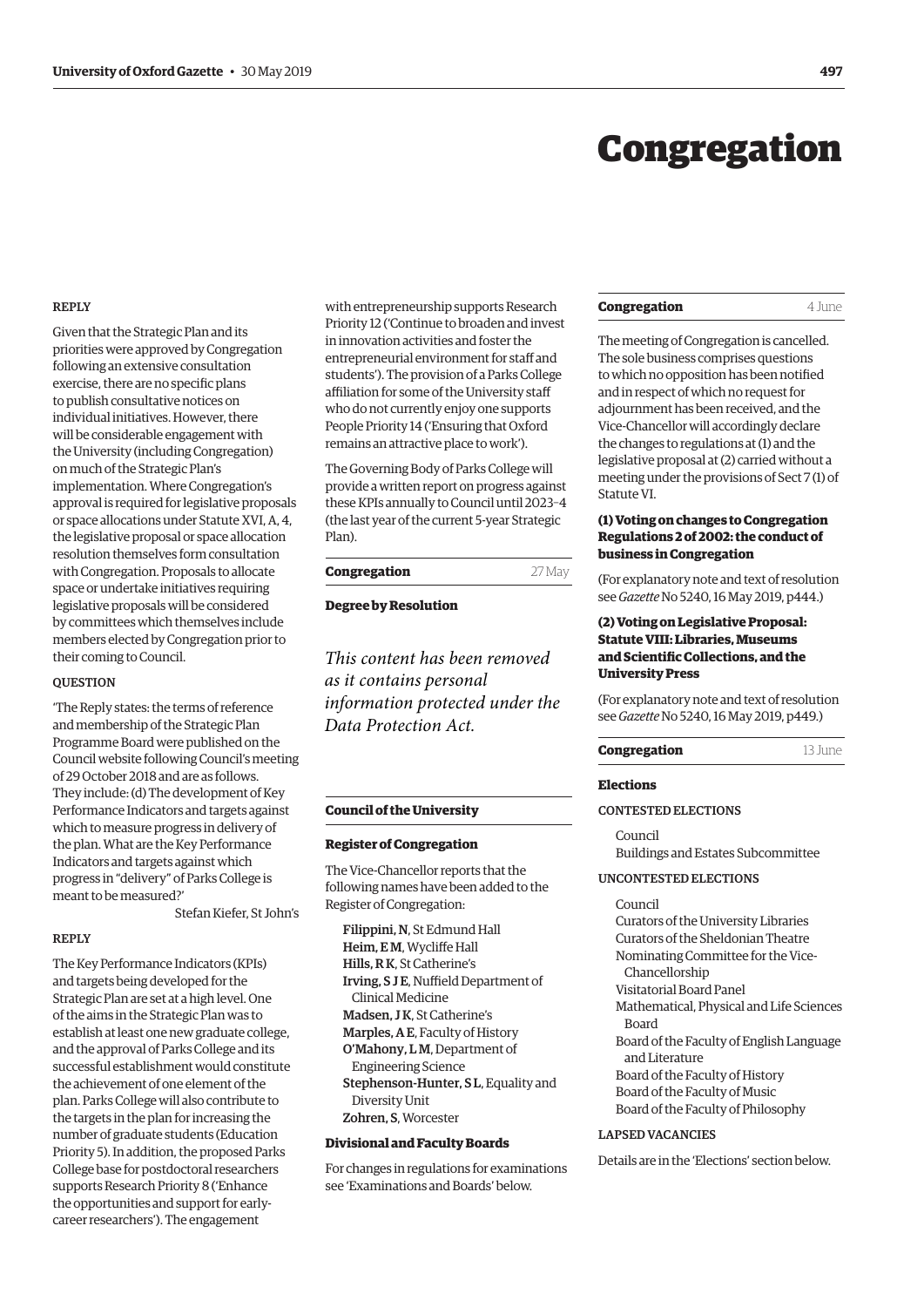<span id="page-3-0"></span>

| Congregation |  |
|--------------|--|
|--------------|--|

¶ Members of Congregation are reminded that any two members may, not later than **noon on 10 June**, give notice in writing to the Registrar that they wish to oppose or amend the resolution or the legislative proposal below (see the note on the conduct of business in Congregation below). If no such notice has been given, and unless Council has declared otherwise or the meeting has been adjourned, the resolution and the legislative proposal shall be declared carried, and the meeting may be cancelled.

**Congregation** 18 June

# **(1) Resolution: On the current and future status of language learning in our University**

As a world-leading, truly cosmopolitan academic institution, this University needs to maintain and develop its provision for language learning. In view of the contradiction between the University's commitment to "in-depth study of the world's societies and cultures, supported by the outstanding breadth of our expertise in languages, ancient and modern" (Strategic Plan 2018–23, Engagement and partnership, 4) and the proposed plans underway to alter the size and scope of the Language Centre before a thorough-going process of broad consultation has been completed, we ask Congregation to:

1) Instruct Council to reinstate the cross-disciplinary Committee for the Language Centre that was disbanded in March 2017, and to suspend any plans to reform the Language Centre until a full and timely consultation process has been completed that has demonstrably included members of staff, students and the abovementioned committee;

2) Instruct Council to draw up a plan for ensuring the academic excellence that the Language Centre requires to provide cutting-edge expertise for developing the study of languages among students and staff within the university, and to continue to provide support and resources for learning languages beyond those taught in the University.

#### *Signatories*:

Guido Bonsaver, Pembroke Patricia Thornton, Merton Amanda Power, St Catherine's Fiona McConnell, St Catherine's Thomas Adams, St Catherine's Justine Pila, St Catherine's Heidi de Wet, St Catherine's Jim Thomson, St Catherine's Richard Todd, St Catherine's Bart van Es, St Catherine's

Fram Dinshaw, St Catherine's Penny Handford, St Catherine's Peter Battle, St Catherine's Cressida Chappell, St Catherine's Mark Mulholland, St Catherine's John Foord, St Catherine's Andrew Dickinson, St Catherine's Gervase Rosser, St Catherine's Kirsten Shepherd-Barr, St Catherine's Tommaso Pizzari, St Catherine's Gavin Lowe, St Catherine's Adrian Smith, St Catherine's Andrew Bunker, St Catherine's Richard Berry, St Catherine's Laura Tunbridge, St Catherine's Francesca Southerden, Somerville Natalia Nowakowska, Somerville Charlotte Potts, Somerville Stephen Roberts, Somerville Stephen Weatherill, Somerville Faridah Zaman, Somerville Samantha Dieckmann, Somerville Elena Seiradake, Somerville Renier van der Hoorn, Somerville Philip West, Somerville Annie Sutherland, Somerville Jan Royall, Somerville Damien Tyler, Somerville Andrew Parker, Somerville Anne Manuel, Somerville Richard Stone, Somerville Lois McNay, Somerville Simon Kemp, Somerville Massimo Antonini, St Peter's Hartmut Mayer, St Peter's Huw Dorkins, St Peter's Lionel Mason, St Peter's Daron Burrows, St Peter's Balazs Szendroi, St Peter's Chris Foot, St Peter's Robert Pitkethly, St Peter's Mark Moloney, St Peter's Abigail Williams, St Peter's Marina MacKay, St Peter's Claire Williams, St Peter's Charles Monroe, St Peter's William Bowers, Merton Lorna Hutson, Merton Ian Maclachlan, Merton Sergi Pardos-Prado, Merton Carlas Smith, Merton Madhavi Krishnan, Merton Elizabeth Stubbins Bates, Merton Elias Nosrati, Merton Mindy Chen-Wishart, Merton Rhiannon Ash, Merton Michael Whitworth, Merton Alex Scott, Merton Julia Walworth, Merton John Eidinow, Merton Richard McCabe, Merton Anthony Ashmore, Merton Matthew Thomson, Merton Daniel Grimley, Merton

Jonathan Prag, Merton Simon Sanders, Merton Alex Schekochihin, Merton Tim Farrant, Pembroke Peter Wilson, All Souls Peter Claus, Pembroke Justin Jones, Pembroke Wolfgang de Melo, Wolfson Kerstin Hoge, St Hilda's Mary Dalrymple, Linacre John Coleman, Wolfson Martin Maiden, Trinity John Lowe, Jesus Maria Croghan, St Hilda's Katrin Kohl, Jesus Marion Turner, Jesus Roger Teichmann, St Hilda's Lorna Smith, St Hilda's Helen Swift, St Hilda's Katherine Ibbett, Trinity Giuseppe Stellardi, St Hugh's Genevieve Adams, St Hugh's Peter McDonald, St Hugh's Tom Khun, St Hugh's Carol Atack, St Hugh's Adrian Moore, St Hugh's Jon Parkin, St Hugh's George Garnett, St Hugh's Tim Rood, St Hugh's Thomas Cousins, St Hugh's Rafael Perera-Salazar, Primary Health Care Duncan Robertson, St Catherine's Richard Cooper, St Benet's Hall Nick Hearn, Taylor Institution Library Richard Parkinson, Queen's Jonathan Cross, Christ Church Ben Bollig, St Catherine's Peter Hill, Christ Church Almut Suerbaum, Somerville Roman Walczak, Somerville Julie Dickson, Somerville Christopher Hare, Somerville Louise Mycock, Somerville Michael Hayward, Somerville Steven Simon, Somerville Fiona Stafford, Somerville Renard Lambiotte, Somerville Luke Pitcher, Somerville Daniel Anthony, Somerville Neil Kenny, All Souls Adrian Gregory, Pembroke Jeremy Taylor, Pembroke Min Chen, Pembroke Nicholas Kruger, Pembroke Clive Siviour, Pembroke Owen Darbishire, Pembroke John Church, Pembroke Lynne Brindley, Pembroke Samuel Henry, Hertford Sonia Antoranz Contera, Green Templeton Georg Viehhauser, Physics Boyd Rodger, Bodleian Libraries Dawn Dooher, Public Affairs Julien Devriendt, Oriel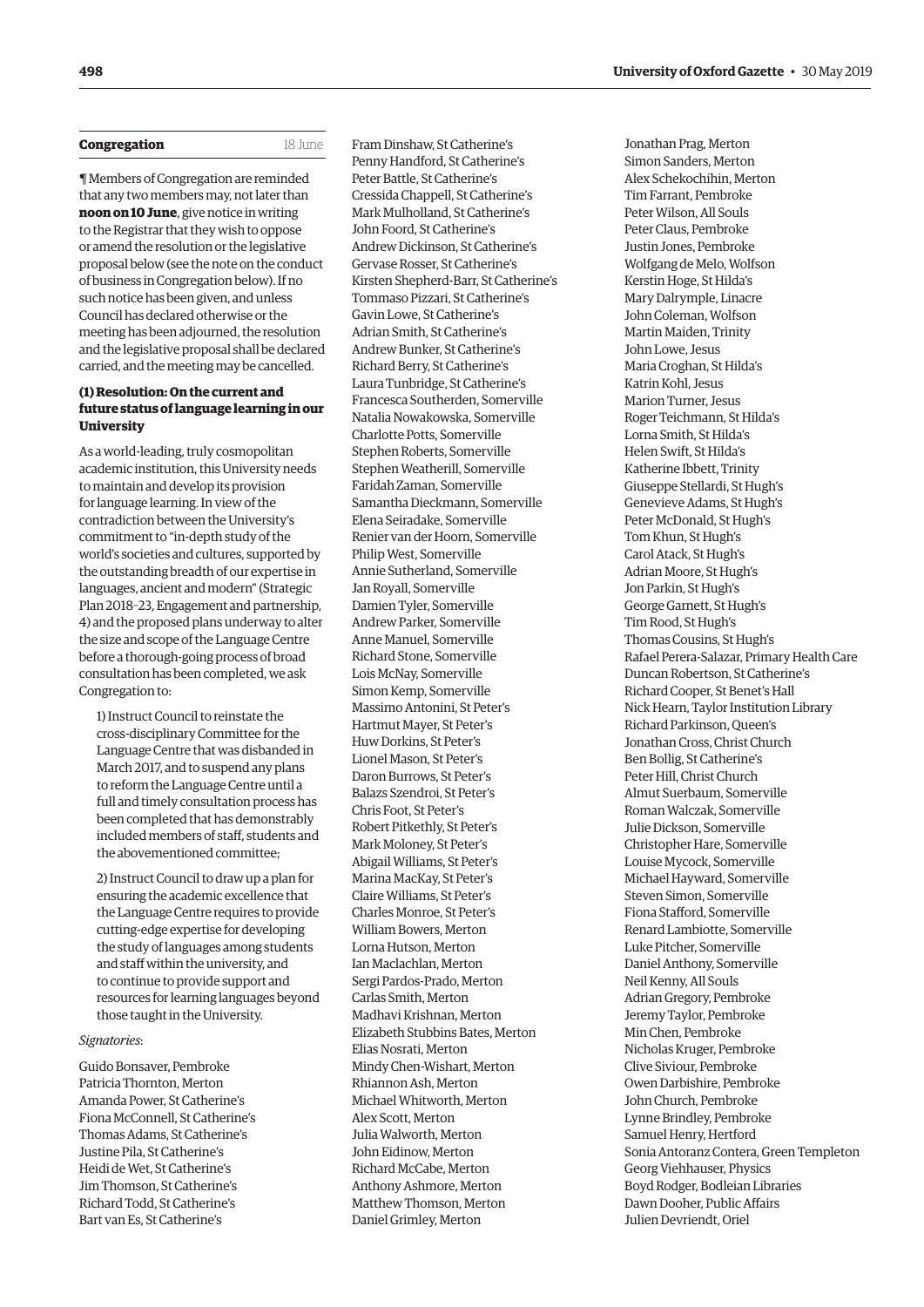<span id="page-4-0"></span>Adrianne Slyz, New Nicholas Gaskill, Oriel William Wood, Oriel Julianne Kerkhercker, Oriel Kathryn Murphy, Oriel Oliver Pooley, Oriel Bruno Currie, Oriel Annette Volfing, Oriel Robert Wainwright, Oriel Husam Haj Omar, Oriental Institute Ashraf Abdou, Oriental Institute Jing Fang, Oriental Institute Emine Çakır, Oriental Institute Margaret Watson, Bodleian Library John Traill, Music David Murray, Engineering Sciences Robert Chard, St Anne's John Ford, St Anne's Sophie Nicholls, St Anne's Patrick Irwin, St Anne's Matthew Leigh, St Anne's Geraldine Hazbun, St Anne's Patrick McGuinness, St Anne's Simon Park, St Anne's Sahba Shayani, Oriental Institute Young-Hae Chi, Oriental Institute Taj Kandoura, Oriental Institute Keiko Harada, Oriental Institute Junko Ha, Oriental Institute Junko Hagiwara, Oriental Institute Kaori Nishizawa, Oriental Institute Otared Haidar, Oriental Institute Bernard Wood, Earth Sciences Hugh Jenkyns, Earth Sciences Don Porcelli, Earth Sciences Conall MacNiocaill, Earth Sciences Heather Bouman, Earth Sciences Aris Katzourakis, Zoology Barbara Harris-White, Wolfson Peter Ghosh, St Anne's Jaya John, Physics Martyn Harry, St Anne's Simon Skinner, Balliol Grant Lammond, Balliol Helen Gittos, Balliol Mark Baker, Balliol Andrew Hurrell, Balliol Elena Lombardi, Balliol Sudhir Hazareesingh, Balliol Gordon Barrett, History Marie-Chantal Killeen, Lady Margaret Hall Xon Dr Ros, Lady Margaret Hall Jan Westerhoff, Lady Margaret Hall Michael Broers, Lady Margaret Hall Alan Doig, Lady Margaret Hall Helen Barr, Lady Margaret Hall Alan Rusbridger, Lady Margaret Hall Sophie Ratcliffe, Lady Margaret Hall Saloni Krishnan, Lady Margaret Hall Amin Benaissa, Lady Margaret Hall Helen Scott, Lady Margaret Hall Grant Tapsell, Lady Margaret Hall Hanne Eckhoff, Lady Margaret Hall Brian Huffman, Lady Margaret Hall

Sania Bogojevic, Lady Margaret Hall Natalia Keys, Medieval and Modern Languages Georgy Kantor, St John's Rosalind Temple, New College Peter Thonemann, Wadham Thomas Sinclair, Wadham Alexander Ritter, Wadham Carolin Duttlinger, Wadham Christina Benninghaus, Wadham Javier Munoz-Basols, Medieval and Modern Languages Jack Miller, Wadham Francesco Zanetti, Wadham Philip Bullock, Wadham Emma Cohen, Wadham Christian Howells, Wadham Alfonso Arturo Castrejon-Pita, Wadham Jane Griffiths, Wadham George Southcombe, Wadham James Read, Pembroke Ariel Ezrachi, Pembroke Hiroe Kaji, Oriental Studies Shio-Yun Kan, Oriental Studies Richard Walker, Earth Sciences

# **(2) Voting on Legislative Proposal: Statute XI: University Discipline**

#### *Explanatory Note*

Following the publication of new sector guidance on disciplinary procedures and recommendations made by the University's Sexual Violence Working Group, a new University Student Disciplinary Procedure: Non-Academic Misconduct has been introduced. The purpose of the new procedure is to ensure that all reported breaches of the University's Code of Discipline are handled in a way that is compliant with the sector guidance, are dealt with proportionately, fairly, sensitively and in a timely manner, and that the process is transparent to students and staff. Particular care has been taken to ensure that the procedure is sensitive to the needs of cases involving sexual misconduct or harassment. Changes to Statute XI and associated regulations are required to give effect to the new procedure and to ensure that the University meets sector best practice in the handling of disciplinary cases.

*WHEREAS it is expedient to amend Statute XI, concerning University Discipline,* THE UNIVERSITY ENACTS AS FOLLOWS.

# '**PART A: DEFINITIONS AND CODE OF DISCIPLINE**

#### *Definitions*

1. (1) In this statute unless the context otherwise requires the following words and expressions shall have the following meanings:

> (a) for the purposes of this statute and of any regulations made under this statute, the phrase words "member of the University" or "student member" mean:

(i) "member of the University" or "student member" means any individual person so defined under the provisions of Statute II;

(ii) "student member" means, in addition, any other individual person who, though not a member or student member under the those provisions of Statute II, is a candidate for any university examination; or

(iii) "student member" means, in addition, any other individual who, though not a student member under the provisions of Statute II, is a student at the University and has a contract with the University which requires them to abide by this Statute; or

(iv) "member of the University" or "student member" means, in addition any individual person who was defined as such under  $(i)$ ,  $\Theta$ r $(ii)$  or  $(iii)$  either (a) at the beginning of disciplinary proceedings and against whom disciplinary proceedings are ongoing or (b) at the time when the alleged breach of the provisions of section (2) or (3) of this statute occurred.

(b) "ban" means withdraw the right of access to specified land, buildings, facilities or services of the University for a fixed period or pending the fulfilment of certain conditions;

(c) "college" means any college, society, or Permanent Private Hall recognised by or established under Statute V;

(d) "expel" means deprive a member permanently of his or her membership of the University;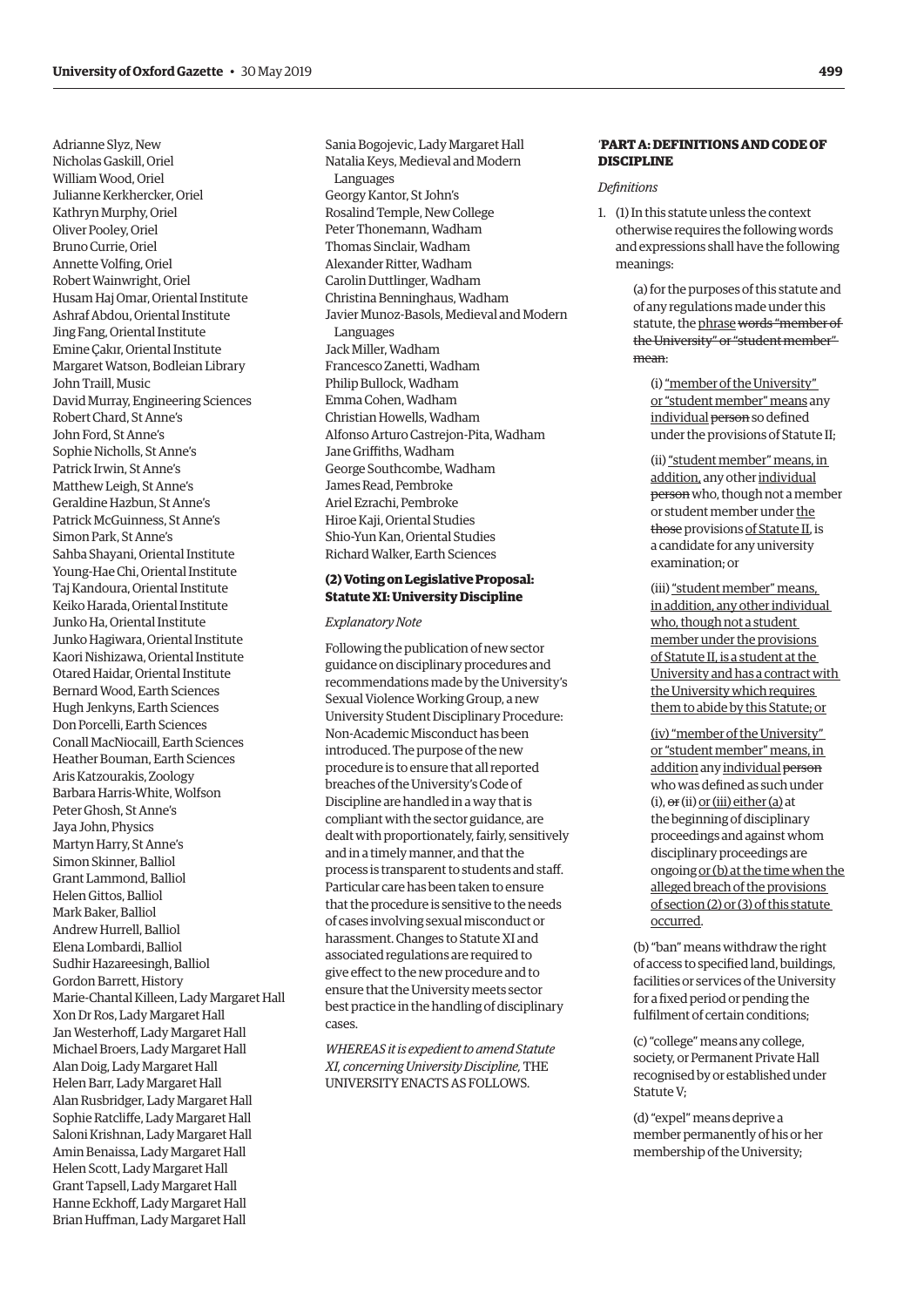(e) "harassment" means unwanted and unwarranted conduct towards another individual person which has the purpose or effect of:

(i) violating that other's dignity; or

(ii) creating an intimidating, hostile, degrading, humiliating or offensive environment for that other;

(f) "in a university context" means any of the following:

(i) on university or college premises;

(ii) in the course of university activity within or outside Oxford whether academic, sporting, social, cultural, or other;

 $(g)$  "rusticate" "suspend" means withdraw the right of access to all of the land, buildings and facilities of the University including teaching, examinations and all related academic services for a fixed or indeterminate period or until the fulfilment of specified conditions either as a penalty imposed following a disciplinary investigation or where action is taken as an interim measure pending further investigation, or where access is otherwise withdrawn under the Statutes or Regulations for non-disciplinary reasons;

(h) "sexual misconduct" means any behaviour of a sexual nature which takes place without consent where the individual alleged to have carried out the misconduct has no reasonable belief in consent; "suspend" means withdraw the right of access referred to in sub-section (g) above for a fixed or indeterminate period or until the fulfilment of specified conditions where action is taken as an interim measure pending further investigation, or where action is taken under the statutes or regulations for non-disciplinary reasons.

(i) "examination" includes the submission and assessment of a thesis, dissertation, essay, practical work or other coursework and any other exercise, including in the case of graduate student members transfer and confirmation of status exercises, which is not undertaken in formal examination conditions that counts towards or constitutes the work for a degree or other academic award.

(2) Unless the Student Disciplinary Panel or the Student Appeal Panel otherwise orders, a student member who is banned, rusticated or suspended under this statute shall not for so long as the ban, suspension or rustication is in force be entitled to enter or participate in any university examination for the award of any degree, diploma, certificate or prize or other award of the University or any qualifying examination for entry into such examination.

# *Code of Discipline*

2. (1) No member of the University shall in a university context intentionally or recklessly:

> (a) disrupt or attempt to disrupt teaching or study or research or the administrative, sporting, social, cultural, or other activities of the University;

(b) disrupt or attempt to disrupt the lawful exercise of freedom of speech by members, student members, and employees of the University or by visiting speakers;

(c) obstruct or attempt to obstruct any officer, employee, or agent of the University in the performance of his or her duties;

(d) deface, damage, or destroy or attempt to deface, damage or destroy any property of or in the custody of the University or <del>of</del> any college or of any member, officer, employee, or agent of the University or of any college, any other individual or knowingly misappropriate such property;

(e) occupy or use or attempt to occupy or use any property or facilities of the University or of any college except as may be expressly or impliedly authorised by the university or college authorities concerned;

(f) forge or falsify any university certificate or similar document or knowingly make false statements concerning standing or results obtained in examinations;

(g) engage in action which is likely to cause injury or to impair safety;

(h) engage in violent, indecent, disorderly, threatening, or offensive behaviour or language;

(i) engage in any dishonest behaviour in relation to the University, or the holding of any university office, or

any application for any university membership, office or position or any student place at the university (in which case such dishonesty shall be understood to be continuing throughout the period when he or she holds that membership, office, position or student place);

(j) disobey a reasonable instruction given within their authority by one of the Proctors or their deputies;

(k) refuse to disclose his or her name and other relevant details to an officer or an employee or agent of the University or of any college in circumstances where it is reasonable to require that that information be given;

(l) possess, use, offer, sell, or give to any individual person drugs, the possession or use of which is illegal;

(m) engage in the harassment of, or sexual misconduct towards, any member, visitor, employee, or agent of the University or of any college;

(n) fail to comply with an order made under sections 10, 11, 16, 19 or 23 25 of this statute.

(2) No member of the University shall intentionally or recklessly breach any regulation

(a) relating to the use of the libraries or the information and communications technology facilities of the University;

(b) relating to conduct in examinations which is designated by Council as a disciplinary regulation for the purposes of this statute;

(c) made under any section in this statute.

(3) Every member of the University shall, to the extent that such provisions may be applicable to that member, comply with the provisions of the codes of practice issued from time to time by Council pursuant to the duty imposed by section 43 of the Education (No 2) Act 1986 and duly published in the *University Gazette*.

(4) No member of the University shall intentionally or recklessly:

(a) create or provide directly or indirectly for a candidate or candidates in any examination of this University or elsewhere material that constitutes a model or draft intended to meet substantially or wholly the requirements of any exercise in that examination, and which, in part or in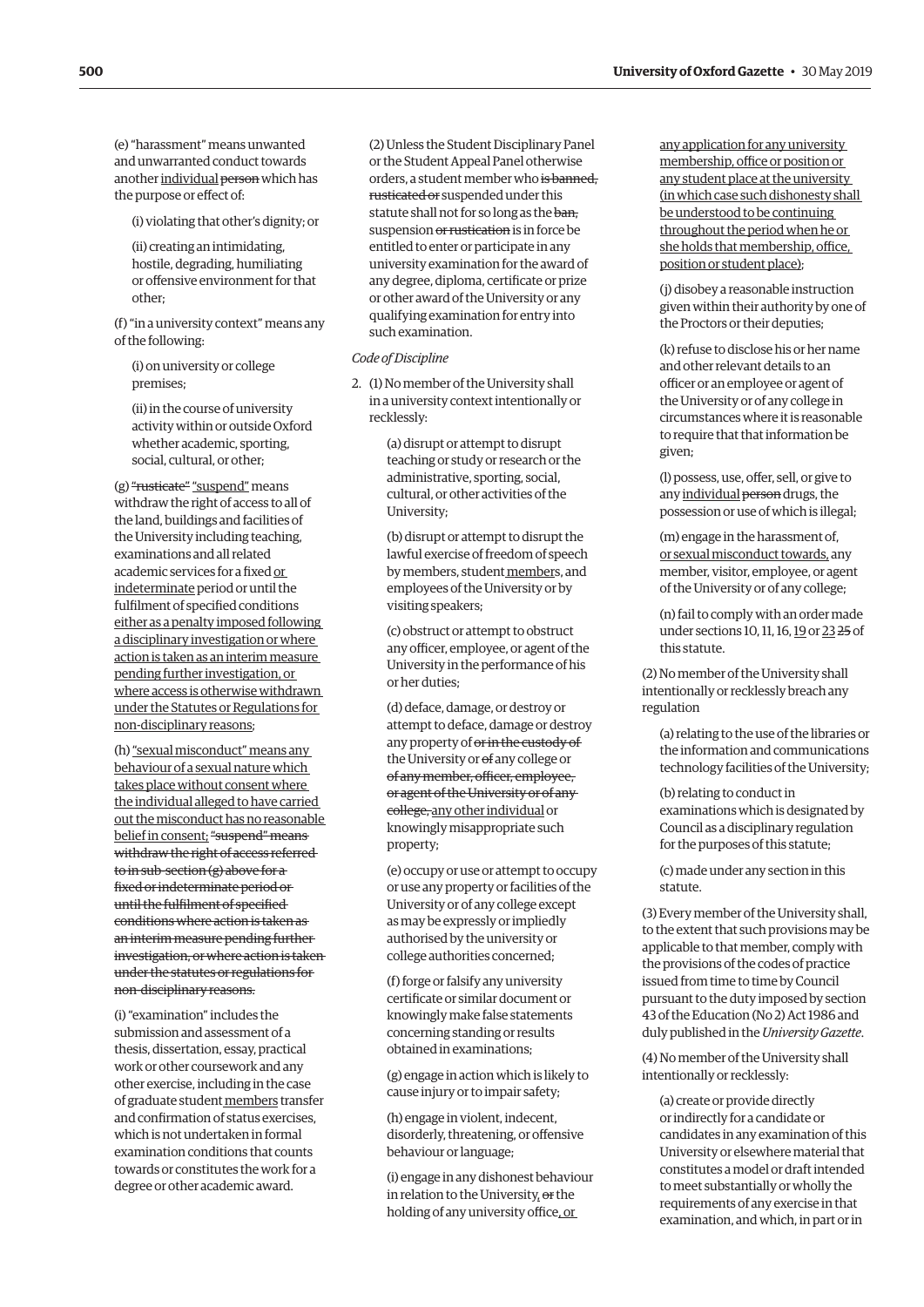whole, could be submitted without attribution by an examination candidate in order to meet or to attempt to meet the requirements of the examination;

(b) enter into any agreement to act in breach of section 2. (4) (a) of this Code;

(c) assist or encourage directly or indirectly any individual person or individuals persons to act in breach of sections 2. (4) (a), and 2. (4) (b) of this Code.

3. No member of the University shall incite or conspire with any other individual person to engage in any of the conduct prohibited under this Part.

#### *Regulations*

4. (1) A person or body having charge of any land or building of the University, or of any facilities or services provided by or on behalf of the University, may, subject to the statutes and regulations, make regulations governing the use of that land or building or of those facilities or services.

(2) If regulations proposed to be made under this section are submitted to the Proctors and the Proctors are satisfied that they

(a) relate to minor matters, governing the detailed management of the land, building, facilities, or services concerned, and

(b) are to be published in such a way as reasonably to bring them to the notice of the users of the land, building, facilities, or services concerned,

the regulations in question shall have immediate effect on publication, and shall bind all users of the land, building, facilities, or services to which they refer to the extent provided in them.

5. (1) Council shall establish and maintain a Rules Committee for the purpose of making regulations not inconsistent with the statutes governing the conduct of student members except in relation to the regulations relating to the academic dress of student members or conduct in examinations.

(2) The Rules Committee shall keep all regulations made by it under review and may amend or repeal those regulations as it thinks fit.

(3) The constitution and further powers and duties of the Rules Committee shall be set out by Council by regulation.

6. (1) The Proctors may, if they consider the matter urgent, make regulations relating to the conduct of student members which are not inconsistent with the statutes and regulations.

(2) Any regulations made by the Proctors under this section shall be published forthwith in the *University Gazette* and shall have immediate effect on publication.

(3) Any exercise of this power shall be reported at once to the Rules Committee, and the regulations shall lapse unless the Rules Committee confirms them by a regulation, in the same or substantially the same terms, made and published in the *University Gazette* within three weeks of Full Term from the day the regulations were made by the Proctors.

(4) If the regulations are not confirmed, they shall none the less have effect from the time at which they were published until the time the Rules Committee decides not to confirm them, or until they lapse, whichever is the earlier.

# **PART B: DISCIPLINARY PANELS AND APPEAL COURT OF THE UNIVERSITY AND THE PROCTORS**

*Disciplinary Panels and Appeal Court of the University*

7. There shall be three Panels and one Court as follows:

(1) The Student Disciplinary Panel;

(2) the Student Appeal Panel;

(3) the Academic Conduct Appeal Panel;

(4) the Appeal Court.

8. (1) The Student Disciplinary Panel shall comprise a chair, two or more vice-chairs, and eleven or more other members, who shall each serve for three years and may be reappointed.

(2) The chair and vice-chairs shall be appointed by the High Steward from among the members of Congregation who are barristers or solicitors of at least five years' standing or who have experience which makes them suitable for appointment.

(3) The other members shall be appointed by Council from among the members of Congregation.

(4) A sitting of the Panel shall be sufficiently constituted by a panel comprising three members of whom at least one shall be the chair or a vice-chair, and shall be convened in accordance

with the regulations made under section 25 26 of this statute.

9. (1) The function of the Student Disciplinary Panel shall be to hear and determine, in accordance with procedure set out in regulations made under section 25 26 of this statute, allegations made to it by the Proctors that a student member has committed a breach of the provisions of section 2 or 3 of this statute, and appeals against decisions under sections 29 (2), 33, and 42 (2), 44 (2), 45 (2), 49 (3) and 50, of this statute, and cases referred to it by the Academic Conduct Panel under section 20 of this statute.

(2) No complaint made by the Proctors shall be heard by the Student Disciplinary Panel more than six months after the date of the first interview unless the Chair or Vice-Chair sitting on that occasion decides at his or her discretion to allow the complaint to be heard on the grounds that there is good cause for the delay.

10. (1) If the Student Disciplinary Panel is satisfied that the student member has committeed committed a breach of sections 2 or 3 of this statute it may:

> (a) issue the student member with a written warning;

(b) require the student member to attend a programme of education;

(c) require the student member to enter a temporary or permanent restriction on contact with a named individual or individuals;

(da) impose a fine of such amount as it thinks fit;

(e) suspend the student member's access to or exclude the student member from University accommodation or require the student member to move to other University accommodation (subject to the terms of the student member's lease);

(fb) order the student member to pay compensation to any individual person or body suffering injury, damage, or loss as a result of the student member's conduct;

(g) issue directions in relation to the future provision of references for the student member;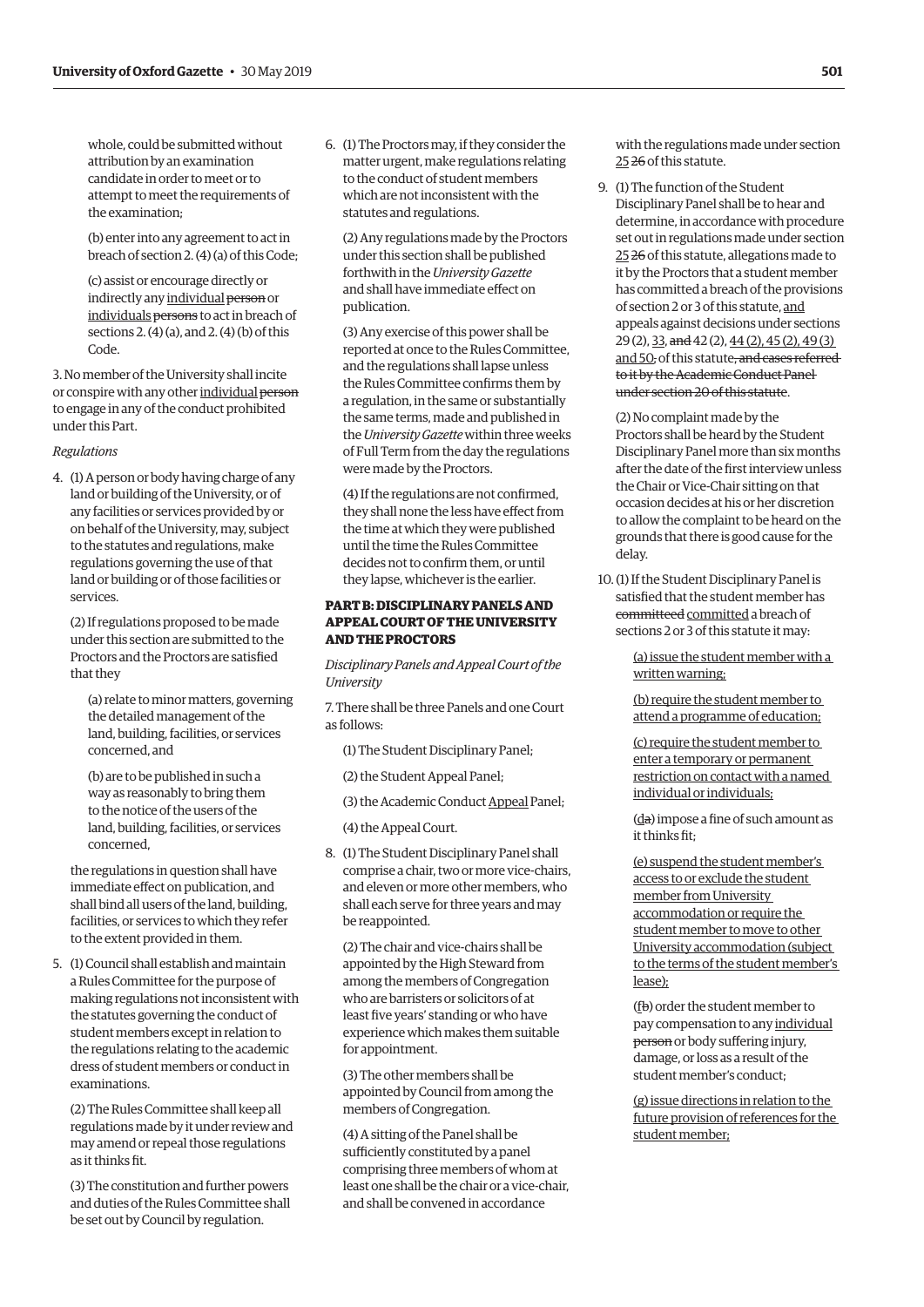(hc) make an order banning the student member from specified University premises or facilities for such period or on such terms as it thinks fit;

(i) subject to endorsement by the relevant college, make an order banning the student member from specified college premises or facilities for such period or on such terms as it thinks fit;

(jd) suspend rusticate the student member for such period as it thinks fit;

(ke) expel the student member;

(lf) recommend to Council that the student member be deprived of the degree to which the disciplinary proceedings relate.

(2) The Student Disciplinary Panel may impose any of the penalties referred to in sub-section (1) above separately or in any combination.

(3) If the Student Disciplinary Panel is satisfied that a student member has intentionally or recklessly committed a breach of the disciplinary regulations relating to conduct in examinations it may order the examiners to

(a) if practicable, exclude from assessment any part of the work submitted that the examiners are satisfied is not the student member's own work; and

(b) in addition or alternatively to imposing one or more of the penalties referred to in sub-section (1) above, impose one or more of the following penalties specifying the mark or class of degree, as applicable:

(i) reduce a mark awarded to any piece of work;

- (ii) award no mark to or disregard any piece of work;
- (iii) substitute an alternative mark for any piece of work;

(iv) reduce by one or more classes any degree classification;

(v) permit and direct a student member to re-sit an examination or resubmit a piece of work on such conditions as it thinks fit;

(vi) award a pass degree instead of an honours degree;

(vii) fail the student member in the examination or part of the examination concerned.

(4) If the Panel is satisfied that the student member has committed a breach of the provisions of section 2 or 3 of this statute, it may instead of exercising its powers under sub-sections (1), (2), and (3) above give the student member a written warning as to his or her future conduct and the Proctors shall keep a record of the warning.

11. (1) The Student Disciplinary Panel shall also have the function of determining, in accordance with the procedures set out in the regulations made under section 25 26 of this statute, appeals made by student members under sections 29 (2), 33, 42 40 (2), 44 (2), 45 (2), 49 (3), and  $47(5)$  50.

(2) The conduct of appeals shall be by way of rehearing.

(3) In the exercise of its appellate powers the Panel may quash or confirm the decision appealed against, or make any order in substitution for it which the person or body whose order is being appealed could have made.

12. In all cases the Student Disciplinary Panel shall have power to determine any question concerning the interpretation and application of the University's statutes or regulations, and to hear evidence.

13. If the student member who is the subject of the disciplinary action is aggrieved by a decision of the Student Disciplinary Panel acting as a primary decision-making body (rather than in the exercise of its appellate powers) he or she may apply for permission to appeal to the Student Appeal Panel.

14. (1) The Student Appeal Panel shall consist of three individuals persons appointed by the High Steward, who shall be external individuals persons who hold a legal qualification and have experience which makes them suitable for appointment and shall not be members of Congregation.

(2) Members of the Student Appeal Panel shall serve for three years and may be reappointed.

(3) A sitting of the Student Appeal Panel shall be sufficiently constituted by one of its members acting alone.

15. (1) The Student Appeal Panel may, if it thinks it is in the interest of justice and fairness to do so, sit with no more than two assessors who are members of Congregation appointed by the

High Steward who have knowledge and experience of the practice and procedures of this University relevant to the issues raised in the appeal.

(2) The assessor or assessors shall assist and advise the Panel on matters of practice and procedure relevant to the appeal and shall not be party to the Panel's decision.

16. (1) The function of the Student Appeal Panel shall be to hear and determine, in accordance with procedure set out in regulations made under section 26 of this statute:

> (a) appeals from decisions of the Student Disciplinary Panel acting as the primary decision-making body (rather than it its exercise of its appellate powers);

(b) other appeals which are designated to be made to the Student Appeal Panel in regulations made by Council.

(2) (a) The Student Appeal Panel shall have full power to determine any question of law and of fact, and, in exceptional circumstances only, to hear evidence.

(b) The Panel may quash or confirm the decision appealed against, or make any order in substitution for it which the tribunal whose order is being appealed could have made.

17. (1) The Academic Conduct Appeal Panel shall comprise the current Proctors, who shall each serve for the length of their term of office as Proctor, and five or more other members, who shall each serve for three years, and may be reappointed.

(2) The members, with the exception of the current Proctors, shall be appointed by Council from among the members of Congregation. The appointed members shall have relevant experience, for example through being a former Proctor or former member of the Student Disciplinary Panel.

(3) A sitting of the Academic Conduct Appeal Panel, which may take place at a meeting or by correspondence, shall be sufficiently constituted by a panel comprising one three members serving *ex officio* or appointed under section 17 (1) and (2) or co-opted under section 17 (4) as appropriate, of whom one shall be a current Proctor and at least one shall be one of the appointed members, and shall be convened in accordance with the regulations made under section 25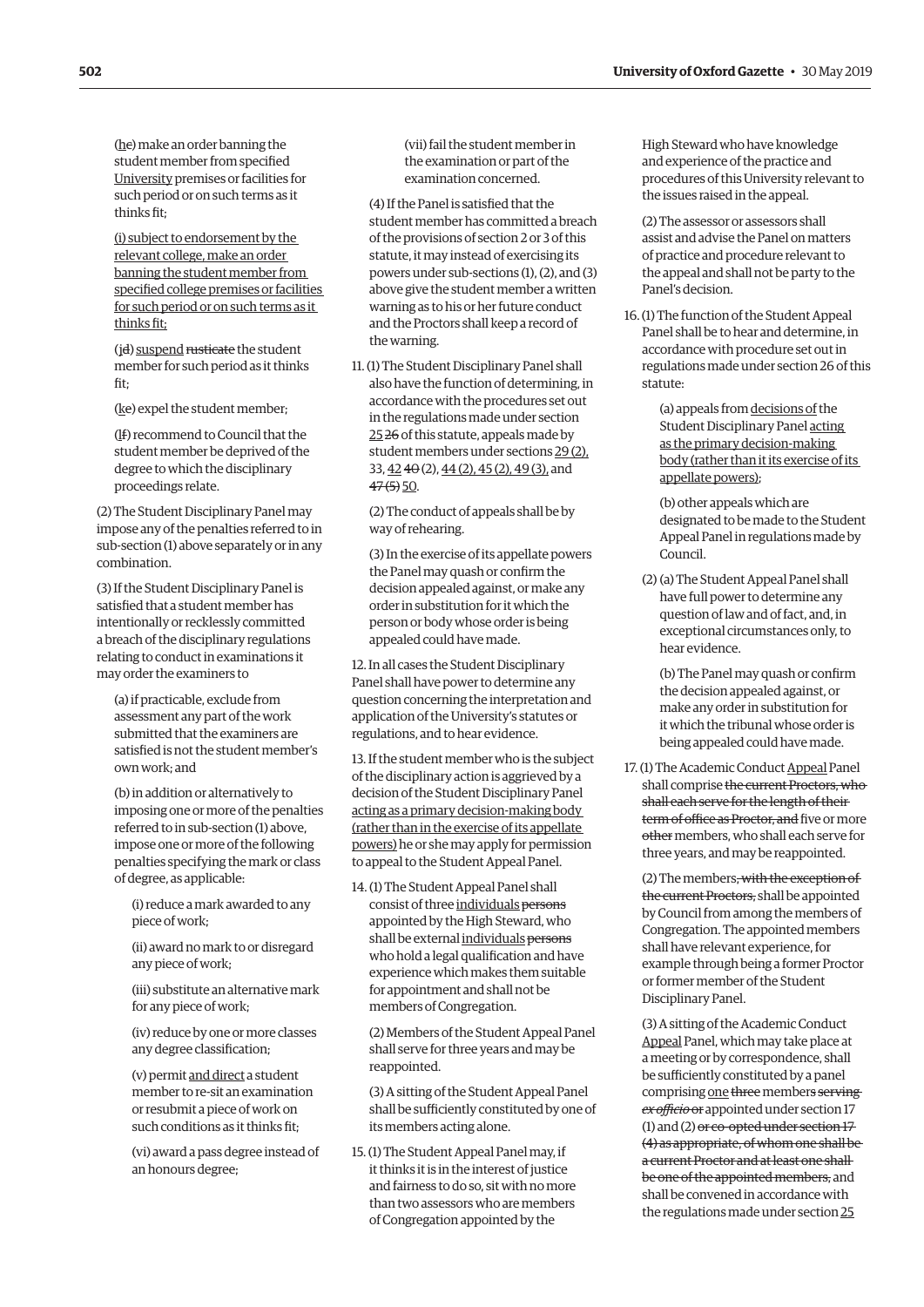26 of this statute. If necessary, a current Proctor may be represented by a current Pro-Proctor.

(4) At each sitting of the Academic Conduct Panel, one appointed member shall have subject expertise relevant to the course being studied by the student alleged to be in breach of the Disciplinary Code, but shall not be a member of the Examination Board concerned. If none of the appointed members of the Academic Conduct Panel meets these criteria, the Academic Conduct Panel may co-opt one additional member of Congregation to serve as a member of the Academic Conduct Panel for the purposes of the sitting.

18. (1) The function of the Academic Conduct Appeal Panel shall be to consider cases referred to it by the Proctors appeals against a Proctor's decision involving alleged breaches of the provisions of section 2 (2) (b) of this statute.

(2) The Academic Conduct Appeal Panel shall only consider cases appeals against a Proctor's decision in relation to sections 3, 4 or 5 of the Proctors' Disciplinary Regulations for Candidates in Examinations.

19. If the Academic Conduct Appeal Panel is satisfied that a student member has committed a breach of sections 3, 4 or 5 of the Proctors' Disciplinary Regulations for Candidates in Examinations it may:

(a) direct that the student member receives support and training relating to good academic practice;

(b) direct the examiners to reduce the mark for a piece of work;

(c) award no mark to a piece of work and direct that the work must be resubmitted, but that the mark for the resubmitted work should not be capped;

(d) award no mark to a piece of work and direct that the work must be resubmitted and that the mark for the resubmitted work be capped;

(e) in the cases of (c) and (d), the Panel may direct the examiners to accept resubmitted work in place of the original submitted work, if the regulations for the relevant course do not normally allow for work to be resubmitted.

20. If the Panel is of the view that a breach of such seriousness has been committed that the penalties set out in section 19 of this statute are not appropriate, it shall refer the student member to the Student Disciplinary Panel, which, if it is satisfied that the student member has committed a breach of sections 2 or 3 of this statute, shall have the power to impose any of the penalties set out in section 10 of this statute.

2021. The Panel shall not impose any penalty which would result in failure of the entire award. If the Panel is of the view that the penalty within its powers that it has determined it is appropriate to apply would have such a result is appropriate, it shall refer the student member to the Student Disciplinary Panel under section 20 above.

2122. If the Academic Conduct Appeal Panel is satisfied that a student member has not committed a breach of sections 3, 4 or 5 of the Proctors' Disciplinary Regulations for Candidates in Examinations, but believes that they would benefit from support and training relating to good academic practice, it may direct that they should receive this.

2223. (1) The Appeal Court shall consist of five individuals persons appointed by the High Steward who are not members of the University and each of whom is:

> (a) a Lord or Lady of Appeal, a Lord or Lady Justice of Appeal, or a Justice of the High Court of Justice; or

(b) an individual person who has held such an appointment and is retired; or

(c) a Queen's Counsel of not less than six years' standing.

(2) The individual person appointed shall serve for three years and may be reappointed.

(3) A sitting of the Appeal Court shall be sufficiently constituted by one of its members sitting alone.

2324. (1) The function of the Appeal Court shall be to hear and determine, in accordance with procedure set out in regulations made under section 25 26 of this statute:

> (a) appeals against a decision of the Visitatorial Board under section 34 of statute XII to recommend dismissal;

(b) any appeal against a decision reached by a tribunal under Part G of Statute XII;

(c) appeals from the Vice-Chancellor against a decision on a dispute over the interpretation or application of a statute or regulation made under section 5 of Statute XVII;

(d) other appeals which are designated to be made to the Appeal Court in regulations made by Council. (2) In relation to appeals made under Part H of Statute XII the Appeal Court shall have the powers laid down in that Part.

(3) (a) In relation to all other appeals the Appeal Court shall have full power to determine any question of law and of fact, and, in exceptional circumstances only, to hear evidence.

(b) The Court may quash or confirm the decision appealed against, or make any order in substitution for it which the tribunal whose order is being appealed could have made.

2425. (1) The Appeal Court may, if it thinks it is in the interests of justice and fairness to do so, sit with no more than two assessors who are members of Congregation appointed by the High Steward and who have knowledge and experience of the practice and procedures of the University relevant to the issues raised in the appeal.

(2) The assessor or assessors shall assist and advise the Court on matters of practice and procedure relevant to the appeal but shall not be party to the Court's decision.

2526. (1) Further rules relating to the constitution, powers, duties, and procedures of the Student Disciplinary Panel, the Student Appeal Panel, the Academic Conduct Appeal Panel and the Appeal Court, and the powers, duties, and procedures of the Proctors in relation to matters covered by this statute, shall be set out by Council by regulation.

(2) Any rules made under sub-section (1) above shall comply with the principles of natural justice.

#### *The Proctors*

2627. The Proctors shall have the following duties under this statute in addition to those referred to in sections 4 and 6:

(1) to take such steps as they consider necessary to enforce sections 2 and 3 of this statute and to prevent any breach of them;

(2) to consider investigating investigate any complaint that a member of the University to whom section 2 or 3 of this statute applies has committed a breach of that section;

(3) where they consider it appropriate to investigate, to seek to identify the individual person responsible for any such breach.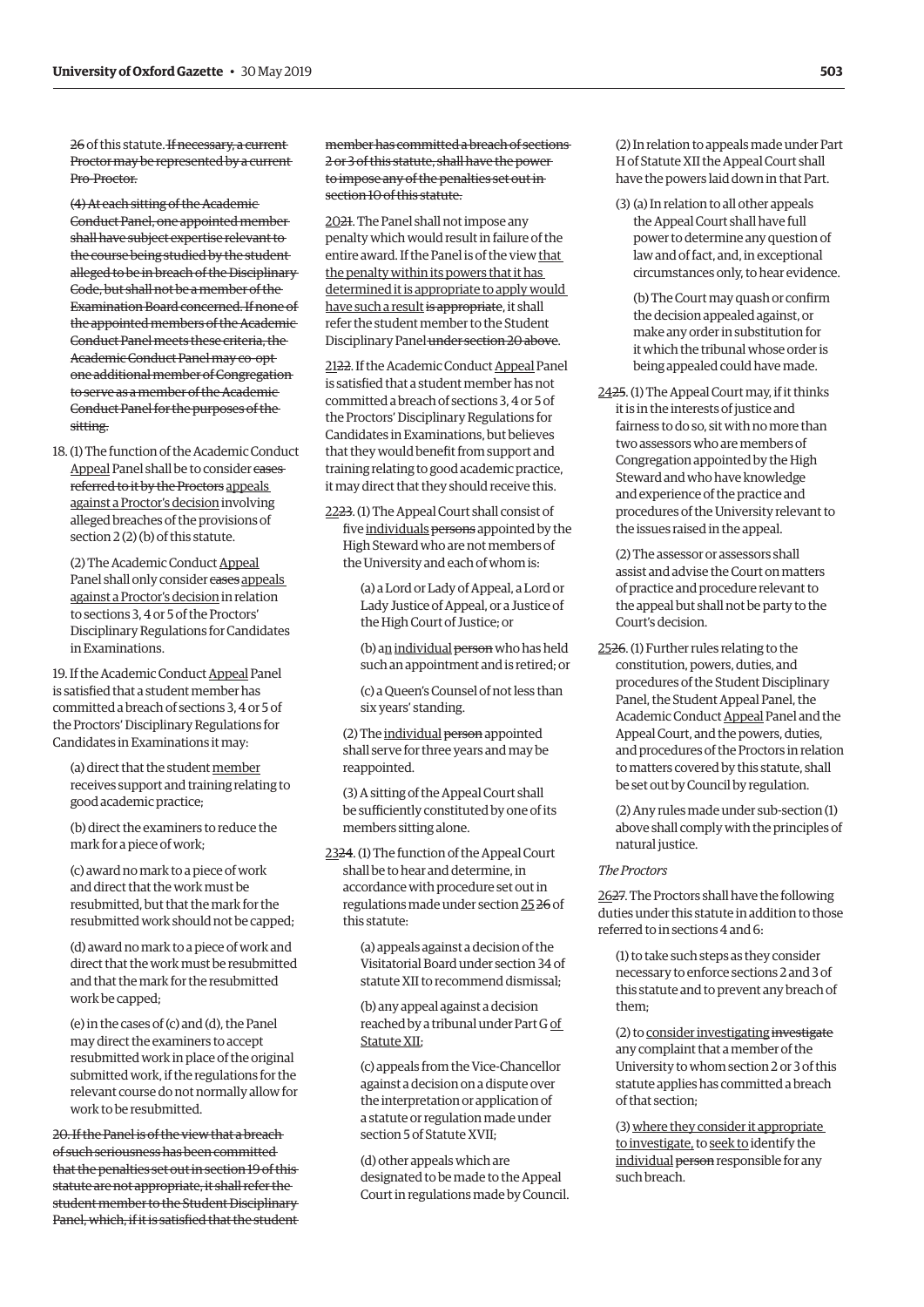27. The Proctors should only investigate where they consider that it is appropriate in all the circumstances to do so, and in particular may decline to investigate complaints:

(a) which are frivolous and/or vexatious;

(b) where the conduct complained about happened more than 6 months ago; and/ or

(c) where another body, such as a college, is better placed to investigate.

28. (1) In carrying out their duties the Proctors shall have the power to summon any member of the University to assist them in their inquiries.

(2) A failure to give such assistance without reasonable cause shall constitute a breach of section 2 (1) (c) of this statute.

# **PART C: BREACHES BY STUDENT MEMBERS**

29. (1) If the Proctors have reasonable grounds for believing that there is a case to answer that a student member has committed a breach of section 2 or 3 of this statute they may, if they consider it appropriate to proceed, refer the matter to the Student Disciplinary Panel, or, inthe case of breaches of sections 3, 4 or 5 of the Proctors' Disciplinary Regulations for Candidates in Examinations, to the Academic Conduct Panel.

(2) If a Proctor or any member of the university staff who is authorised by the Proctors for the purposes of this sub-section has reasonable grounds for believing that a student member has committed a breach of the Regulations of the Rules Committee relating to behaviour after examinations he or she may impose a fine on that student member (called "an immediate fine") on becoming aware of the breach in question.

(3) The procedure to be followed in the imposition of immediate fines, the amount of the fine, and a student member's right of appeal from an immediate fine shall be prescribed in regulations.

30. (1) In any case proceeding before the Student Disciplinary Panel or the Student Appeal Panel, the case for the Proctors may be presented by either of the Proctors or, at their discretion, by any Pro-Proctor or any other member of Congregation.

(2) In appropriate circumstances, following suitable consultations, the case may be presented by a solicitor or barrister who is not a member of Congregation.

(3) In any such proceedings it shall be the duty of the Proctors or their representative to state to the Panel what penalty in the Proctors' opinion would be appropriate if the student member concerned were found to have committed the breach in question, and to give the Proctors' reasons for that opinion.

31. (1) The Proctors may during the course of an investigation under section 26 27 of this statute into an alleged breach other than one which is so serious that there is a reasonable possibility that if the student member concerned were found to have committed the breach in question the appropriate penalty could be expulsion involving harassment of or serious injury to a person, serious damage to property, or a significant element of dishonesty invite the student member in question to consider whether he or she is prepared to submit this matter for determination by the Proctors.

(2) If the student member agrees to this procedure for considering the matter it shall be dealt with by the Proctors accordingly and not referred to the Student Disciplinary Panel.

(3) The only penalties which the Proctors may impose upon a student member under this section are:

(a) a fine alone or with compensation not exceeding the sum as prescribed by regulation from time to time under section 32 of this statute; or

(b) a written warning as to his or her future conduct, of which the Proctors shall keep a record; $\pm$ 

(c) requiring the student member to attend a programme of education;

(d) requiring the student member to enter a temporary or permanent restriction on contact with a named individual or individuals;

(e) an order banning the student member from specified University premises or facilities for such period or on such terms as the Proctors think fit; or

(f) subject to endorsement by the relevant college, an order banning the student member from specified college premises or facilities for

such period or on such terms as the Proctors think fit.

(4) Further rules relating to the procedures of the Proctors under this section shall be set out in regulations made under section 25 26 of this statute.

32. Council may from time to time by regulation specify the maximum amounts of the fines and/or compensation referred to in section 31 (3) (a) of this statute.

33. If the student member who is the subject of the disciplinary action is aggrieved by a decision of the Proctors he or she may appeal to the Student Disciplinary Panel.

34. If the Proctors consider in the light of additional evidence that their powers under section 31 of this statute are insufficient to meet the gravity of the circumstances, they may refer the case to the Student Disciplinary Panel under the regulations for that body.

35. If the Proctors consider that a breach of sections 3, 4 or 5 of the Proctors' Disciplinary Regulations for Candidates in Examinations should be referred to the Academic Conduct Panel, they shall invite the student member to decide whether the matter should be referred to the Academic Conduct Panel or to the Student Disciplinary Panel. If the student member agrees that the matter should be referred to the Academic Conduct Panel, the only penalties which that Panel may impose are those set out in section 19 of this statute. The Proctors should refer breaches of sections 3, 4 or 5 of the Proctors' Disciplinary Regulations for Candidates in Examinations directly to the Student Disciplinary Panel if they consider that the powers of the Academic Conduct Panel under section 19 are insufficient to meet the gravity of the circumstances.

35. (1) The Proctors are responsible for investigating breaches of the provisions of section 2 (2) (b) of this statute relating to sections 3, 4 or 5 of the Proctors' Disciplinary Regulations for Candidates in Examinations.

(2) If the Proctors are satisfied that a student member has committed a breach of sections 3, 4 or 5 of the Proctors' Disciplinary Regulations for Candidates in Examinations they may:

(a) direct that the student member receives support and training relating to good academic practice;

(b) direct the examiners to reduce the mark for a piece of work;

(c) award no mark to a piece of work and direct that the work must be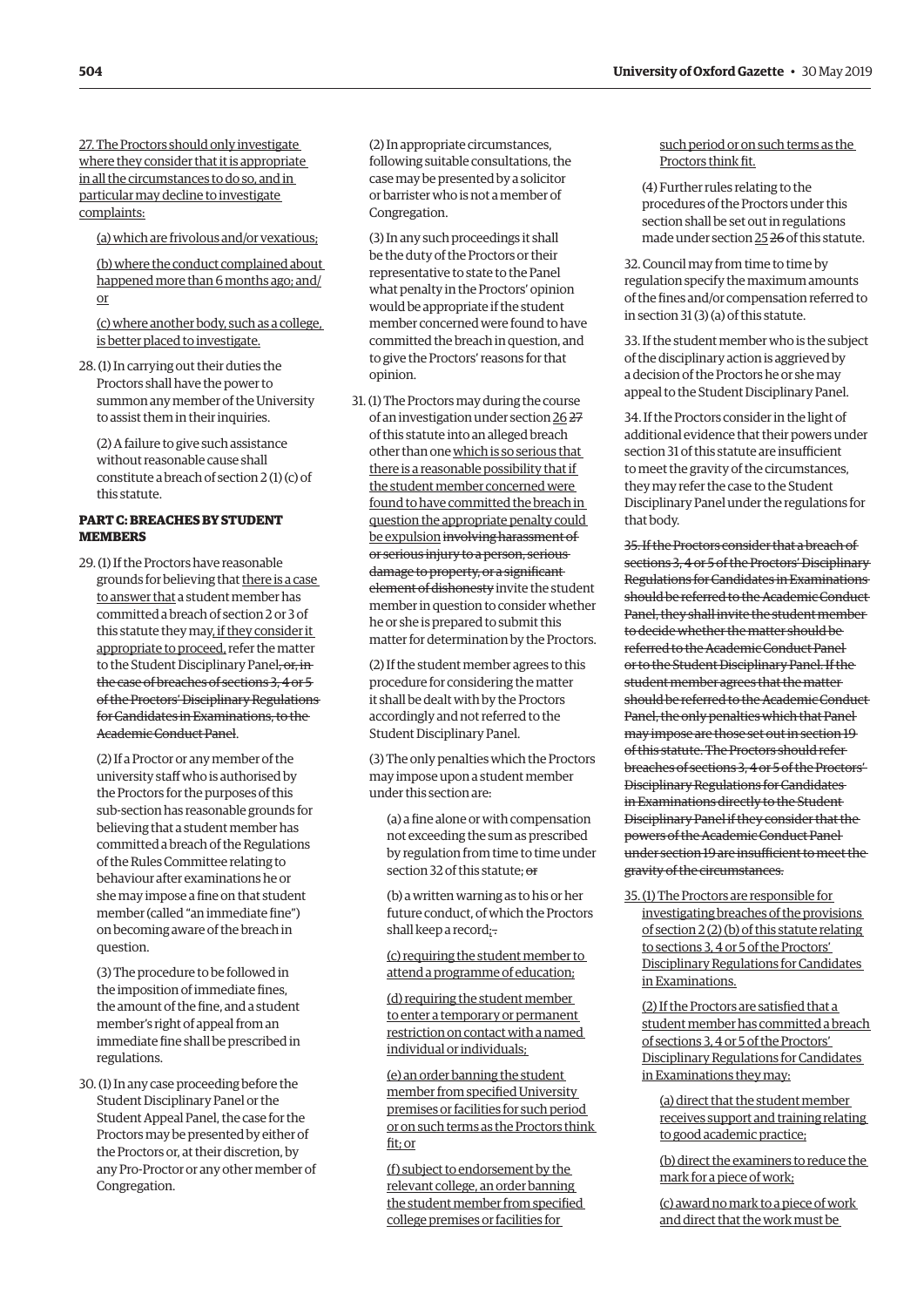resubmitted, but that the mark for the resubmitted work should not be capped;

(d) award no mark to a piece of work and direct that the work must be resubmitted and that the mark for the resubmitted work be capped;

(e) in the cases of (c) and (d), the Proctors may direct the examiners to accept resubmitted work in place of the original submitted work, if the regulations for the relevant course do not normally allow for work to be resubmitted.

(3) The Proctors should refer the student member for breaches of sections 3, 4 or 5 of the Proctors' Disciplinary Regulations for Candidates in Examinations to the Student Disciplinary Panel if they are of the view that a breach of such seriousness has been committed that the penalties set out in section 35 (2) of this statute are not appropriate.

(4) The Proctors shall not impose any penalty which would result in failure of the entire award. If the Proctors are of the view that such a penalty is appropriate, it shall refer the student member to the Student Disciplinary Panel under section 35 (3) above.

36. If the student member who is the subject of disciplinary action under section 35 is aggrieved by a decision of the Proctors he or she may appeal to the Academic Conduct Appeal Panel.

3736. (1) If the Student Disciplinary Panel, the Student Appeal Panel, or the Proctors in the course of proceedings or an investigation under this statute has or have reasonable grounds for believing that a student member is suffering from a serious problem arising from ill-health the Panel concerned or the Proctors shall refer the student to the University's Fitness to Study Panel in accordance with the procedures set out in Part B of Statute XIII.

(2) Until a determination of the case under Part B of Statute XIII all further proceedings under this Part of this statute shall be adjourned.

3837. (1) If the Proctors have reasonable grounds to believe that a breach of section 2 or 3 of this statute has been committed by a student member who is also an individual person to whom Statute XII applies, they shall before deciding to proceed under section 29 of this statute refer the matter to the

Registrar to enable him or her to decide whether to proceed under that statute.

(2) If the Registrar decides to proceed under Statute XII no further proceedings shall be taken against the student member under section 29 of this statute but the Proctors shall continue to give the Registrar such assistance as he or she may require.

(3) If the Registrar decides not to proceed under Statute XII and the matter also relates to alleged breaches of sections 2 or 3, he or she shall refer the matter to the Proctors if he or she considers it appropriate to do so.

# **PART D: BREACHES BY OTHER MEMBERS**

3938. If the Proctors have reasonable grounds for believing that a member of the University who is not a student member has committed a breach of section 2 or 3 has been committed by a member of the University who is not a student member, or they shall, if they consider it appropriate to proceed, refer the matter to the Registrar.

4039. If a matter is referred to the Registrar under section 39 of this statute against a member who is also an individual person to whom Statute XII applies, the Registrar shall deal with the matter under the provisions of Statute XII.

4140. If a matter is referred to the Registrar under section 39 of this statute against a member who is not an individual person to whom Statute XII applies, the Registrar shall refer the matter to Council, the member's college, or such other body or committee within or outside the University as the Registrar considers appropriate.

# **PART E: OTHER PROVISIONS**

4241. (1) A period of penalty of suspension or rustication imposed by a college upon one of its members shall apply also to university premises and facilities subject to the right of appeal referred to in subsection (2) below.

(2) A member of a college suspended penalised under sub-section (1) above may appeal to the Student Disciplinary Panel against the application of that penalty to that member's use of university premises and facilities and, if the Student Disciplinary Panel is satisfied that there are special circumstances, it may permit the member concerned to continue to have access to university premises and facilities with or without conditions as to such access.

4342. If a student member of the University is alleged to have committed a breach of section 2 or 3 for which he or she will be or is likely to be prosecuted in a court of law, the Proctors shall not proceed, if at all, unless they are satisfied either that any criminal proceedings in respect of that breach have been completed, whether by conviction or acquittal or discontinuance of the proceedings, or that the member is unlikely to be prosecuted in a court of law in respect of that alleged breach, or that the police have agreed to the Proctors proceeding in parallel to the criminal process.

4443. (1) Where there are reasonable grounds for so doing, the Proctors shall suspend the student member or impose a ban on the student member or impose any other temporary precautionary measure on the student member pending the outcome of criminal proceedings or a hearing before the Student Disciplinary Panel or Student Appeal Panel. Where such measure relates to college premises, this is subject to endorsement by the relevant college.

(2) Where an order is made under subsection (1) above, the student shall have the right of appeal to the Student Disciplinary Panel. The right of appeal provided for in section 33 of this statute shall apply to orders made under this section.

45. (1) Where there are reasonable grounds for so doing and where no criminal or disciplinary proceedings are ongoing, the Proctors may require two or more student members who are in dispute to enter a temporary or permanent restriction on contact with each other, provided that the order should have the minimum impact reasonably possible on each student involved and should be on the basis of no admission of fault by any of the students. Where such restriction relates to college premises, this is subject to endorsement by the relevant college.

(2) Where an order is made under subsection (1) above, the student shall have the right of appeal to the Student Disciplinary Panel.

4644. If a student member is the subject of criminal proceedings in respect of an alleged offence of such seriousness that an immediate term of imprisonment may be imposed on conviction, or if a student member has been convicted of a criminal offence of such seriousness that an immediate term of imprisonment might have been imposed (and whether or not such a sentence was in fact imposed on the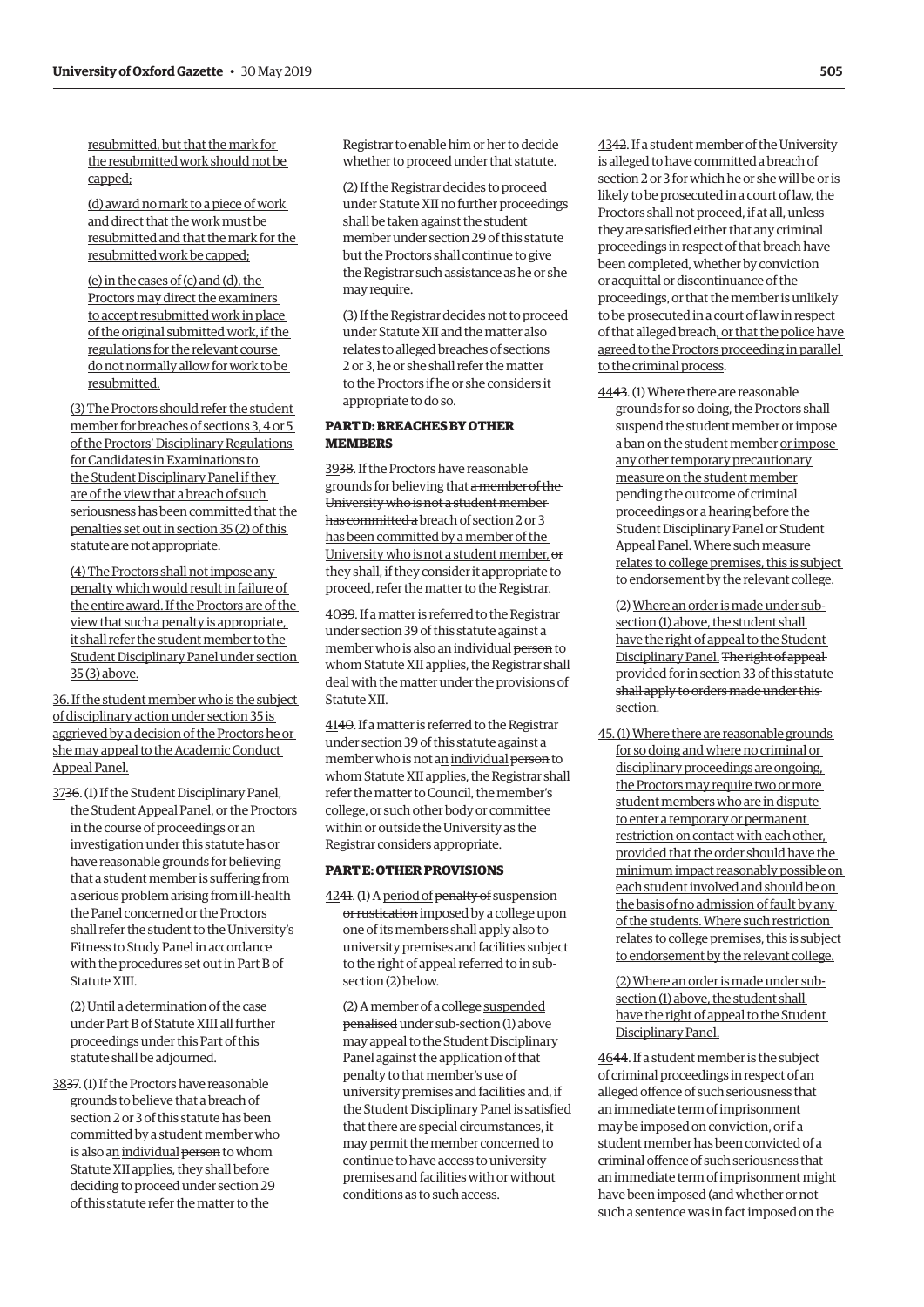student member), he or she shall promptly inform the Proctors in writing.

4745. (1) If a student member has been convicted of a criminal offence of such seriousness that an immediate term of imprisonment might have been imposed, or if another member has been convicted of such an offence that occurred while that member was a student member, (and whether or not such a sentence was in fact imposed on the student member) the Proctors may refer the matter to the Student Disciplinary Panel which may, if it thinks fit and in accordance with regulations made under section 25 26 of this statute, expel the student member from his or her membership of the University or impose such lesser penalty or other conditions as it thinks fit.

(2) The right of appeal referred to in section 13 of this statute shall apply to orders made under sub-section (1) above.

(3) If any other member of the University is convicted of such a criminal offence the matter may be referred by the Registrar to Council which shall consider whether proceedings should be taken for the expulsion of the member by Congregation under the provisions of section 11 of Statute II.

4846. (1) If during a hearing before either of the Panels of the University the conduct of any member is disorderly or otherwise in breach of section 2 or section 6 of this statute in respect of the Panel the following provisions of this section shall apply.

(2) In the case of a student member the Panel shall have power in accordance with regulations made under section 25 26 of this statute to fine, or suspend, or rusticate him or her on such terms as it thinks fit.

(3) In the case of any other member of the University the Panel shall refer the complaint to the Registrar who may proceed in accordance with section 39 or section 40 of this statute.

4947. (1) Where a non-financial penalty is imposed on a student member under the provisions of this statute, it shall come into effect on the date when the person or body imposing the penalty issues a written decision to the student member, unless that person or body specifies otherwise, whether or not an application for permission to appeal or an appeal is pending, unless the person or body which imposed the penalty, or the Panel

to which any application for permission to appeal or appeal is made, makes an order, in accordance with procedure set out in regulations made under section 25 of this statute, suspending or postponing that penalty.

(2) If the non-financial penalty is an order requiring the student member to do something or refrain from doing something, including a penalty under sections 10 (1) (b) (c) (e) (h) (i) or 31 (3) (c) (d) (e) (f), and the student member does not comply with that order, the Student Disciplinary Panel may suspend the student member for such period as it thinks fit or impose any other penalty available to it under section 31 (3) which it considers appropriate in accordance with procedure set out in regulations made under section 25 of this statute.

(3) Where a fine is imposed upon a student member, or an order is made requiring a student member to pay compensation, under the provisions of this statute, the fine or compensation shall be paid within seven days (or two days, in the case of immediate fines imposed under section 29) whether or not an application for permission to appeal or an appeal is pending, unless the person or body which imposed the fine or compensation, or the Panel to which any application for permission to appeal or appeal is made, makes an order, in accordance with procedure set out in regulations made under section 25 26 of this statute, suspending or deferring payment.

(42) If the fine or compensation is not paid in time the Panel which imposed it (or, in the case of a fine, escalated fine or compensation imposed by the Proctors, the Student Disciplinary Panel) may suspend rusticate the student member for such period as it thinks fit, in accordance with procedure set out in regulations made under section 25 20 of this statute.

(53) Any fine or compensation imposed by any Panel or by the Proctors shall be paid through the Clerk to the Proctors.

5048. (1) If a person or body having charge of any land or building of the University, or of any facilities or services provided by or on behalf of the University has reasonable grounds to believe that a member of University staff, a member of Congregation or a student member who has the use of or access to the land, building, facilities, or services in question has caused or is likely or

threatens to cause damage to property or inconvenience to other users, that person or body may immediately make a complaint under the provisions of this section.

(2) Where the conduct of the individual concerned gives rise to a need for immediate action, the person or body referred to in sub-section (1) above may ban the member of University staff, member of Congregation or student member concerned from the use of or access to the land, building, facilities or services in question forthwith pending further proceedings under this section, such a ban not to exceed twenty-one days.

(3) A complaint against a student member shall be made to the Proctors or to their nominee.

(a) Where appropriate, the Proctors shall consider the complaint as a complaint of a breach of the Code of Discipline as set out in sections 2–3 2 or 3 of this statute in accordance with the provisions of this statute, and any regulations made under it, and may impose a suspension or ban in accordance with section 44 43 of this statute.

(b) If the complaint is not of a breach of the Code of Discipline, the Proctors may nevertheless investigate the complaint and may ban the student from the use of or access to the land, building, facilities or services in question for up to 42 days if it is just and reasonable to do so.

(c) Where an order is made under subsection (3) (b) above, the student shall have the right of appeal to the Student Disciplinary Panel.

(4) A complaint against a member of University staff or a member of Congregation shall be made to the Registrar who shall consider the complaint expeditiously:

(a) in the case of a member of University staff subject to Statute XII the Registrar may, if he or she thinks fit, refer this matter for further consideration under the provisions of that statute.

(b) in the case of other members of University staff or other members of Congregation the Registrar shall refer the matter to the Vice-Chancellor for determination;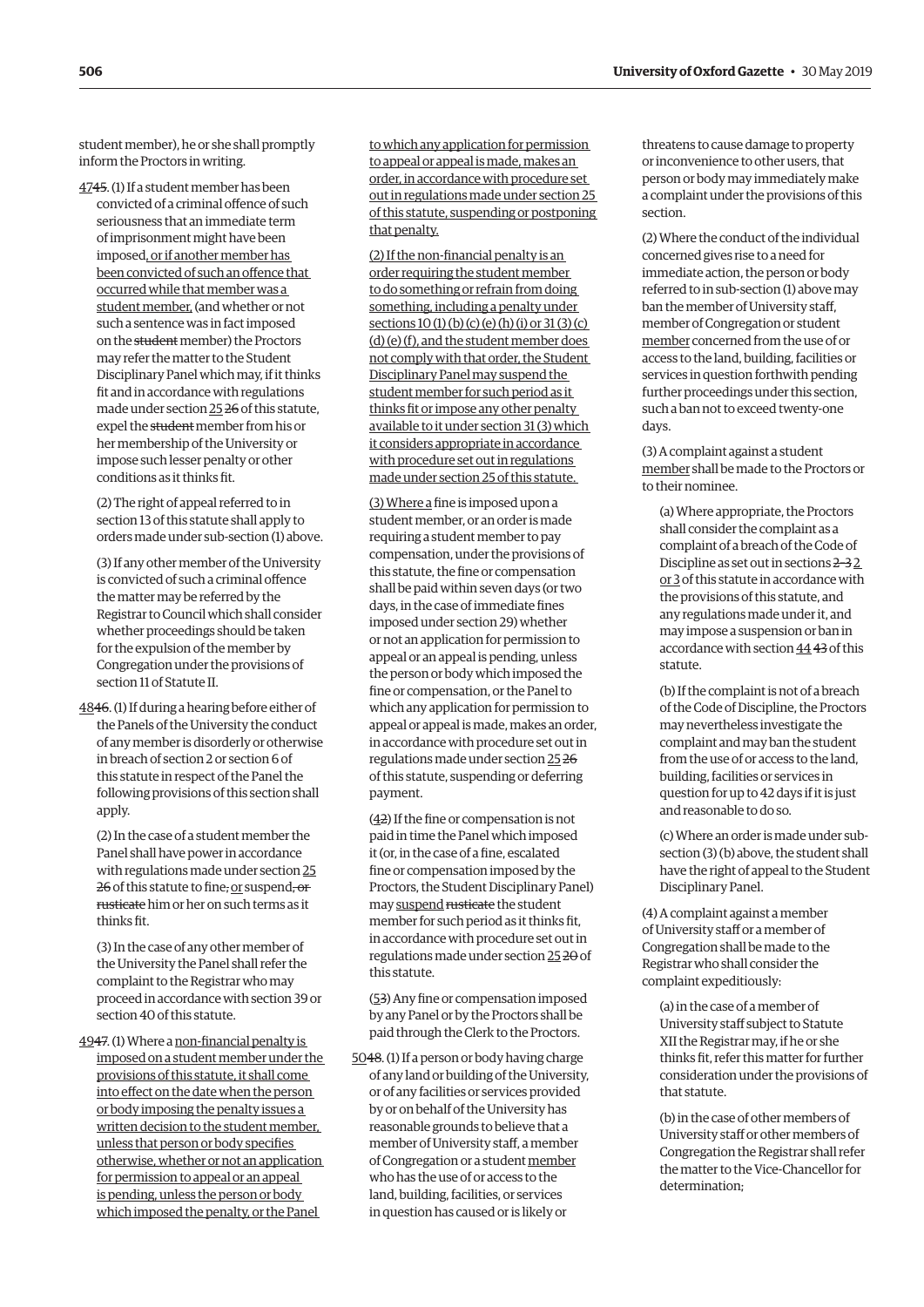(c) the Vice-Chancellor shall consider any matter referred to him or her by the Registrar under sub-section 48 50 (4) (b) and may appoint another suitably qualified person or persons to act in his or her place; and

(d) the procedure to be adopted under sub-section  $48\overline{50}$  (4) (b) shall be determined by the person or persons considering the matter, giving due regard to the principles of natural justice.

(5) If the person referred to in sub-section (1) above is the Registrar, the functions assigned to the Registrar under subsection (4) shall be performed by the Vice-Chancellor.

5149. (1) If a member of University staff believes that an individual who is not a member of University staff or a member of Congregation or a student member who has the use of or access to any land or building of the University, or of any facilities or services provided by or on behalf of the University has caused or is likely or threatens to cause damage to property or inconvenience or distress to other users, that member of University staff may make a complaint under the provisions of this section.

(2) Where the decision-maker (as defined in sub-section (4) below) considers that the conduct of the individual concerned means that there is a significant and imminent risk of damage to property or distress or inconvenience to other users he or she may ban the individual concerned from the use of or access to the land, building, facilities or services for up to 42 days pending proceedings under this section.

(3) The use of or access to University land, buildings, facilities or services by an individual who is not a member of University staff, or a member of Congregation or a student member is granted as a privilege.

(4) The complaint shall be made to a decision maker who shall be:

(a) the relevant Head of Department, or equivalent; or

(b) the Registrar where (a) does not apply.

(5) The decision-maker shall consider the complaint expeditiously and may appoint another suitably qualified person to act in his or her place.

(6) The decision-maker shall determine the procedure to be adopted and shall have the power to impose sanctions including, but not limited to, a temporary or permanent ban from the use of or access to the land, building, facilities or services in question.

(7) If the member of University staff making the complaint is the decisionmaker, the functions assigned to the decision-maker under sub-sections (2), (4), (5) and (6) shall be performed by the Vice-Chancellor.

# *Proctors' Annual Report*

5250. The Proctors shall at the end of Hilary Term in each year make a report to Congregation giving the number and kinds of offences dealt with during the year by them and the Panels, and giving the number and kinds of penalty imposed.

# **PART F: TRANSITIONAL PROVISIONS**

5351. For the avoidance of doubt it is declared that:

(1) the Proctors shall have the same powers to investigate and prosecute breaches by student members of the Statutes and Regulations of the University in force before 1 October 2006, and

(2) the Student Disciplinary Panel, and the Student Appeal Panel shall have the same jurisdiction to hear and determine charges and appeals arising out of those breaches, as they possess in respect of breaches of this statute, and the provisions of this statute shall apply, with any necessary modification, to the exercise of those powers and that jurisdiction.'

# *Regulations to be made by Council if the Statute is approved.*

**1** Amend Council Regulations 2 of 2006, concerning Disciplinary Investigations by the Proctors under Statute XI as follows (new text underlined, deleted text struck through):

'1. In these regulations, unless otherwise stated:

(1) references to sections are to sections of Statute XI;

(2) references to colleges shall include colleges, societies, Permanent Private Halls, and other institutions designated by Council by regulation as being permitted to present candidates for matriculation;

(3) references to breaches or alleged breaches are to breaches or alleged breaches of the Disciplinary Code under sections 2 and 3;

(4) "student" or "students" means the student member or members of the University (as defined in section 1 (a)) alleged to be in breach of the Disciplinary Code;

(5) where notice has to be given a specified number of "clear days" before an interview or hearing, the day of receipt of the notice and the day of the interview or hearing shall be excluded from the calculation;

(6) any notice sent by the Proctors shall be deemed to arrive on the day after dispatch, unless the contrary is proved.

# **General Provisions**

2. Regulations 1–13 12 inclusive shall apply to the Proctors in the exercise of their powers and duties under sections 26 27, 28, 29, 30, 43 42, 47 45 and 50 48.

3. Any investigation undertaken under these regulations shall be carried out:

(1) with all reasonable expedition; and

(2) in a manner which is just, fair, and reasonable in the light of all the circumstances.

4. The Proctors may make enquiries through their staff or any other appropriate person as to the circumstances of the matter under investigation and in addition may delegate their powers and duties under Statute XI to a suitably trained member of Congregation to act on their behalf in cases where there are allegations of sexual misconduct.

5. If at any time the Proctors, in consultation with the University Marshal, are of the opinion that evidence available appears to disclose the commission of a serious criminal offence, they shall consider whether it is appropriate to seek the views of the appropriate police force before proceeding further internally.

6. Once the Proctors have decided to investigate they will usually send the student a summary of the allegations made against them and will inform the Dean of the student's college that an investigation is to take place and which provisions of the Code of Discipline the student is alleged to have breached.

76. In the light of details disclosed in the initial investigation and any further enquiries, the Proctors shall take steps to interview or otherwise request information from individuals connected with the matter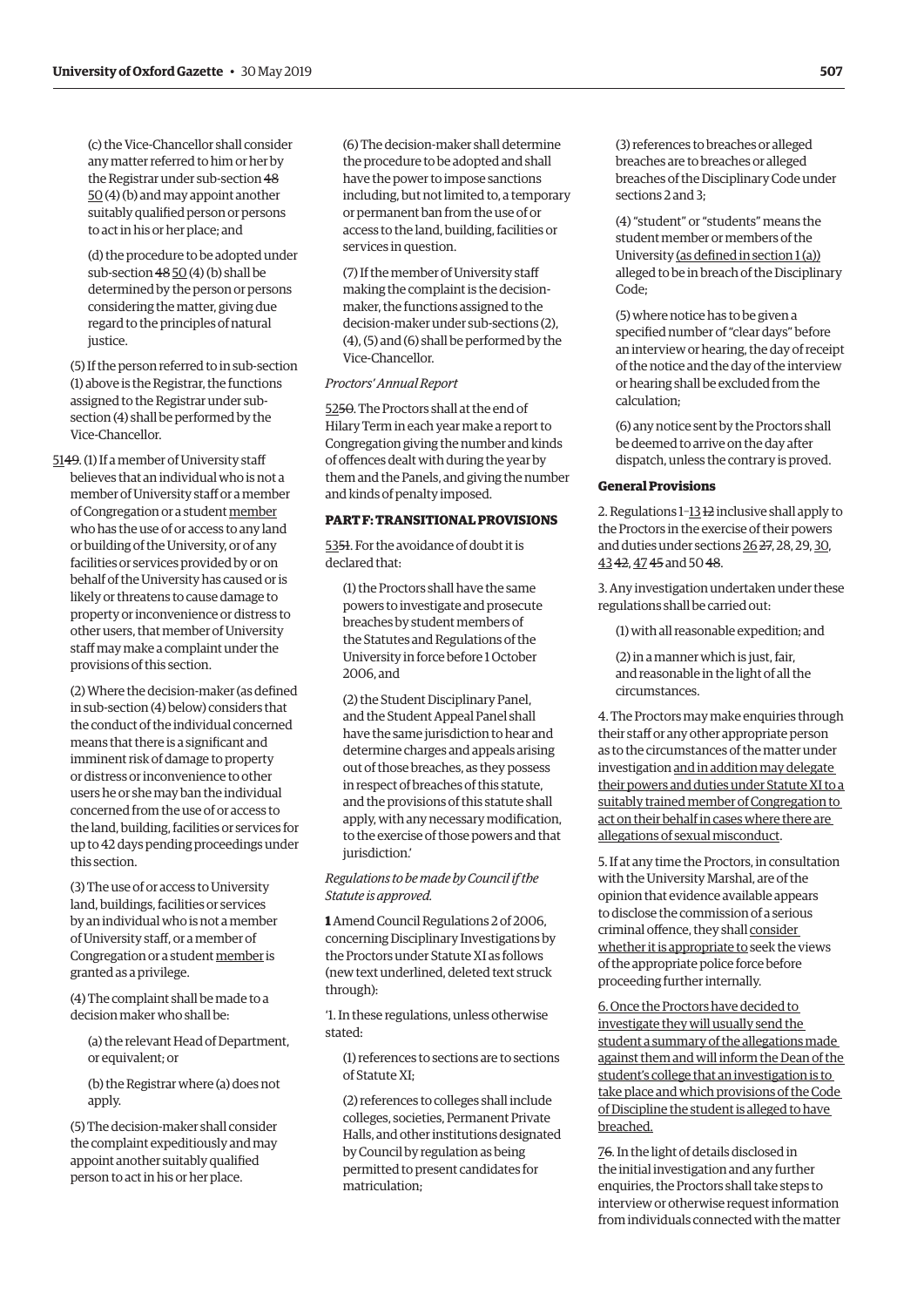alleged, or request their staff or any other appropriate person to conduct interviews on the Proctors' behalf, and assemble such material as may be relevant as evidence.

87. (1) Any interview shall be contemporaneously recorded.

(2) If the interview is recorded in writing, both the student and his or her representative anyone accompanying the student shall be invited to sign the record as the record taken at the interview; should this be declined, the investigator shall endorse the record that this facility has been offered and declined.

(3) If the interview is tape recorded, the investigator shall have regard to and follow so far as they are appropriate the procedures laid down under the Police and Criminal Evidence Act 1984.

98. Any individual invited for interview by the Proctors may be accompanied by a student member or a member of University, college or Oxford University Student Union staff member of Congregation.

109. Where the Proctors intend to interview a student who is suspected of committing a breach they shall, except in urgent cases, send a notice to the student at least two clear days before the date of the interview stating the date, time, and place and sufficient other particulars to identify the alleged breach.

1110. At the start of the interview the student shall be advised:

(1) that he or she does not have to answer any questions, but that anything that he or she does say may be used by the Proctors in evidence against him or her;

(2) that any refusal to answer a question may be taken into account in determining his or her guilt or innocence of the breach alleged. ; and

(3) that, if the alleged conduct could constitute a criminal offence, the police might be able to obtain any records from the disciplinary process in a future investigation.

1211. If, in the course of an interview, a student who was not a suspect discloses evidence that he or she might have committed the breach in question or any other breach, the Proctors shall adjourn to consider whether that is indeed the case, and if so shall caution the student as in regulation  $1110$  above before proceeding further.

# **Immediate fines imposed under section 29 (2)**

1312. (1) Where a Proctor or other person duly authorised by the Proctors under section 29 (2) proposes to impose an immediate fine he or she shall serve a notice in writing on the student member concerned stating the reason for the imposition of the fine and the amount of the fine, and notifying the student member of his or her right of appeal to the Student Disciplinary Panel.

(2) An immediate fine shall not exceed the maximum permitted under regulation 1 of Council Regulations 6 of 2006 (referring to section 31 (3) (a) of Statute XI).

(3) An immediate fine shall be paid to the Clerk to the Proctors within two working days of the date of imposition, whether or not the student member intends to appeal.

(4) If the student member wishes to appeal against the imposition of the fine, or the amount of the fine, he or she shall be entitled to appeal to the Student Disciplinary Panel in accordance with Statute XI and regulations made under that Statute and apply for suspension of payment of the fine in accordance with regulation 14 15 (12) below.

# **Exercise of Summary Jurisdiction under section 31**

1413. In any case in which the Proctors consider that it may be appropriate to exercise their powers under section 31, they shall send a notice to the student:

(1) informing him or her of the alleged breach against him or her, identifying by reference to the relevant provision in Statute XI the act or omission alleged to constitute the breach;

(2) giving full particulars of the alleged breach or breaches, including the date or dates or approximate date or dates on which or between which each breach is alleged to have been committed and the place at which the breach is alleged to have taken place;

(3) explaining to him or her the powers of the Proctors under section 31, including the penalties available, and the right of appeal;

(4) explaining to him or her the alternative procedures of referral to the Student Disciplinary Panel, the penalties available, and the rights of appeal;

(5) asking the student whether he or she wishes the matter to be dealt with by the Proctors under section 31 instead of being referred to the Student Disciplinary Panel;

(6) asking the student to reply to the Proctors in writing within seven days of the sending of the letter;

and the Proctors shall annex to the notice a copy of these regulations unless previously provided by the Proctors.

1514. Where a student has agreed in writing to the matter being dealt with under section 31, the procedure shall be as follows:

(1) the Proctors shall notify the student in writing of the date of the hearing, giving at least two clear days' notice;

(2) the student shall be entitled to be accompanied or represented by a member of Congregation;

(3) the student may apply for an adjournment of the hearing, which the Proctors may grant if they consider it reasonable to do so;

(4) the Proctors may proceed with a hearing in the absence of the student except where they consider that his or her absence is due to circumstances beyond his or control;

(5) the Clerk to the Proctors shall read out the details of the alleged breach;

(6) the Proctors shall ask the student whether he or she understands the breach he or she is alleged to have committed;

(7) if the student confirms that he or she understands the breach that he or she is alleged to have committed, the Proctors or a person appointed by them shall provide a brief summary of the case and ask the student whether he or she accepts that he or she has committed the breach;

(8) if the student accepts that he or she has committed the breach,

(a) he or she shall be invited to make a statement in mitigation of the breach and may call witnesses relevant to any findings and penalty;

(b) if the student calls witnesses, the Proctors may call evidence in reply;

(9) if the student does not accept that he or she has committed the breach,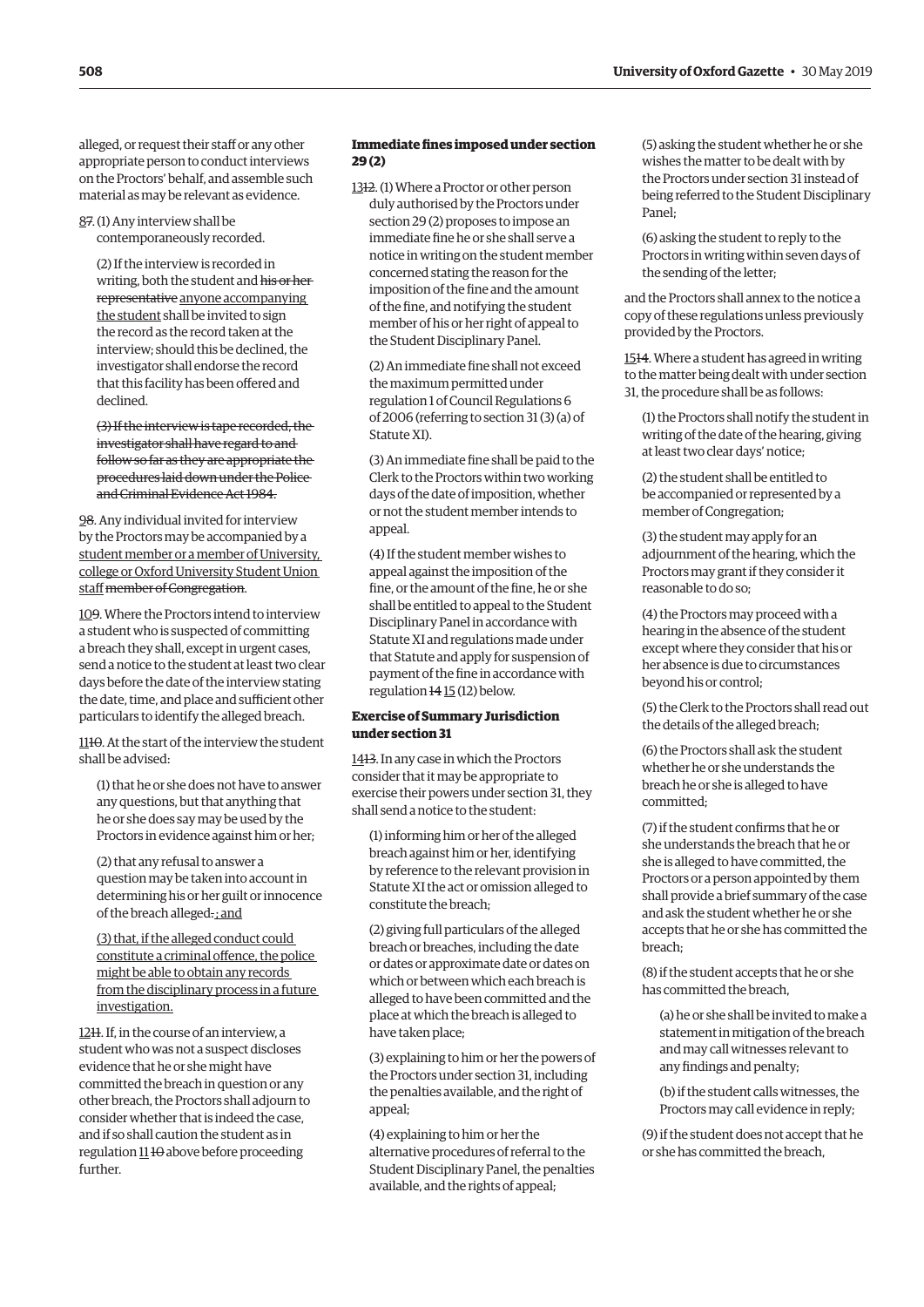(a) the Proctors or a person appointed by them and the student shall be entitled to give evidence at the hearing, to make an opening speech, to call witnesses, and to question any person (including a party) who gives evidence;

(b) the student will usually be required to put his or her questions through the Proctors and may be required to put them in writing;

(bc) the Proctors shall present their case first;

(cd) closing statements may be made, with the student being given the opportunity to speak last;

(10) the student shall be asked to withdraw while the Proctors consider their findings and any penalty;

(11) the Proctors shall announce their findings and any penalty;

(12) where a fine and/or compensation is to be imposed, it shall be paid within seven calendar days to the Clerk to the Proctors;

(13) if the student appeals to the Student Disciplinary Panel, he or she may apply to the Proctors or to that Panel under section 47 49 (1) for an order suspending or postponing the payment of such a fine imposition of any penalty imposed by the Proctors;

(14) the Proctors shall be responsible for ensuring that a written record of the proceedings is made;

(15) the Proctors shall send to the student and the Dean of the student's college a written record of their findings and any penalty imposed and inform the Dean of the student's college of the outcome and any penalty imposed.

# **Referral of Alleged Breaches for Consideration by the Student Disciplinary Panel under section 2923**

1615. In any other case, proceedings shall be instituted by the Proctors by delivery to the Secretary to the Student Disciplinary Panel of a notice giving details of the alleged breach or breaches which shall include, by reference to the relevant breach of the Disciplinary Code specified in sections 2 or 3: (1) the act or acts or omission or omissions alleged to constitute the breach; (2) the date or dates or approximate date or dates on which or between which each breach is alleged to have been committed; (3) where relevant, the time and place at which each breach is alleged to have been committed;

(4) where relevant, the person or property alleged to have been affected by each breach; (5) copies of all statements and any other evidence obtained in the course of their investigation.'

**2** Amend Council Regulations 3 of 2006, concerning the Student Disciplinary Panel as follows (new text underlined, deleted text struck through):

# '**Part 1**

# **General**

1.1. In these regulations, unless otherwise stated:

(1) references to sections are to sections of Statute XI;

(2) references to colleges shall include colleges, societies, Permanent Private Halls, and other institutions designated by Council by regulation as being permitted to present student members for matriculation;

(3) "the Panel" means the Student Disciplinary Panel;

(4) references to breaches or alleged breaches are to breaches or alleged breaches of the Disciplinary Code under sections 2 and 3;

(5) "student" means the student member or members of the University (as defined  $\frac{\sin\arccos(1)}{1)}$  alleged to be in breach of the Disciplinary Code or making an appeal against a decision concerning such a breach.

1.2. The Registrar shall appoint a person to act as Secretary to the Panel ("the Secretary").

# **Part 2**

#### **Sittings**

2.1. The Panel shall sit on such days as the Chair or a Vice-Chair in consultation with the Secretary deems to be necessary.

2.2. The Secretary shall be responsible for making such arrangements as are necessary for each sitting.

2.3. The Secretary shall invite three members of the Panel to constitute a sitting for the purpose of these regulations, which members shall include at least one of the Chair or Vice-Chairs.

2.4. All hearings shall normally be in private. The Panel shall have the power to determine that a hearing be held in public in the light of submissions from both parties.

2.5. All evidence or material submitted as part of the investigation shall be regarded as strictly confidential unless, following consideration of submissions, the Panel decides otherwise.

#### **Part 3**

# **Consideration of alleged breaches referred by the Proctors under section 29**

# **Preparation**

3.1. On delivery to the Secretary of a notice alleging a breach or breaches by the Proctors under section 29, the Secretary shall notify the student concerned in writing that the matter has been referred to the Panel by the Proctors and shall send to him or her the notice of hearing stating, by reference to the relevant provisions of Statute XI:

(1) the act or acts or omission or omissions alleged to constitute the breach;

(2) the date or dates or approximate date or dates on which or between which each breach is alleged to have been committed;

(3) where relevant, the time and place at which each breach is alleged to have been committed;

(4) where relevant, the person or property alleged to have been affected by each breach.

3.2. The Secretary shall annex to the notice of hearing:

(1) copies of all statements and any other evidence obtained in the course of the investigation on which the Proctors intend to rely;

(2) a copy of Statute XI and any regulations made under it which are relevant to the alleged breach or breaches; and

(3) a copy of these regulations.

3.3. The Secretary shall set the date of the hearing and shall give interested parties at least seven clear days' notice in writing of the date, time and place appointed for the hearing.

3.4. Notice under regulation 3.1 above shall be addressed to the student and sent to the student's college or his or her last notified address (if different).

3.5. At least three clear days before the date set for the hearing, the student shall forward to the Secretary copies of the evidence (including, if appropriate, witness statements) on which he or she intends to rely at the hearing. The Secretary shall send a copy of this material to the Proctors.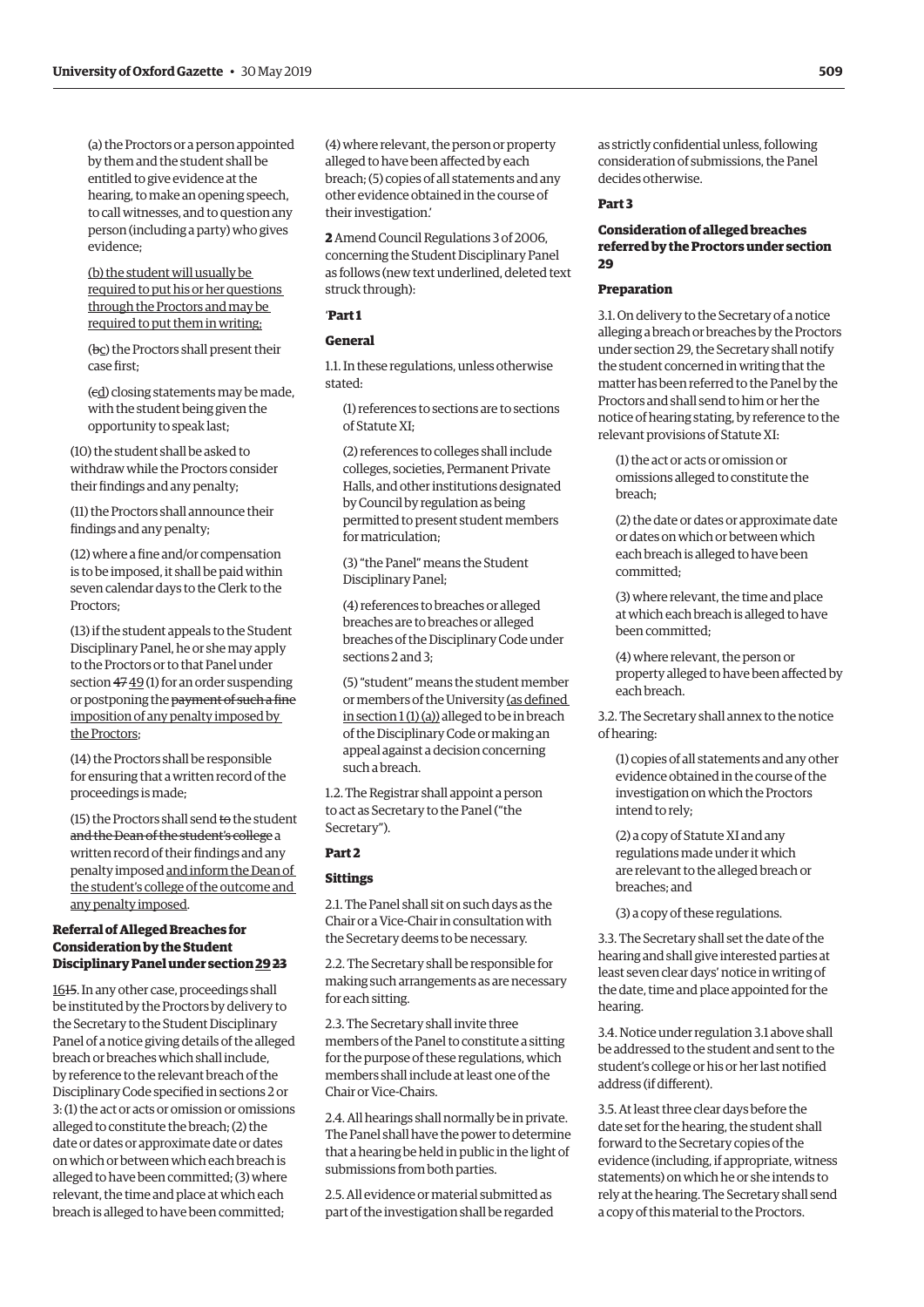3.6. The Proctors or the student may at any time apply in writing to the Secretary for an adjournment of the hearing and the Chair or a Vice-Chair may accede to or refuse an adjournment.

3.7. The Chair or a Vice-Chair shall have power, if he or she judges it to be advisable, to cancel a proposed hearing at any time before it has begun and substitute alternative arrangements.

3.8. The Chair or a Vice-Chair shall have power to strike out proceedings on the grounds of non-prosecution.

3.9. Any hearing shall take place within two weeks one month of the date of the notice of hearing referred to in regulation 3.1 above unless the Chair or a Vice-Chair is satisfied that there are reasonable grounds for further delay.

3.10. A party who intends to be represented by another person shall as soon as possible inform the Secretary of the name and contact details of the representative appointed. The Secretary shall then pass the information to all other interested parties.

3.11. (1) It shall be open to any party to apply in writing to the Chair for directions on matters of procedure including:

> (a) the provision by the Proctors of further information concerning the alleged breach;

(b) disclosure by the student of the evidence (including, if appropriate, witness statements) on which he or she intends to rely at the hearing; and

(bc) amendment of the notice of hearing to add, omit, or vary an alleged breach on such terms as are fair and reasonable in the circumstances.

(2) Any application shall be made in the first instance to the Secretary, and the party applying shall at the same time give notice of it to the other parties.

(3) If there is no objection from the other parties, the Chair or a Vice-Chair may make the required order without an oral hearing.

(4) If the application is contested, or if the Chair or a Vice-Chair believes that the circumstances justify a hearing, he or she may refer the application to a hearing by the Panel.

3.12. The Panel may direct that allegations against more than one person shall be heard together, due regard being given to the principles of justice and fairness. The students shall be invited to make

observations which the Panel shall take into account before proceeding.

3.13. The case against the student or students shall be presented by one of the Proctors or another person as provided in section 30.

3.14. (1) The Proctors' rights to representation are explained in section 30.

(2) If the Proctors are of the opinion that the case should be presented by a solicitor or barrister who is not a member of Congregation, they shall consult with the Legal Services Office.

(2) In making their decision, they shall take into account all relevant factors including:

(a) the nature and complexity of the case; and

(b) whether the student is represented and if so by whom.

3.15. References in these regulations to the Proctors shall include, where the context so requires, any other person appointed to present the case.

3.16. The student may be accompanied by or represented at the hearing by one person who may be a student member or a member of University, college or Oxford University Student Union staff, but the student will not normally be allowed to have legal representation.

3.17. If the student is represented, shallbe entitled to be represented by another person, who need not be legally qualified, and in that case references to the student shall include, where the context so permits, the student's representative.

#### **Hearing**

3.1817.(1) The onus of proof shall be on the Proctors although there may be an evidentiary burden on the student in certain circumstances including when presenting mitigating factors.

(2) The standard of proof shall be the civil standard, namely the balance of probabilities.

3.1918. The alleged breach or breaches of the Disciplinary Code shall be read by the Secretary, and the student shall be asked to state whether he or she accepts that he or she has committed the breach or breaches.

3.2019 The written statements of the student and of any witness called shall stand as that individual's evidence in chief. The Panel may allow witnesses to give

oral statements and/or supplementary questions to be put at its discretion.

3.2120. The Secretary shall keep a sufficient record of the proceedings.

# **Procedure if a student accepts that they have committed a breach**

3.2221. If the student accepts that he or she has committed the breach of the Disciplinary Code, then

(1) the Proctors shall provide a brief summary of the case including their submission as to the appropriate level of penalty;

(2) the student shall be entitled to call witnesses whose evidence is relevant to penalty and the Proctors may call evidence in reply;

(3) the student shall be entitled to make a statement in mitigation of penalty and the Proctors shall be entitled to reply, following which the student shall have an opportunity to reply; and

(4) the Panel shall adjourn to determine the appropriate penalty by reference to its powers under section 10 and announce the penalty at the hearing.

# **Procedure if a student does not accept that they have committed a breach**

3.2322. If the student does not accept that he or she has committed the breach the procedure adopted shall be as follows.

3.2423. (1) The parties to the proceedings shall be entitled to give evidence at the hearing, to make an opening speech, to call witnesses, and to question any person (including a party) who gives evidence. The Panel will usually require that any such questions are asked through the Chair and may require them to be put in writing.

(2) The case for the Proctors shall be presented first.

(3) Unless the Panel otherwise permits:

(a) the parties Proctors shall not be entitled to call any witness whose evidence has not been previously disclosed to the other party. student; and

(b) if the Panel has made an order under regulation 3.11 (1) (b) above, the student may not present evidence beyond the scope of the evidence disclosed as a result of that order.

(4) Closing statements may be made, with the student being given the opportunity to speak last.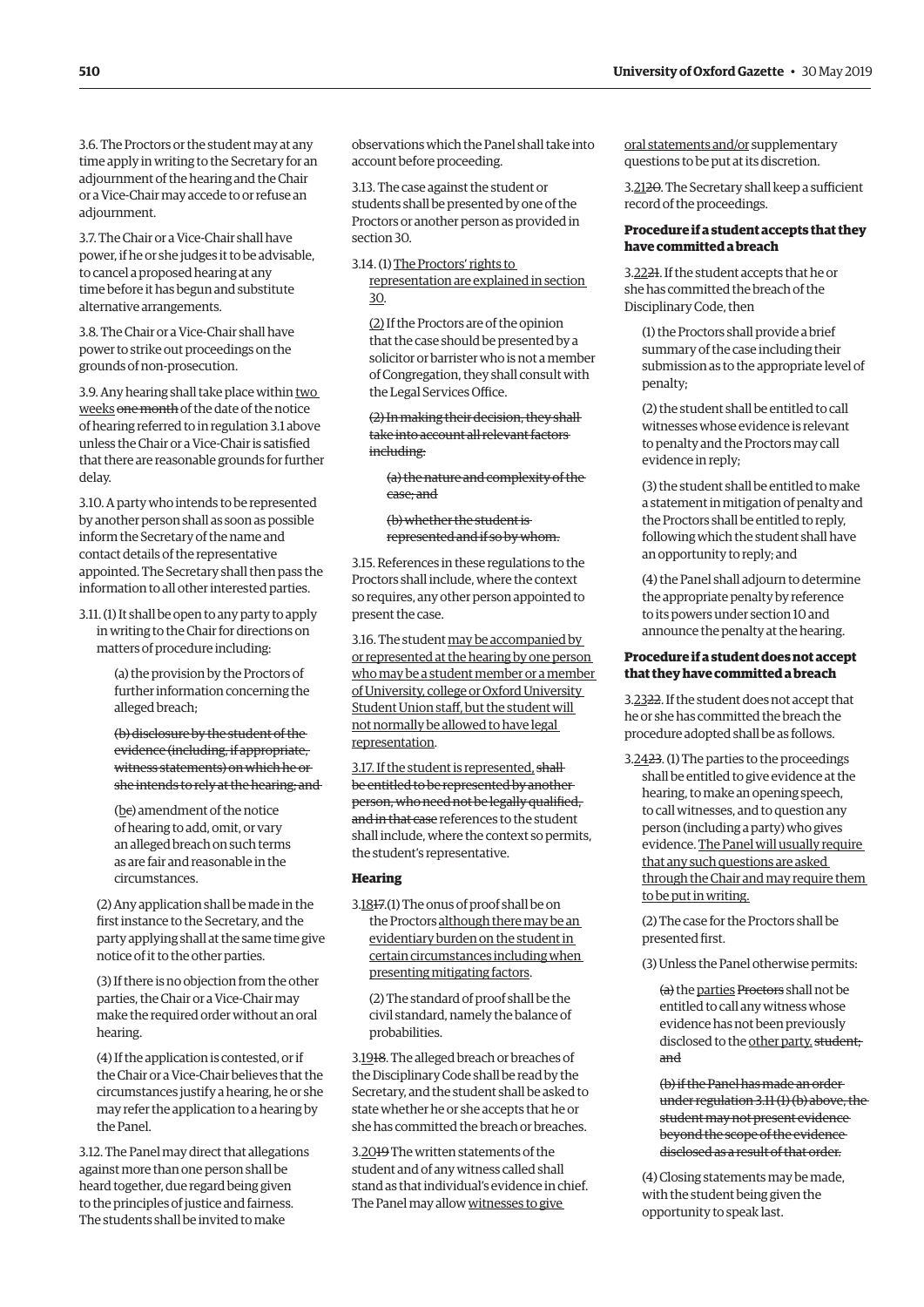(5) The Panel may proceed with a hearing in the absence of the Proctors or the student except where, in the case of the student, it considers that his or her absence is due to circumstances beyond his or her control.

(6) The Panel may at any stage during the hearing, if it is just to do so, permit the Proctors to amend the notice of hearing by adding, omitting, or varying the terms of an alleged breach as it considers to be fair and reasonable.

3.2524. At the conclusion of the hearing the Panel or the parties shall withdraw while the Panel considers its findings.

3.2625. Where the case is found proved, the Panel shall announce its decision and then

(1) invite the Proctors to make a submission as to the appropriate level of penalty;

(2) the student shall be entitled to call witnesses whose evidence is relevant to penalty and make a statement in mitigation of penalty;

(3) if the student calls witnesses, the Proctors may call evidence in reply; and

(4) the Panel shall adjourn to determine the appropriate penalty by reference to its powers under section 10 and announce the penalty at the hearing.

#### **Adjournments**

3.2726. The Panel may adjourn any proceedings from time to time, if it is just to do so, on such terms as it thinks fit.

#### **Payment of fines and compensation**

3.2827. Where a fine or compensation is ordered to be paid, it shall be paid to the Clerk to the Proctors within seven calendar days of the date of the Panel's decision in writing unless the Panel permits payment by instalments at times and in amounts fixed by the Panel.

#### **Costs**

3.2928. (1) Where the Panel finds that the student has not committed the alleged breach or breaches of which he or she has been accused, the Panel shall have a discretionary power to order the University to pay the student's costs or part of them.

(2) In the absence of such an order, the student shall be responsible for any costs incurred in preparing and presenting his or her case.

# **Decision**

3.3029. (1) The Panel shall supply a reasoned decision in writing, normally within one two weeks of the conclusion of the hearing.

(2) The Secretary shall provide copies of the decision to the Proctors and to the student and will inform the Dean of the student's college of the outcome and any penalty.

3.3130. The Chair may, by an appropriate certificate in writing, correct any accidental errors in documents recording decisions of the Panel.

#### **Part 4**

# **Determination of Appeals to the Panel under section 33**

4.1. Unless the Chair or a Vice-Chair otherwise permits, an appeal against a decision of the Proctors under section 33 shall be made in writing to the Secretary within seven clear days after the announcement of the decision.

4.2 (1) When, under Statute XI, Part C, section 29 (3), the appeal relates to the imposition of an "immediate fine", permission to appeal must first be sought, in writing and through the Secretary, from the Chair or a Vice- Chair of the Student Disciplinary Panel within seven days of the imposition of the fine.

(2) The Secretary shall then refer the Application for Permission to Appeal to the Proctors within three working days.

(3) The Proctors must then make any response to the Application to the Secretary within seven days.

(4) The Secretary shall then refer both the Application and the Proctors' response to it to the Student Disciplinary Panel Chair or Vice-Chair within three working days.

(25) The Student Disciplinary Panel Chair or a Vice-Chair may request the applicant and/or the Proctors to provide any further information relevant to the proposed appeal which he or she may require in determining whether permission to appeal should be granted.

(36) The application shall be determined without a hearing on the basis of the documents submitted unless the Student Disciplinary Panel Chair or a Vice-Chair considers that, in the interests of justice, a hearing should take place.

(47) (i) The relevant Student Disciplinary Panel Chair or Vice-Chair shall, following receipt of all relevant

papers, make a decision as to whether the application will be allowed or not allowed, unless he or she decides in accordance with (6) above that a hearing should take place.

(ii) If the Student Disciplinary Panel Chair or Vice-Chair decides that a hearing should take place he or she will communicate that decision to the Secretary who will inform the applicant and the Proctors of the date and time when and the place in Oxford at which the application will be heard.

(iii) The application will be heard by the Student Disciplinary Panel Chair or Vice-Chair sitting alone.

(58) In deciding whether to give permission to appeal the Student Disciplinary Panel Chair or Vice-Chair shall have regard to all the circumstances of the case including:

(i) the importance of the case to the appellant; and

(ii) whether the proposed appeal has reasonable prospects of success.

(69) The Student Disciplinary Panel Chair or Vice-Chair shall within seven days of receipt by the Secretary of all papers the application for permission to appeal from the student member or of any hearing, if later, send his or her decision with reasons in writing to the applicant and the Proctors via the Secretary of the Student Disciplinary Panel.

(710) If the Permission to Appeal is granted, then the Secretary shall convene a hearing of the Student Disciplinary Panel to be heard as expeditiously as possible, but giving not less than seven days' notice of the date and time to the student concerned and to the Proctors, and in accordance with Part 3 of these regulations.

(11) If the Permission to Appeal is refused, then the applicant shall have the right to make an Application for Permission to Appeal to the Student Appeal Panel, in accordance with Part 9 of these regulations.

4.3. The appeal shall state whether it is made against the finding of proof of the breach or breaches or against the penalty or against both proof and penalty and shall set out the grounds of the appeal.

4.4. Within one working three days of receiving the appeal the Secretary shall deliver a copy of it to the Proctors.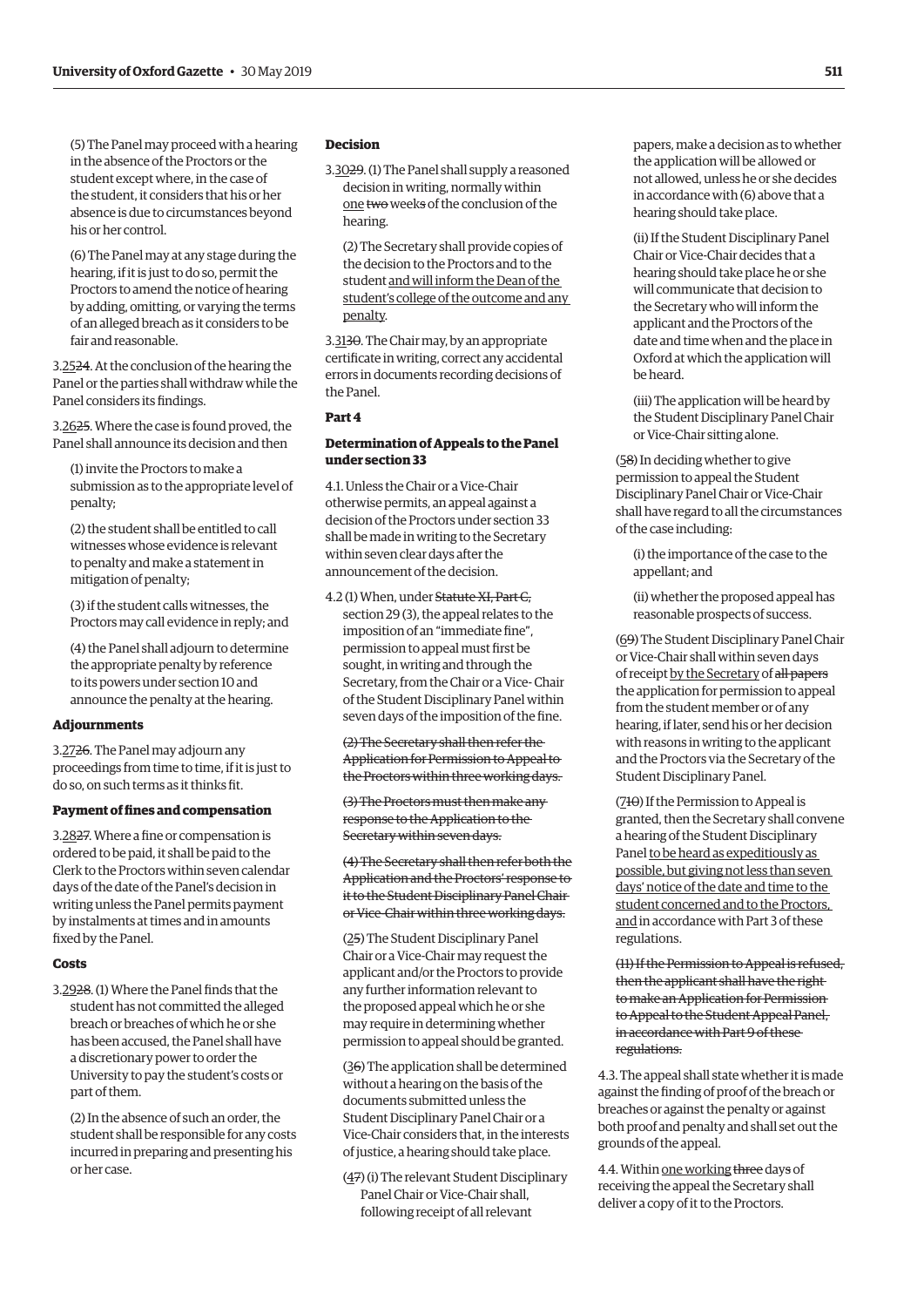4.5. Within five working seven days of receiving notice of the appeal the Proctors shall deliver to the Secretary:

(1) all documents previously served on the student by the Proctors; and

(2) a written statement of their reasons for their decision.

4.6. The Secretary shall send to the student member not less than seven days before the hearing a copy of the Proctors' response to the appeal under regulation 4.5.

4.7. The procedure for the conduct and hearing of the appeal shall be as set out in Part 3 of these regulations so far as is applicable.

4.87. Pending the determination of an appeal under this Part, the Panel may on the application of the appellant suspend or defer the payment of a fine and/or compensation any penalty imposed by the decision being appealed.

#### **Part 5**

# **Appeals made under section 29, 33, 42 (2), 44 (2), 45 (2), 49 (3) or section 50 41 (2), 43 (2) or section 48 (3) (c)**

5.1. Any appeal made to the Panel under section 29, 33, 42 (2), 44 (2), 45 (2), 49 (3) or section 50  $41(2)$ , section  $43(2)$ , or section 48(3)(e) shall be made in writing to the Secretary setting out the reasons for the appeal.

5.2 (1) Within one working three days of receiving the appeal the Secretary shall deliver a copy of it to the Proctors.

(2) If the appeal is made under section 42 41 (2), the Secretary shall also deliver a copy of it to the head of the student member's college and shall invite the college to make a written submission within five days of receiving notice of the appeal. The Secretary shall forward this to the Proctors.

5.3. Within five working seven days of receiving notice of the appeal or ten days if the appeal is made under section 42 41 (2) the Proctors shall deliver to the Secretary their response to the appeal which shall include:

(1) all documents previously served on the student by the Proctors;

(2) where applicable, a written statement of the reasons for their action; and

(3) any other evidence on which the Proctors intend to rely in support of their response.

5.4. The Secretary shall set a date and time for the hearing as expeditiously as possible, but giving not less than seven clear days' notice of the date and time to the student concerned and to the Proctors.

5.5 The Secretary shall send to the student member not less than seven days before the hearing a copy of the Proctors' response to the appeal under regulation 5.3 and the submission made by the college under regulation 5.2 (2) as may be applicable.

5.6. The procedure for the conduct and hearing of any appeal under this Part shall be as set out below.

5.7. (1) The parties to the proceedings shall be entitled to give evidence at the hearing, to make an opening speech, to call witnesses, and to question any witness and the Panel may require that any such questions are written down and/or asked through the Chair.

(2) The case for the Proctors shall be presented first.

(3) Closing statements may be made, the student concerned being given the opportunity to speak last.

5.8. The Secretary shall keep a sufficient record of the proceedings.

5.9. At the conclusion of the hearing the Panel or the parties shall withdraw while the Panel considers its decision.

5.10. The Panel may adjourn any proceedings from time to time, if it is just to do so, on such terms as it thinks fit.

5.11. (1) The Panel shall announce its decision at the hearing and shall supply reasons for its decision in writing, normally within one two weeks of the conclusion of the hearing.

(2) The Secretary shall provide copies of the decision to the Proctors and to the student concerned and will inform the Dean of the student's college of the outcome and any penalty.

5.12. The Chair or Vice-Chair may, by an appropriate certificate in writing, correct any accidental errors in the documents recording decisions of the Panel.

# **Part 6**

# **Referrals by the Academic Conduct Appeal Panel**

6.1. If the Academic Conduct Appeal Panel is of the view that a penalty within its powers should be imposed that would have the result in failure of the entire award breach of such seriousness has been committed that its powers under section 19 are insufficient to meet the gravity of the circumstances, it shall may refer alleged breaches of sections 3, 4 or 5 of the Proctors' Disciplinary Regulations for Candidates in Examinations which it has considered to the Student Disciplinary Panel.

6.2. The procedure for the conduct and hearing of cases referred by the Academic Conduct Appeal Panel shall be as set out in Part 3 of these regulations so far as is applicable.

# **Part 7**

**Ancillary Powers**

# **Non-payment of fines and compensation**

7.1. If a student who is ordered to pay a fine or compensation by the Proctors, the Disciplinary Panel, or the Appeal Panel under the provisions of Statute XI or any regulations made under it fails to do so within the time for making payment, the Proctors shall (subject to the provisions of regulation 7.2 below) prepare and deliver to the Secretary a notice of hearing stating:

(1) the date on which the order for payment was made;

(2) the amount of the payment;

(3) the date or dates by which payment should have been made;

(4) the amounts (if any) which have been paid and the date of payment; and

(5) the amount due.

7.2. If a student who is ordered to pay a fine by the Proctors (including an "immediate fine") under the provisions of Statute XI, or any regulation made under it, fails to do so within the time limit for making the payment, then the fine may increase in accordance with Council Regulations 6 of 2006. In such cases the Proctors shall not refer the matter to the Student Disciplinary Panel unless the fine remains unpaid at the end of the maximum escalation period.

7.3. The Secretary shall send to the student the notice of hearing, and the procedure for considering the matter shall be the procedure set out in Part 3 of these regulations so far as applicable.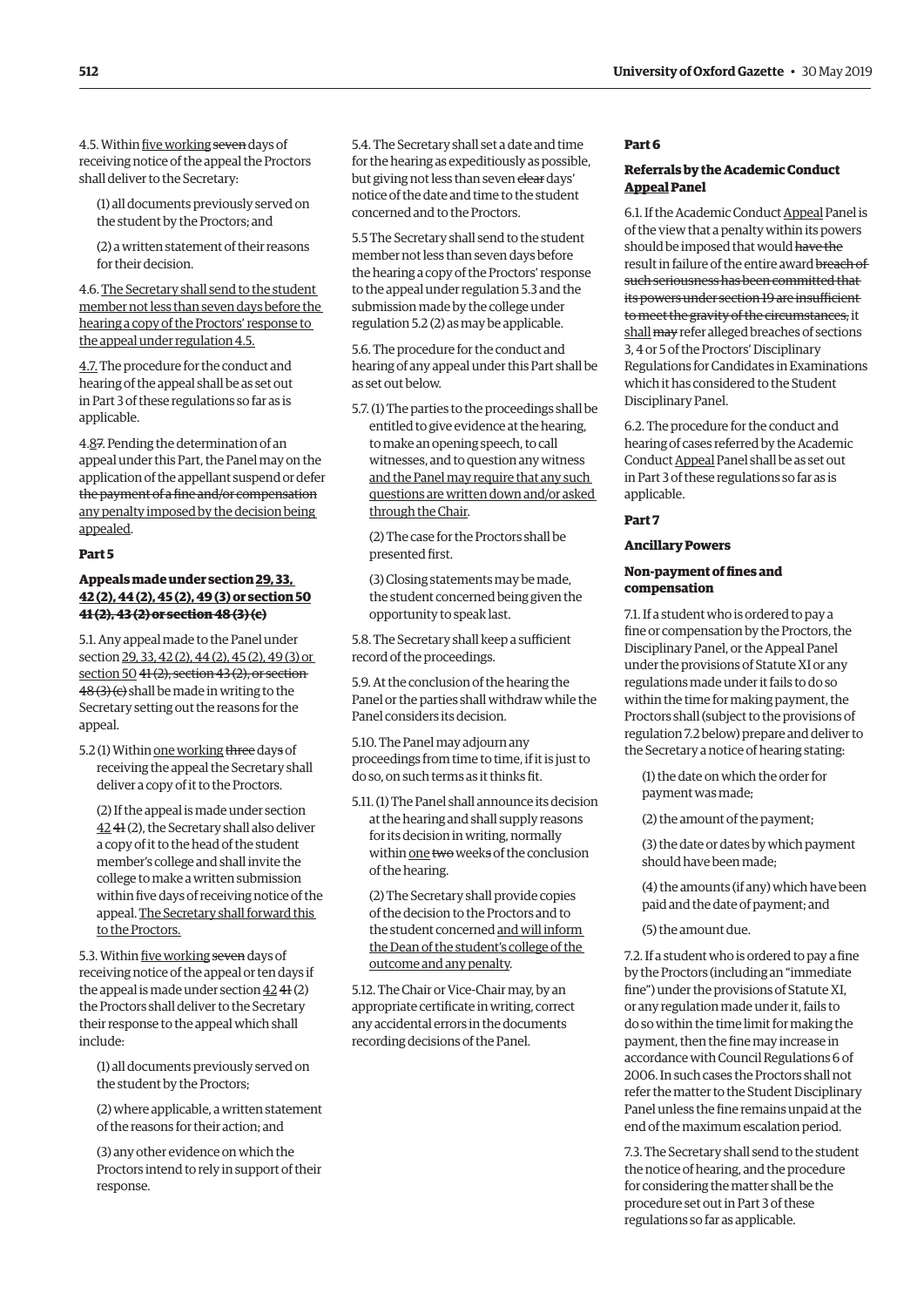7.4. If the Panel is satisfied that any amount due has not been paid within time, it may, if it is just and reasonable in the circumstances to do so, impose any sanction available to the Panel under section 10 which the Panel considers appropriate rusticate the student who is in default.

7.5. Any penalty imposed under regulation 7.4 of rustication shall take immediate effect or may be postponed or suspended on such terms as the Panel thinks fit.

# **Failure to comply with non-financial penalties**

7.6. If a student who is ordered to do something or refrain from doing something under the terms of any precautionary measure or penalty imposed by the Proctors, the Disciplinary Panel, or the Appeal Panel under the provisions of Statute XI or any regulations made under it fails to comply with that order, the Proctors shall prepare and deliver to the Secretary a notice of hearing stating:

(1) the date on which the order was made;

(2) what the order required the student to do or refrain from doing; and

(3) the particulars of the student's breach of that order.

7.7. The Secretary shall send to the student the notice of hearing, and the procedure for considering the matter shall be the procedure set out in Part 3 of these regulations so far as applicable.

7.8. If the Panel is satisfied that the student intentionally or recklessly breached the order, it may, if it is just and reasonable in the circumstances to do so, impose any sanction available to the Panel under section 10 which the Panel considers appropriate.

7.9. Any penalty imposed under regulation 7.8 shall take immediate effect or may be postponed or suspended on such terms as the Panel thinks fit.

# **Students convicted of serious criminal offences**

7.106. If the Proctors receive information that a student member has been convicted in a court of law in any jurisdiction of a serious criminal offence, they may prepare and deliver to the Secretary a notice stating:

(1) the date of the conviction;

(2) the offence for which the student was convicted;

(3) the court by which the student was convicted; and

(4) the sentence imposed.

7.117. The notice shall have annexed to it a certificate of conviction or other official document confirming the accuracy of the particulars referred to in regulation 7.610 above.

7.128. The Secretary shall send to the student the notice and the document annexed to it under regulation 7.10 6.7 above, and the procedure for considering the matter shall be the procedure set out in Part 3 of these regulations so far as applicable.

7.139. The Panel shall be entitled to take into account any credible written or oral evidence in determining whether the facts alleged in the notice are true.

7.1410. If the Panel is satisfied that the student has been convicted of an offence as alleged, it may, if it is just and reasonable to do so, expel the student from membership of the University or impose such lesser penalty or other conditions as it thinks fit.

7.15<sub>H</sub>. A penalty of expulsion shall take immediate effect unless there are special circumstances justifying the postponement of the expulsion.

#### **Part 8**

# **Disruption of Panel Proceedings**

8.1. If during the course of proceedings before the Panel the conduct of any member of the University, whether as a party, as a witness, or otherwise, is disorderly or is otherwise in breach of section 2 or section 3, the Panel shall direct the Secretary forthwith to record the conduct complained of, with full particulars.

8.2. If the member whose conduct is complained of is a student member, the Secretary shall send the record to the Proctors who shall prepare a notice giving details of the alleged breach or breaches to be sent by the Secretary to the student.

8.3. The procedure for considering the matter shall be the procedure set out in Part 3 of these regulations so far as applicable and, if the Panel finds the complaint proved, it shall have the powers referred to in section  $48(2)$   $46(2)$ .

8.4. If the member whose conduct is complained of is not a student member, the Secretary shall refer the complaint to the Registrar who shall investigate it under Statute XII or otherwise as he or she thinks fit.

# **Part 9**

# **Appeals to the Student Appeal Panel**

9.1. Decisions of the Student Disciplinary Panel under Part 3 of these Regulations may be appealed to the Student Appeal Panel.

9.2. Written notice of any application for permission to appeal to the Student Appeal Panel against any decision of the Student Disciplinary Panel under the provisions of Statute XI shall clearly set out the grounds for appeal and (unless the Student Appeal Panel otherwise permits) be lodged with the secretary of the Student Appeal Panel not later than fourteen days from the date of the Student Disciplinary Panel's written decision or reasons for its decision.'

**3** Amend Council Regulations 4 of 2006, concerning the Student Appeal Panel as follows (new text underlined, deleted text struck through):

# '**Part 1: Introduction**

1.1. These regulations apply to the conduct of all appeals to the Student Appeal Panel as specified in section 16 (1) of Statute XI.

1.2. In these regulations the Student Appeal Panel is called "the Panel".

1.3. The Registrar shall appoint a person to act as Secretary to the Panel "the Secretary".

1.4. (1) The Panel shall be constituted in accordance with section 14 of Statute XI.

(2) The High Steward shall usually invite each member of the Panel in rotation to hear and determine an application for permission to appeal and any subsequent appeal sitting alone although the High Steward may for good reason related to the circumstances of the case invite a member out of the usual order of rotation.

(3) The application and any subsequent appeal shall be heard by the first member of the Panel who is able to accept the High Steward's invitation.

1.5. (1) If a member of the Panel retires or dies or becomes incapable of acting during his or her term of office, the High Steward shall fill the vacancy arising by appointing another person who qualifies for membership under section 14 of Statute XI.

(2) The person appointed shall hold office for the remainder of the term of appointment of the person whom he or she is replacing, and may be reappointed.

1.6. It shall be the duty of the Panel to hear and determine all applications and appeals coming before it as expeditiously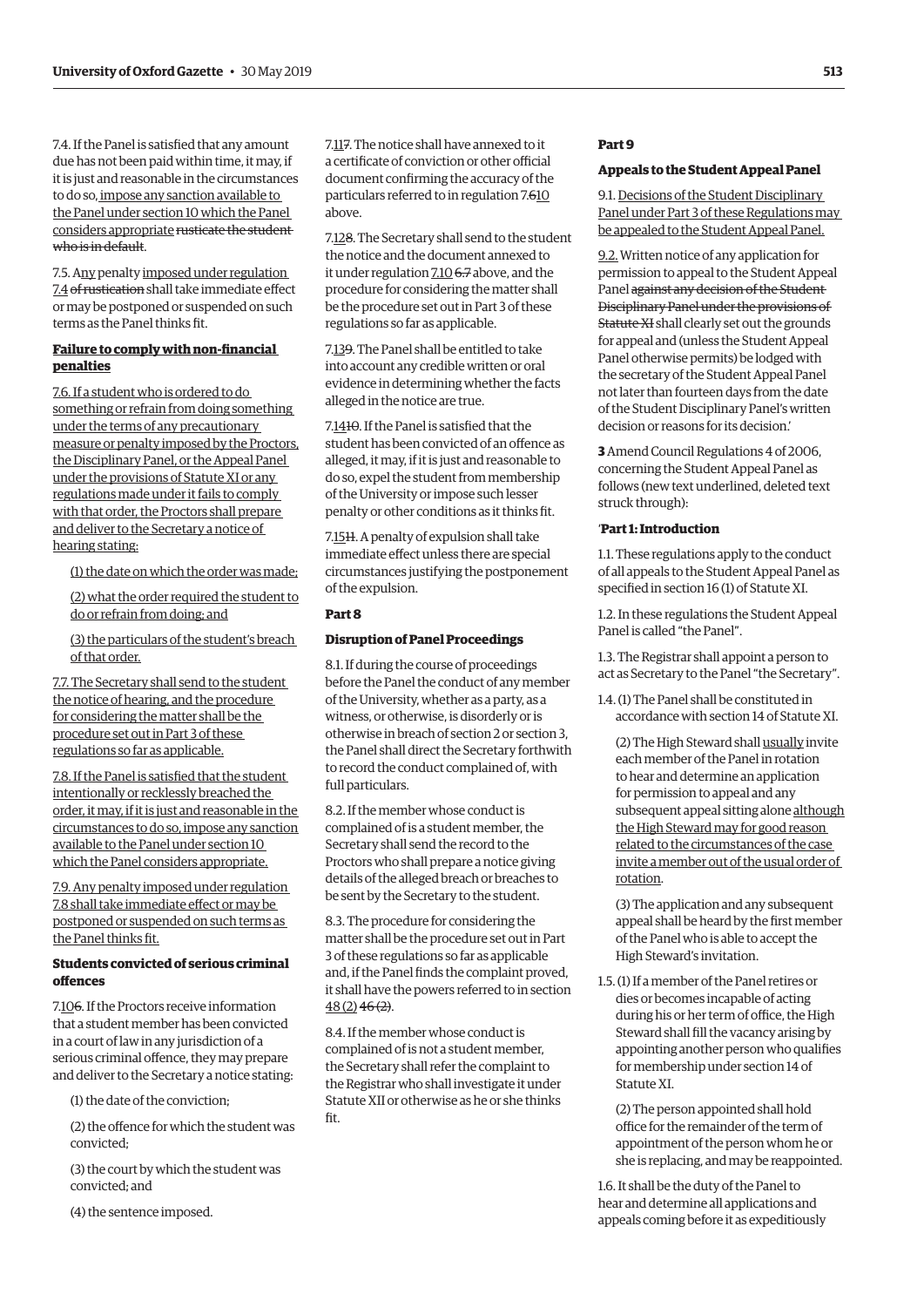as is reasonably possible, having regard to the circumstances of each case and the requirements of justice and fairness.

1.7. Where an application or appeal is required under any statute or regulation to be made to the Panel within a specified period, the Panel may at its discretion on the written application of the proposed applicant or appellant extend that period for such time and on such terms as it considers to be fair and reasonable.

1.8. Any written application under regulation 1.7 above must be sent to the Secretary, and shall, in addition to setting out the grounds of appeal, explain the delay in submission.

1.9. On receipt of the application the Secretary shall forthwith send a copy of it to all other parties to the proceedings, and the Panel shall not make a decision on it until those parties have been given a reasonable opportunity to reply to it and any reply has been considered.

1.910. Applications for permission to appeal against a decision of the Student Disciplinary Panel under section 13 of Statute XI shall be sent by the Secretary Registrar forthwith to the member of the panel appointed by the High Steward under regulation 1.4 above and its Secretary, with a request to the Panel to consider whether it wishes the High Steward to appoint assessors under section 15 of Statute XI.

1.1011. If the Panel wishes assessors to be appointed, its Secretary shall forthwith convey that request to the High Steward.

1.1112. If the Panel at any time states that it does not wish assessors to be appointed, it may nevertheless at any later stage in the proceedings request the High Steward to make an appointment.

1.12<sub>1</sub>3. The Panel may at any time discharge assessors appointed by the High Steward and at its discretion request different assessors to be appointed.

1.1314. All hearings shall normally be in private. The Panel shall have the power to determine that a hearing be held in public in the light of submissions from both parties.

1.1415. All evidence or material submitted as part of the investigation shall be regarded as strictly confidential unless, following consideration of submissions, the Panel decides otherwise.

# **Part 2: Applications for Permission to appeal under section 13 of Statute XI**

2.1. Applications for permission to appeal against a decision of the Student Disciplinary Panel shall be determined without a hearing on the basis of the documents submitted to that Panel under Part 3 of the Regulations for the Student Disciplinary Panel and any further written submissions made by the applicant, unless the Panel considers that in the interests of justice and fairness a hearing should take place.

2.2. The Panel may request the applicant, the Proctors, and the Secretary to the Student Disciplinary Panel to provide any further information relevant to the proposed appeal which it may require in determining whether permission to appeal should be granted.

2.3. If the Panel decides that a hearing should take place, the Secretary shall inform the applicant and the Proctors of the date and time when and the place in Oxford at which the application will be heard.

2.4. In deciding whether to give permission to appeal the Panel shall have regard to all the circumstances of the case including:

(1) the importance of the case to the appellant; and

(2) whether the proposed appeal has reasonable prospects of success.

2.5. The Panel shall send its decision with reasons in writing to the applicant, the Proctors, and the Secretary of the Student Disciplinary Panel within 1 week of receipt of the application for permission, or of any hearing.

2.6. If the Panel decides to give permission to appeal, the application shall be treated as a notice of appeal but the Panel may request the applicant to submit written grounds for appeal or to give more particulars of grounds already stated, and may refuse to proceed further until the appellant has complied with its request.

# **Part 3: Parties to Appeals and Representations**

3.1. The parties to an appeal against a decision of the Student Disciplinary Panel shall be:

(1) the appellant; and

(2) the Proctors.

3.2. The Panel may add any other person as a party to an appeal, either on the application of any person or if the Panel itself considers it appropriate.

3.3. Any party to any appeal shall be entitled to be represented by another person, who need not be legally qualified, at the hearing or at any other stage of the appeal The appellant may be accompanied or represented at the hearing by one person who may be a student member or a member of University, college or Oxford University Student Union staff, but the appellant will not normally be allowed to have external legal representation.

3.4. The Proctors' rights to representation are explained at section 30 of Statute XI.

3.5. A party who intends to be represented by another person shall as soon as possible inform the Secretary of the name, address, and telephone number of the person appointed.

#### **Part 4: Powers of the Panel**

4.1. The powers of the Panel in respect of appeals against decisions of the Student Disciplinary Panel under Statute XI are specified in section 16 (2) of Statute XI.

# **Part 5: Preparation for Hearing of Appeals**

5.1. The Panel may itself or on the application of any party at any time give directions or make orders for the conduct of appeals as it considers appropriate, and it shall have power, on the application of the appellant, to suspend or vary in whole or in part the operation of the order, decision, or recommendation which is the subject of the appeal pending the determination of the appeal.

5.2. When a hearing has been arranged, the Secretary of the Panel shall send to each party, at least seven fourteen clear days before the date appointed for the hearing, notice of the date, time, and place of the hearing, and information on the right of representation by another person, on attendance, on the right to produce documents, and on the calling of evidence (where permitted by the statutes and these regulations).

5.3. The Panel shall appoint a date, time, and place in Oxford for the hearing of the appeal, which should usually be within 2 weeks of the decision to grant permission, but shall have power, if it judges this to be advisable, to adjourn a proposed hearing at any time before it has begun and substitute alternative arrangements for the hearing.

5.4. (1) If any party wishes the Panel to hear evidence or new evidence on the hearing of the appeal he or she must apply to the Panel in writing for permission to call that evidence.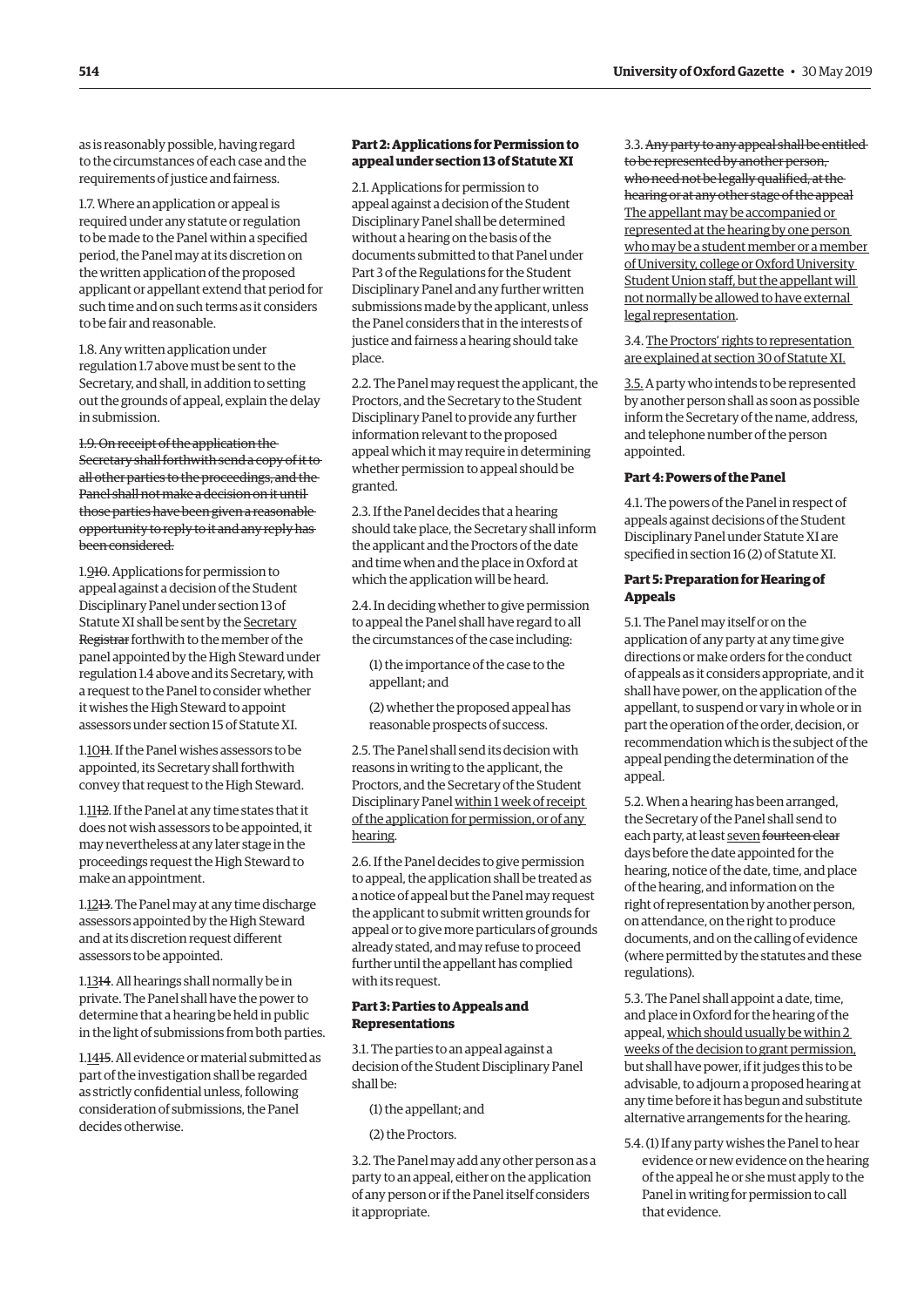(2) Any application must be accompanied by a written and signed statement of the witness whom it is proposed to call or (if that is not available) the best particulars of the evidence which the witness will give and an explanation for the absence of a written and signed statement.

5.5. Notice of any application made under regulation 5.1 or regulation 5.4 above shall be sent by the Secretary to all other parties, and the Panel shall not give a ruling on it until those parties have been given a reasonable opportunity to reply to it and any reply has been considered.

5.6. The documents for the hearing shall consist of:

(1) the notice of appeal (or application for permission to appeal);

(2) the written decision which is the subject of the appeal and the reasons for that decision;

(3) the record of the proceedings below;

(4) the written statements of all persons who were called as witnesses;

(5) all other documents submitted to the tribunal or person whose decision is the subject of the appeal;

(6) any further documents, witness statements, or submissions requested or permitted by the Panel to be considered on the appeal.

5.7. It shall be the duty of the Secretary:

(1) to prepare the bundle of the documents for the hearing for the use of the Panel, consecutively pagenumbered;

(2) to prepare an index of those documents, with the page-numbering, and to send a copy of that index to all parties to the appeal; and

(3) to supply any party who does not have a copy of any document with a copy of it.

#### **Part 6: Hearing of Appeals**

6.1. An appeal shall not be determined without an oral hearing at which the appellant and his or her representative, if any, are entitled to be present, unless both parties agree.

6.2. If it considers it appropriate to do so the Panel may hear appeals by two or more appellants at the same hearing. Appellants shall be invited to make observations which the Panel shall take into account before proceeding.

6.3. The Panel may proceed with a hearing in the absence of any of the persons entitled to be present, except where, in the case of the appellant, it is of the opinion that his or her absence was due to circumstances beyond his or her control.

6.4. The Panel may exclude any person from a hearing if in the opinion of the Panel such exclusion is necessary for the maintenance of order.

6.5. (1) Subject to the provisions of the Statutes and these regulations the Panel shall determine its own procedure.

(2) The Panel may set time limits for each stage of the proceedings to ensure that any appeal shall be heard and determined as expeditiously as is reasonably practicable consonant with the principles of justice and fairness.

6.6. Each party to a hearing shall be entitled to make a statement and to address the Panel and (where permitted) to call witnesses in the sequence which the Panel directs.

6.7. The Panel may adjourn a hearing from time to time, if it is fair and just to do so, on such terms as it thinks fit.

6.8. The Secretary shall be present throughout the hearing and shall keep a sufficient record of the proceedings.

6.9. The Panel may, by an appropriate certificate in writing, correct any accidental errors in documents recording decisions of the Panel.

6.10 The Secretary shall provide copies of the written record of the decision to the Proctors and to the appellant within one week of the conclusion of the hearing and, if the outcome overturns or alters the decision of the Student Disciplinary Panel, will inform the Dean of the appellant's college of the outcome and any penalty.

#### **Part 7: Disruption of Panel Proceedings**

7.1. If during the course of proceedings before the Panel the conduct of any member of the University, whether as a party, as a witness, or otherwise, is disorderly or is otherwise in breach of section 2 or section 3 of Statute XI, the Panel shall direct the Secretary forthwith to record the conduct complained of, with full particulars.

7.2. The Secretary shall send the record to the Proctors who shall prepare a notice giving details of the alleged breach or breaches to be sent by the Secretary to the student.

7.3. The procedure for considering the matter shall be the procedure set out in Part 3 of these regulations so far as applicable and, if the Panel finds the complaint proved, it shall have the powers referred to in section 48 46 (2) of Statute XI.

7.4. No member of the Panel before whom the conduct alleged in the notice took place shall sit at the hearing of the complaint made in the notice.'

**4** Amend Council Regulations 1 of 2016, concerning the Academic Conduct Panel as follows (new text underlined, deleted text struck through):

# '**Regulations for the Academic Conduct Appeal Panel**

# **Part 1**

#### **General**

1.1. In these regulations, unless otherwise stated:

(1) references to sections are to sections of Statute XI;

(2) "the Panel" means the one three members of the Academic Conduct Appeal Panel who are selected to consider a particular matter, in accordance with section 17;

(3) references to breaches or alleged breaches are to breaches or alleged breaches of the Disciplinary Code under section 2 (2) (b);

(4) "student" means the student member or members of the University alleged to be in breach of the Disciplinary Code or making an appeal against a decision concerning such a breach.

#### **Part 2**

# **Meetings of the Panel**

2.1. The Proctors' Office shall be responsible for making such arrangements as are necessary for each meeting.

2.2. Meetings shall normally be in private.

2.3. Evidence or material submitted to the Panel shall be regarded as strictly confidential unless the Panel considers that there are good reasons to decide otherwise.

#### **Part 3**

# **Consideration of appeals against decisions of the Proctors under section 36alleged breaches by the Panel**

# **Preparation**

3.1. When the Proctors receive a referral from an Examination Board they will investigate the case and decide whether the alleged breach is one that can be determined by the Proctors under their powers in section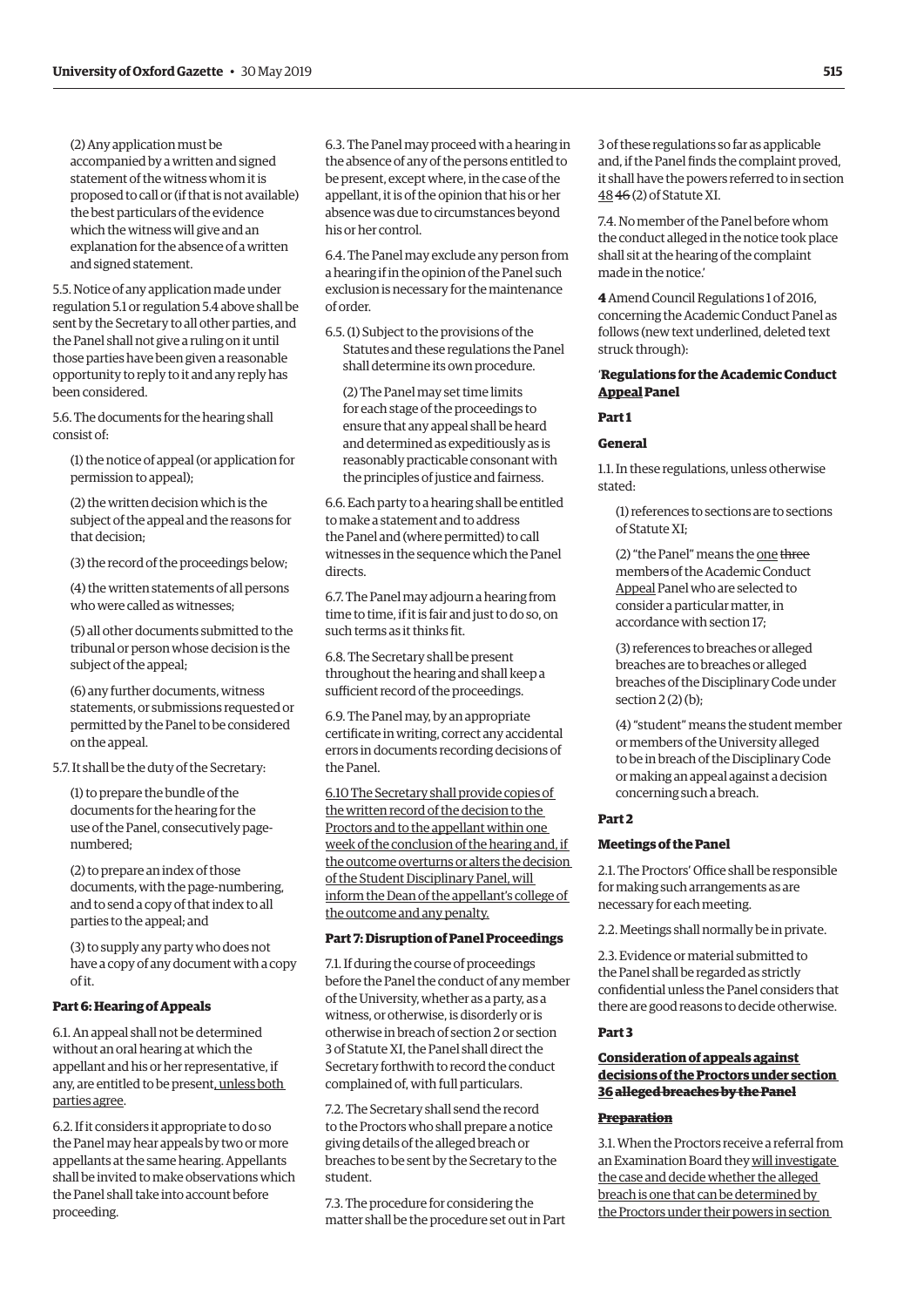35 (2) or is to be referred to the Student Disciplinary Panel. If the decision can be made by the Proctors then the decision shall be communicated to the student. If the student is dissatisfied with the outcome they can appeal a decision of the Proctor under section 36. Appeals shall be made in writing, and should be received by the Proctors Office not later than 10 working days after the date of the Proctors' written decision. shall decide whether or not that alleged breach is suitable for consideration by the Panel. If the Proctors decide that the alleged breach is one that can be referred to the Panel, the Proctors shall inform the student that they have the option of having the case considered by either (a) the Panel under the powers set out in Statute XI and these regulations, or (b) the Student Disciplinary Panel.

3.2. The Panel shall consider the written appeal, the Proctor's decision and the documents which were available to the Proctor. The Panel shall not normally meet with the student although this may be appropriate in some circumstances. If the student agrees that the case shall be considered by the Panel, the case shall proceed as follows.

3.3. Before the Panel meeting, one of the Proctors shall conduct an interview with the student, which can be by any method, including in person, remote or electronic.

3.4. The Proctors' Office shall send the student information including:

(1) the act or acts alleged to constitute the breach;

(2) copies of all of the evidence which the Panel will consider;

(3) a copy of Statute XI and any regulations made under it which are relevant to the case; and

(4) a copy of these regulations.

3.5. The Proctors' Office shall set the date of the Panel meeting and shall give the student at least seven clear days' notice in writing of the date, time and place appointed for the meeting.

3.6. Information under regulations 3.4 and 3.5 above shall be addressed to the student at their college, or their last notified address, if different. Information may be sent by electronic means and must be received by the student at least seven clear days before the meeting.

3.7. The student must send the Proctors' Office any written statement or further evidence which they would like the Panel to consider at least three clear days before the Panel meeting.

#### **Meeting**

3.38. If a Panel meeting is appropriate then t<del>T</del>he student may attend <del>the Panel meeting</del> if they are available to do so, and may be accompanied to the meeting by another person who should usually be another student or a member of University, college or Oxford University Student Union staff.

3.49. The Panel may require the student to attend the meeting, or be available by remote means, including teleconference or videoconference.

3.510. The Panel will proceed with the meeting if the student is unable to attend and is not required to do so.

3.611. If the student is present at the meeting they shall be given the opportunity to respond to the allegation that they have committed a breach.

3.712. The Panel shall take account of any written statement or further evidence provided by the student, whether or not they attend the meeting.

3.813. If the student is present at the meeting they shall leave the room for the Panel to make its decision, and the decision on any penalty, and shall return to hear the decision.

3.914. The Proctors' Office shall keep a written record of proceedings.

3.1015. The Panel shall normally consider appeals cases within 10 working days of onemonth of the Examination Board's referral to the Proctors receipt of the appeal within the Proctors' Office.

3.16. If the student does not respond to reasonable attempts to contact them at

their last notified address, including for the purposes of conducting the interview referred to in regulation 3.3 above, the Panel meeting may proceed without obtaining further evidence from the student.

3.17. During the interview provided for at regulation 3.3 above the student may be given an opportunity to admit to breaching the regulations and be offered the option of the penalty being agreed by the Panel via correspondence, without a meeting taking place. The student must be (a) fully informed of the alternative courses of action available to them, (b) informed of and prepared to accept the penalty which the Proctor intends to recommend to the Panel and (c) in agreement with the Proctor's summary of the case, including whether the breach was intentional or reckless.

3.18. If the student consents to the Panel agreeing the penalty by correspondence the Panel may not impose a penalty which is more severe than the Penalty recommended by the Proctors. The Panel will discuss the penalty by correspondence and will notify the student of the penalty within five working days. The student will have a right of appeal as set out in Part 4 of these regulations. The appeal will consider the matter afresh and may impose any penalty within the Academic Conduct Panel's powers under section 19.

#### **Decision**

3.1119. The decision of the Panel, including any penalty, shall be announced at the meeting if one takes place, or shall be communicated in writing to the Proctors' Office (or by correspondence if the Panel has agreed the penalty by correspondence under regulation 3.18).

3.1220. The penalties available to the Panel, if a breach is found, are those listed in section 19. The Panel may also decide. under section 20, that the student should be referred to the Student Disciplinary Panel. The Panel may not impose any penalty which would result in failure of the entire award. The Panel shall take into account the examination regulations and examination conventions for the examination in question.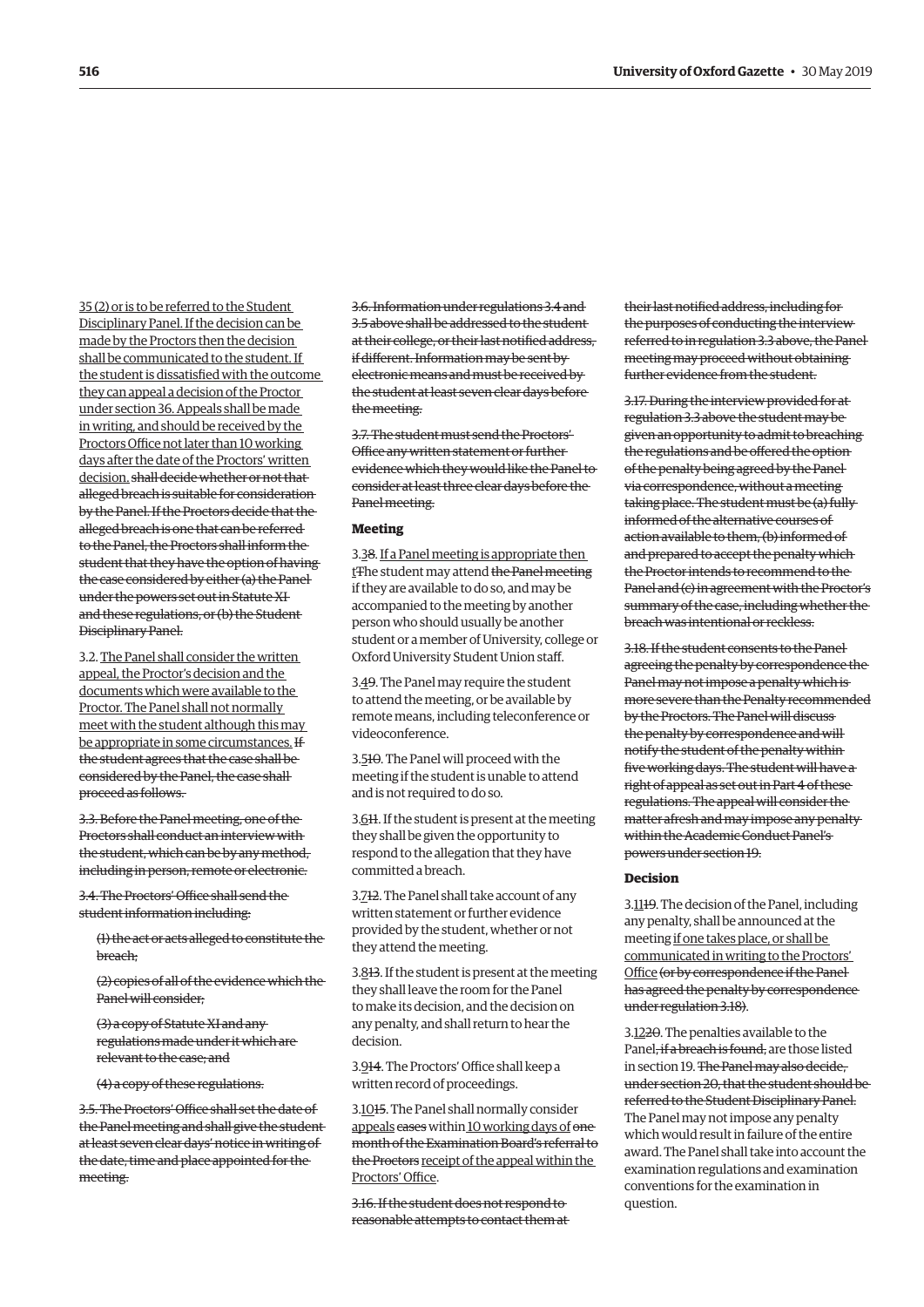3.21. The Panel shall supply a decision in writing, normally within five working days of the meeting.

3.1322. The Proctors' Office shall send a copy of the written decision to the student within 1 week.

#### **Part 4**

#### **Appeals**

4.1. The student may appeal a decision of the Panel under section 19. Appeals shall be made in writing, and should be received by the Proctors not later than fourteen days after the date of the Panel's written decision.

4.2. The appeal shall be considered by two members of the Academic Conduct Panel with no previous connection to the case. The current Proctors cannot consider appeals.

4.3. The two members shall consider the written appeal, the Panel's decision and the documents which were available to the Panel. The two members shall not normally meet with the student (i.e. by the student attending the meeting, or by remote means, including teleconference or videoconference) although this may be appropriate in some circumstances, and is likely to be appropriate in relation to decisions made under regulation 3.17 above, where no Panel meeting has taken place.

4.4. The Proctors' Office shall communicate the outcome of the appeal and the reasons to the student in writing.'

**5** Amend Council Regulations 6 of 2006, concerning Fines and Compensation Imposed Under Statute XI, as follows (new text underlined):

'1. The combined amount of any fine and/ or compensation which the Proctors may impose under section 31 (3) (a) of Statute XI shall be up to a maximum of £300.

2. (a) If a fine or compensation order imposed under section 31 (3) (a) of Statute XI is not paid before the specified deadline for payment and no order allowing deferral of payment pending an appeal has been granted (in circumstances where there is provision for such an order to be made), the student member (as defined in section 1 (a) of Statute XI) concerned shall be liable to pay the original fine or compensation order together with:

(i) an additional fine of £25 for the first seven calendar days or part thereof during which the payment is outstanding;

(ii) a further additional fine of £25 for the subsequent seven calendar days or part thereof during which the payment is outstanding; and

(iii) after fourteen calendar days, a further additional fine of £25 for the subsequent seven calendar days or part thereof during which the payment is outstanding.

(b) The Proctors shall refer to the Student Disciplinary Panel the case of any student member (as defined in section 1 (a) of Statute XI) who fails to pay a fine or compensation order within twenty-one calendar days of the original deadline for payment.

3. The maximum laid down in regulation 1 above, and the additional fines for nonpayment specified in regulation 2 (a) above, shall be reviewed annually by the Proctors.'

# **Convocation** 21 June

# **Elections**

PROFESSOR OF POETRY

Details are in 'Elections' section below.

#### **Note on procedures in Congregation**

¶ Business in Congregation is conducted in accordance with Congregation Regulations [2 of 2002 \(www.admin.ox.ac.uk/statutes/](https://www.admin.ox.ac.uk/statutes/regulations/529-122.shtml) regulations/529-122.shtml). A printout of these regulations, or of any statute or other regulations, is available from the Council Secretariat on request. A member of Congregation seeking advice on questions relating to its procedures, other than elections, should contact Dr N Berry at the University Offices, Wellington Square [\(telephone: \(2\)80199; email: nigel.berry@](mailto:nigel.berry@admin.ox.ac.uk) admin.ox.ac.uk); questions relating to elections should be directed to the Elections Officer, Ms S L S Mulvihill (telephone: [\(2\)80463; email: elections.office@admin.](mailto:elections.office@admin.ox.ac.uk) ox.ac.uk).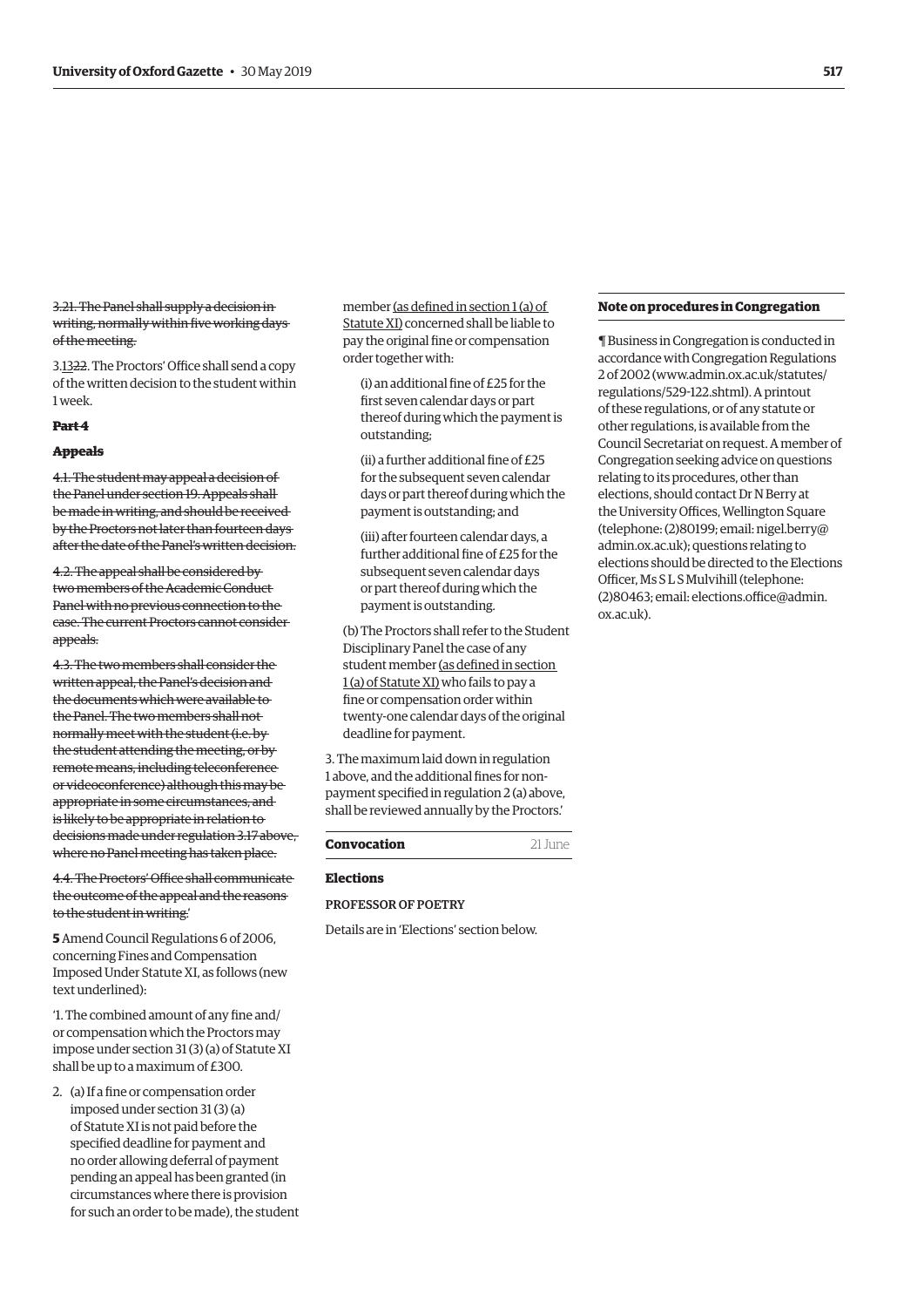# <span id="page-23-0"></span>Notices

#### **General Notices**

# **Pro-Vice-Chancellor update on staff and graduate housing and planning**

The University Strategy, approved by Congregation in Michaelmas term, put in place three important priorities that will affect the physical development of Oxford over the next decade:

**1** by 2023, in partnership with the private sector, to have started the construction of 1,000 additional graduate rooms

**2** by 2023, in partnership with the private sector, to have started the construction of at least 1,000 new subsidised homes for University and college staff

**3** expand the innovation districts in and around Oxford, including at Begbroke Science Park and Osney Mead.

Over the last 6 months we have made good progress on these priorities with important public enquiries in Cherwell District Council, the publication of a new draft city plan for Oxford, and detailed discussions with the private sector regarding a partnership to build these facilities.

# STAFF AND GRADUATE HOUSING UPDATE: FORUM FOR STAFF

Pro-Vice-Chancellor David Prout will hold two lunchtime staff forums in 6th week to provide an update on progress and respond to any questions or concerns you may have; one forum will take place in Headington and the other in the city centre. Please register your attendance by **noon on 3 June**.

*12.30pm, 11 June, Academic Corridor, John Radcliffe Hospital*. To register: [https://oxforduniversityevents.wufoo.](https://oxforduniversityevents.wufoo.com/forms/zqe5ynl0kfk6ov) com/forms/zqe5yn10kfk6ov

*1pm, 12 June, Maths Institute*. To register: [https://oxforduniversityevents.wufoo.](https://oxforduniversityevents.wufoo.com/forms/z4e0cvlm8goni/) com/forms/z4e0cv1m8goni/

# **Sustainability Photographer of the Year**

# OPEN FOR ENTRIES

The University's Sustainability Photographer of the Year Award 2019 is open to all current staff and students and offers an opportunity to exhibit skills, gain recognition, and connect individuals and day-to-day Oxford life with sustainability. Closing date: **10 June**. More information: https://staff.admin.ox.ac.uk/article/open[for-entries-sustainability-photographer-of](https://staff.admin.ox.ac.uk/article/open-for-entries-sustainability-photographer-of-the-year)the-year.

# **Ashmolean online shop: 20% staff discount**

The Ashmolean is offering a 20% discount for all University of Oxford staff at the Ashmolean Online Shop [\(https://shop.](https://shop.ashmolean.org) [ashmolean.org\) un](https://shop.ashmolean.org)til 31 May. Simply add discount code OUSTAFF20 at checkout, and check out using your University email [address. More information: onlineshop@](mailto:onlineshop@ashmus.ox.ac.uk) ashmus.ox.ac.uk.

#### **Appointments**

#### **Humanities**

#### SHAW PROFESSORSHIP OF CHINESE

Tian Yuan Tan, BA MA National University of Singapore, PhD Harvard, Professor of Chinese Studies, SOAS, has been appointed to the Shaw Professorship of Chinese in the Faculty of Oriental Studies with effect from 1 October 2019. Professor Tan will be a fellow of University College.

# PROFESSORSHIP OF THE HISTORY OF ART

Geoffrey Batchen, BA PhD Sydney, Professor of Art History, Victoria New Zealand, has been appointed to the Professorship of the History of Art in the Department of the History of Art and the Faculty of History with effect from 1 January 2020. Professor Batchen will be a fellow of Trinity.

# **Electoral Boards**

#### **Composition of an Electoral Board**

The composition of the electoral board to the post below, proceedings to fill which are currently in progress, is as follows:

# JESUS PROFESSORSHIP OF CELTIC

*Appointed by*

| Rector of Exeter, PVC, The Vice-Chancellor |                           |
|--------------------------------------------|---------------------------|
| in the chair                               |                           |
| Principal of Jesus                         | ex officio                |
| Professor P Clavin                         | <b>Jesus</b>              |
| <b>Professor P Sims-</b>                   | Council                   |
| Williams                                   |                           |
| Professor W Davies                         | Council                   |
| Mr R Ovenden                               | Humanities Division       |
| Professor A Orchard                        | Faculty of English        |
| Professor J Smith                          | <b>Faculty of History</b> |
| Professor A Willi <sup>1</sup>             | Faculty of Linguistics,   |
|                                            | Philology and             |
|                                            | Phonetics                 |

1 from MT: Professor A Lahiri

## **Revised composition of an Electoral Board**

The revised composition of the electoral board to the post below, proceedings to fill which are currently in progress, is as follows:

#### PROFESSORSHIP OF ECONOMICS

|                                    | Appointed by            |
|------------------------------------|-------------------------|
| Professor Martin Williams,<br>PVC. | The Vice-<br>Chancellor |
| Warden of Nuffield                 | ex officio              |
| Professor P Klemperer              | Nuffield                |
| Professor S Whatmore               | Social Sciences         |
|                                    | Division                |
| Professor N Rose                   | Department of           |
|                                    | Economics               |
| Professor P Neary                  | Department of           |
|                                    | Economics               |
| Professor M Stevens                | Department of           |
|                                    | Economics               |
| Professor S Bond                   | Department of           |
|                                    | Economics               |
| Professor H Low                    | Council                 |
| Professor R Blundell               | Council                 |
|                                    |                         |

# **Musical and other Events**

# **Botanic Garden**

*10–11.30am, 1– 2.30pm, Sat, 15 Jun*: Science Club – Oxford Green Week. Booking required: www.obga.ox.ac.uk/ [event/science-club-oxford-green-week](www.obga.ox.ac.uk/event/science-club-oxford-green-week)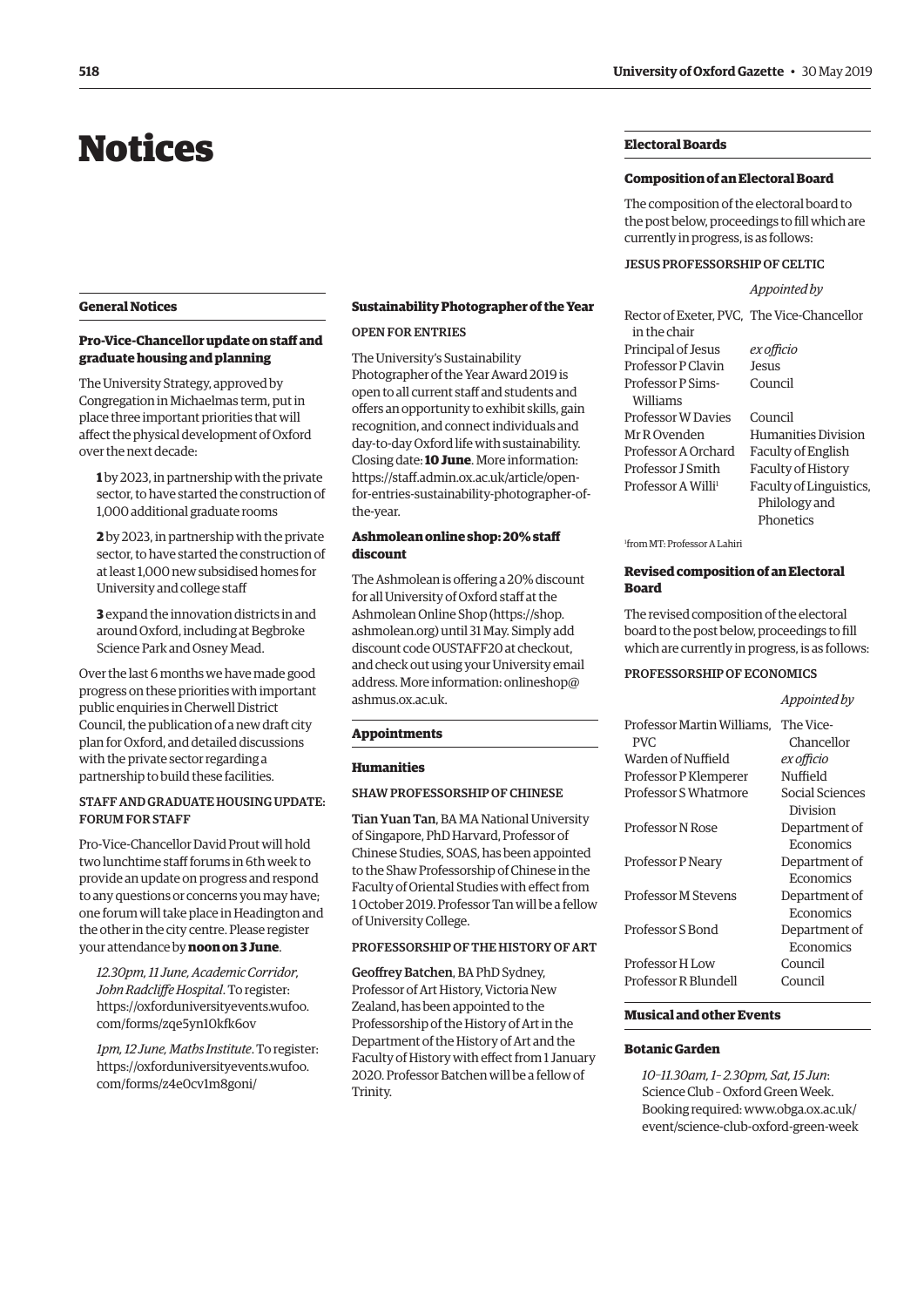# <span id="page-24-0"></span>Lectures

# **Humanities**

# **Rothermere American Institute**

# US HISTORY COLLOQUIUM

A colloquium will be held 31 May–1 June at the Rothermere American Institute. Free; open to the public. More information and to register: www.rai.ox.ac.uk/event/ compromise-moderatism-extremism[and-fanaticism-in-american-politics-and](www.rai.ox.ac.uk/event/compromise-moderatism-extremism-and-fanaticism-in-american-politics-and-society-1783-1861)society-1783-1861.

*Subject*: 'Compromise, moderatism, extremism and fanaticism: disagreement in American politics and society, 1783– 1861'

# **Faculty of Medieval and Modern Languages**

A conference will take place 9.30am– 5.30pm on 8 June in the Dorfman Room, St Peter's. Supported by the Instituto Camões, St Peter's and the Subfaculty of [Portuguese. More information: www.torch.](www.torch.ox.ac.uk/event/culture-and-resistance-in-the-lusophone-world) ox.ac.uk/event/culture-and-resistance-inthe-lusophone-world.

*Subject*: 'Culture as resistance in the lusophone world: legacies and challenges'

# **Faculty of Oriental Studies**

#### PUBLIC LECTURE

Professor Sung-Jo Park will lecture at 11am on 7 June in Lecture Room 1, Faculty of Oriental Studies.

*Subject*: ' "One nation approach" or "democratic value approach" towards North Korea – focusing on European smart strategy'

# **Colleges, Halls and Societies**

#### **Lady Margaret Hall**

#### DENEKE LECTURE

Bill McKibben will deliver the Deneke Lecture at 5.45pm on 14 June in the Simpkins Lee Theatre. Registration required: [www.lmh.ox.ac.uk.](http://www.lmh.ox.ac.uk)

*Subject*: 'Seizing the climate moment'

# **Regent's Park**

# IN CONVERSATION

Mo Yan, Nobel Prize in Literature-winner, Yu Hua, novelist, and Su Tong, author, will be in conversation with Boyd Tonkin, writer, journalist and critic, at 5pm on 13 June in Lecture Theatre 1, Mathematical Institute. Registration required (£5): [findingtherightwords.eventbrite.co.uk.](https://www.eventbrite.co.uk/e/in-conversation-with-mo-yan-yu-hua-su-tong-and-boyd-tonkin-tickets-61883500215) *Subject*: 'Finding the right words'

# UK–CHINA UNIVERSITY PRESIDENTS' ROUNDTABLE 2019

A conference will be held 1.30–5.30pm on 6 June in Lecture Theatre 2, Mathematical Institute. Speakers include university heads of Oxford, Jilin, KCL, Cardiff, Hong Kong University of Science and Technology, Edinburgh, and the Chinese Embassy. [Free. Registration required: cuupr2019.](https://www.eventbrite.co.uk/e/uk-china-university-presidents-round-table-2019-tickets-61638484366) eventbrite.co.uk.

# Examinations and Boards

# **Examinations for the Degree of Doctor of Philosophy**

*This content has been removed as it contains personal information protected under the Data Protection Act.*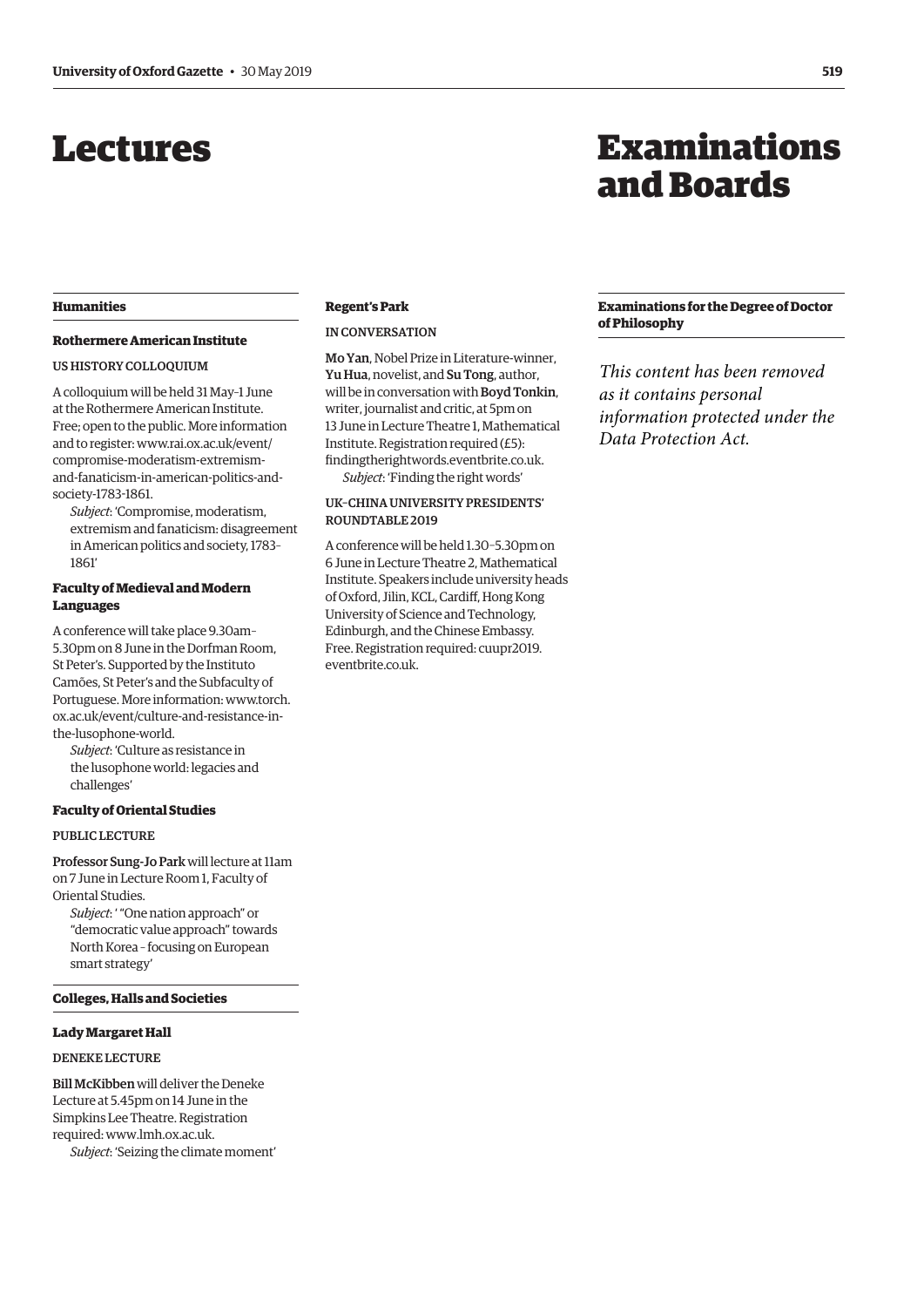# Elections

<span id="page-25-0"></span>*This content has been removed as it contains personal information protected under the Data Protection Act.*

> **Examinations for the Degree of Master of Science**

*This content has been removed as it contains personal information protected under the Data Protection Act.*

#### **Changes to Examination Regulations**

For the complete text of each regulation listed below and a listing of all changes to regulations for this year to date, please see [https://gazette.web.ox.ac.uk/examination](https://gazette.web.ox.ac.uk/examination-regulations-0)regulations-0.

# **Planning and Resource Allocation Committee**

REGULATIONS ON FINANCIAL MATTERS update to fee liability provisions for Centres for Doctoral Training

#### **Medical Sciences Division**

MSC IN MUSCULOSKELETAL SCIENCES (a) clarification of requirements (b) removal of reference to distinction

FIRST BM PARTS I AND II wording on time limits on resitting assessment units amended

FHS OF PSYCHOLOGY, PHILOSOPHY AND LINGUISTICS I

FHS OF PSYCHOLOGY, PHILOSOPHY AND LINGUISTICS II

update to resit capped mark

#### **Contested Elections** 13 June

The nomination period for these elections closed at 4pm on Thursday, 16 May. The following elections will be contested and the results determined by postal ballot of the eligible electorates.

# **Council**

# MATHEMATICAL, PHYSICAL AND LIFE SCIENCES AND MEDICAL SCIENCES

• One member of Congregation elected by Congregation from members of the faculties in the Divisions of Mathematical, Physical and Life Sciences and of Medical Sciences to hold office from MT 2019 to MT 2023 (*vice* Professor M J A Freeman, Lincoln)

*The following nominations have been received*:

Professor Peter P Edwards, BSc PhD DSc Salf, MA Oxf, Fellow of St Catherine's, Faculty of Chemistry

*Nominated by*:

- H L Anderson, Keble, Faculty of Chemistry
- S J Conway, St Hugh's, Faculty of Chemistry
- S G Davies, Magdalen, Faculty of Chemistry
- S Faulkner, Keble, Faculty of Chemistry

#### *Candidate statement*:

I am particularly interested in protecting democratic self-governance and ensuring that Council is robust in its scrutiny and approval of proposals that are brought to Congregation appropriately and in a timely way. Council must also respond to widespread concerns to help stop or reverse the erosion of pay and pensions.

I would bring broad experience and expertise in research, management and administration and practices to increase the diversity of our community. I was Head of Inorganic Chemistry (member of MPLS Divisional Board) from 2004 to 2014 and previously 5 years as Head of Chemistry at Birmingham, following earlier periods at Cambridge (Jesus College; Director of Studies in Chemistry) and Cornell (Fulbright Scholar, NSF Fellow). I was Co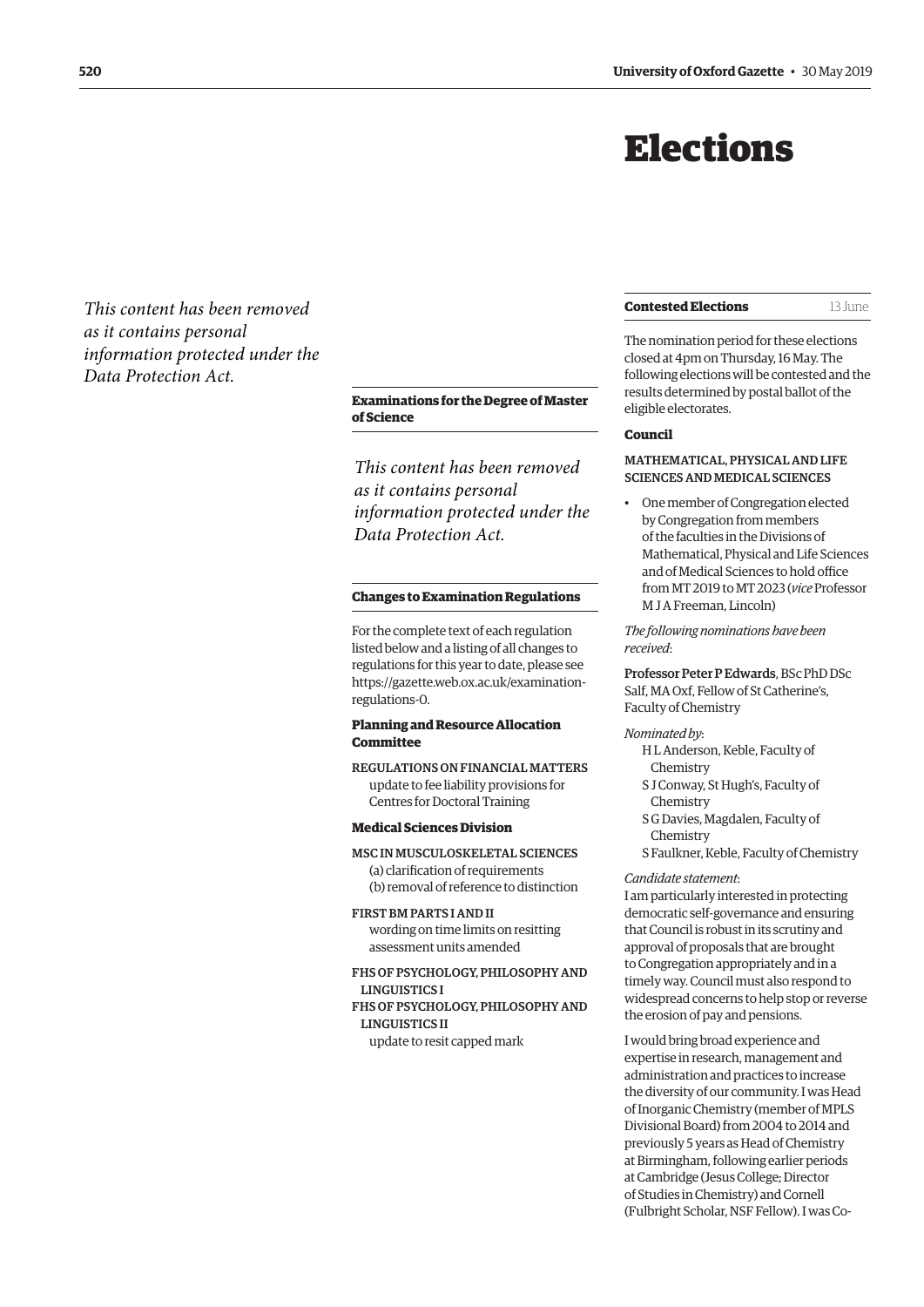Founder of the first EPSRC Interdisciplinary Research Centre (1987) and the UK Sustainable Hydrogen Energy Consortium (2003) leading to my election as EPSRC RISE Fellow; currently establishing the Interdisciplinary Centre in Clean Carbon Energy with China, India, the USA and Saudi Arabia. Previously Chair of the European Research Council Advanced Investigators Award Panel on Chemical Synthesis and Advanced Materials. I was Outreach Ambassador for Jesus College (1980's) and recently elected to the Royal Society of Chemistry Inclusion and Diversity Committee. I am a Fellow of the Royal Society, Foreign Member of the German Academy of Sciences, Einstein Professor of the Chinese Academy of Sciences, Foreign Member of the US Academy of Arts and Sciences, and International Member of the American Philosophical Society.

#### Professor Anna Christina (Kia) Nobre, BA Williams, MA Oxf, PhD Yale, Fellow of St Catherine's, Faculty of Psychological Studies

#### *Nominated by*:

- M J Snowling, President of St John's, Faculty of Psychological Studies J Baird, St Anne's, Faculty of Social Studies
- R S Crisp, St Anne's, Faculty of Philosophy
- Dame Kay Davies, Hertford, Faculty of Physiological Sciences, Faculty of Clinical Medicine
- N J Emptage, Lincoln, Faculty of Physiological Sciences
- H I McShane, Harris Manchester, Faculty of Clinical Medicine
- G R Screaton, University College, Faculty of Medical Sciences
- K Talbot, Faculty of Clinical Medicine
- T Williamson, New College, Faculty of Philosophy
- N Woods, University College

# *Candidate statement*:

I am strongly committed to the values of our Collegiate University, and would like to contribute to its governance as a member of Council. I have been a member of Congregation for 25 years. Since my JRF days, I have become increasingly involved in leadership and assumed positions of growing responsibility. I currently hold a statutory professorship, jointly shared between the Departments of Psychiatry and of Experimental Psychology and serve as a Professorial Fellow at St Catherine's College. I chair the Oxford Neuroscience Strategy Committee, direct the Oxford Centre for Human Brain Activity, and act as head of the Department of Experimental Psychology. In the latter role, I had to

manage the unexpected closure of the Tinbergen Building. I witnessed first-hand what can be achieved when all aspects of the University come together for the common good, and feel it would be a privilege to give something back in return. I am particularly committed to promoting the importance of scholarship and science in our society; and to fostering an inclusive, diverse, and nurturing environment in which we educate and train future generations to the highest standards.

# **Committees reporting to Council**

# BUILDINGS AND ESTATES SUBCOMMITTEE

• One person elected by Congregation to hold office from MT 2019 to MT 2020 (*vice* Professor Martin C J Maiden, Hertford)

*The following nominations have been received*:

Rosie Mortimer, MA Oxf, Department of Chemistry

#### *Nominated by*:

M Brouard, Jesus, Faculty of Chemistry N J B Green, Faculty of Chemistry K N Harrison, Faculty of Chemistry A Lintern, Department of Chemistry

#### *Candidate statement*:

I am currently the Head of Administration in the Department of Chemistry and have previously been a member of BESC. This role and previous lead administrator roles in the departments of Social Policy & Intervention, and Mathematics, as well as a role in the Medical Sciences Division, where I had responsibility for the Division's portfolio of capital projects, have given me considerable experience of the matters that BESC deals with. I have considerable direct experience of the governance and delivery of capital projects, both large and small, and as an experienced Head of Administration am well used to working at a strategic and operational level. On BESC I would be able to place the matters under consideration in their broader context as well as articulate any operational implications.

I believe my experience, together with my common sense and balanced approach to issues, would make me an effective member of BESC. If elected I would work hard to bring my operational knowledge and experience to bear in a constructive and thoughtful manner.

# Louise Stratton, Finance Division

#### *Nominated by*:

- G L Boon, Finance Division
- S Davies, Estates Division
- R A Greaney, Department of Physiology, Anatomy and Genetics
- N B Heath, Finance Division
- E Morris, Saïd Business School
- H L Parker, Finance Division
- P A Ransom, Department of Politics and International Relations N A Roberts, Continuing Education
- C S R Taylor, Finance Division
- R J Walker, St Cross

#### *Candidate statement*:

In my role as University Fixed Asset Accountant I engage with the end result of the decisions made in BESC and PRAC. I feel the detailed work I do on the accounting of the University Functional Estate, including leased properties, gives me detailed knowledge that could be of value to BESC as well as enhance understanding and appreciation in my own role. I could offer a different perspective due to my 12 years in post, such as an awareness of financial implications of decisions. I would give an objective and independent view of the estate but hopefully an informed one. I believe it would give me a broader view of Estates and the activity undertaken by them, which in turn will aid me in my own area of work. I want to contribute more and I feel this membership would be part of this by the additional contribution this will allow me to give. I am currently studying for a PgCert in Higher Education with Nottingham Trent University and this has given me a wider knowledge and understanding of HE Governance and the history behind it and I wish to use this in a wider context outside of my substantive role. Having recently been appointed to several strategic building and housing groups I wish to continue this expansion in to a more strategic outlook on the University and I believe that being part of this Subcommittee will be part of this.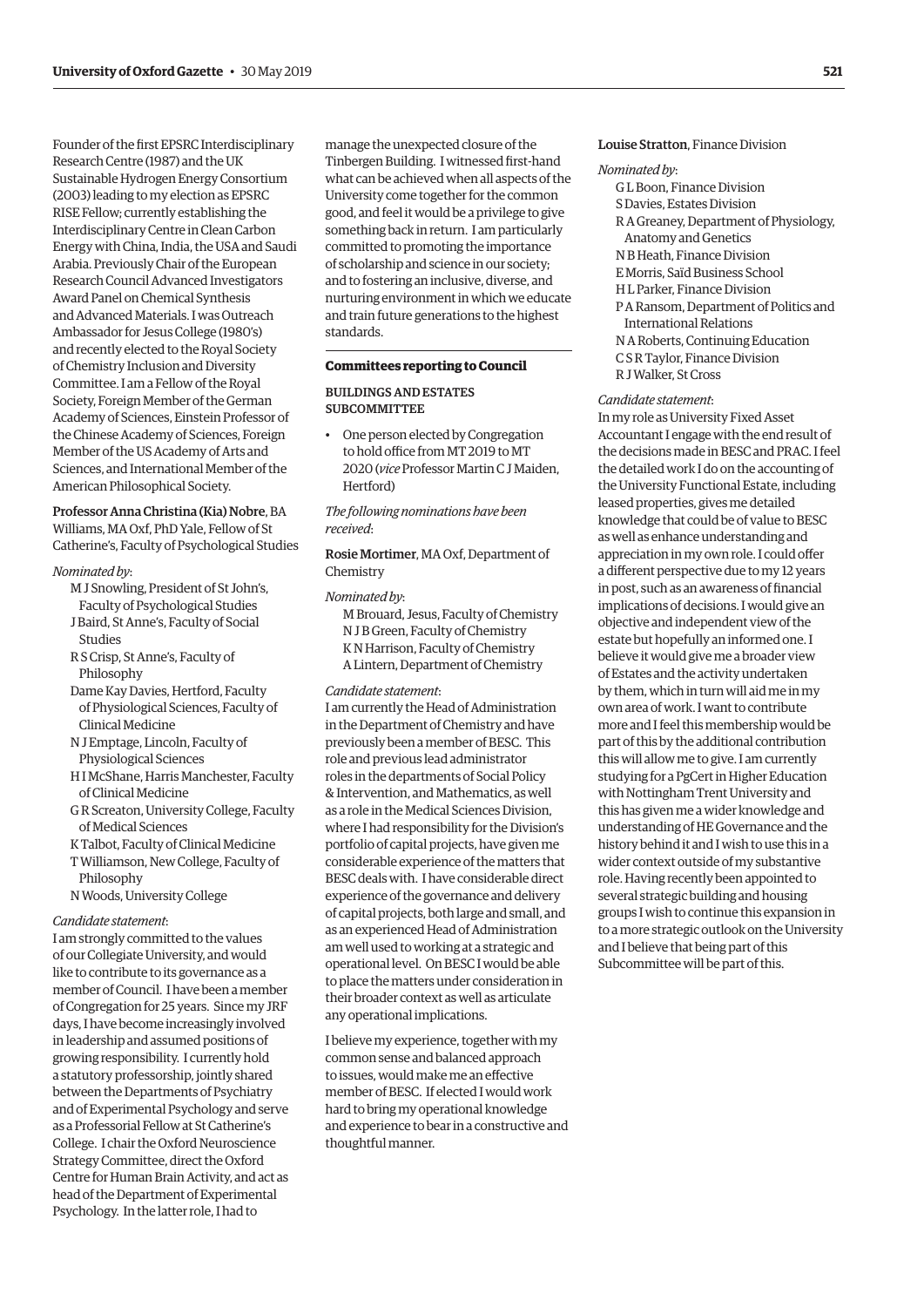# **Uncontested elections**

Nominations for these elections closed at 4pm on Thursday, 16 May 2019. As the number of nominations received is no more than sufficient to fill the following vacancies, the candidates nominated below shall be deemed to be duly elected as of Thursday, 16 May 2019 (as per Congregation regulations 2 of 2002, regulations 8.2 (3) and 8.2 (6); Council Regulations 17 of 2002, regulations 22 and 26; and Council Regulations 19 of 2002, regulations 40 and 44). For the purposes of elections, academic standing is as defined in Council Regulations 22 of 2002, Part 2: Academic Precedence and Standing, made by Council on 26 June 2002.

#### **Council**

# HUMANITIES AND SOCIAL SCIENCES

• One member of Congregation elected by Congregation from members of the faculties in the Divisions of Humanities and of Social Sciences to hold office from MT 2019 to MT 2023 (*vice* Dr K L Blackmon, Merton)

*The following nomination has been received*:

John S C Eidinow, MA Oxf, Dip Law City, Fellow of Merton, Faculty of Classics

#### *Nominated by*:

- R A Cooper, Master of St Benet's Hall, Faculty of Medieval and Modern Languages
- K L Blackmon, Merton, Faculty of Management
- S M Doran, St Benet's Hall, Faculty of **History**
- K Ghosh, Trinity, Faculty of English Language and Literature
- S J Gunn, Merton, Faculty of History
- J Kerkhecker, Oriel, Faculty of Classics
- R A McCabe, Merton, Faculty of English Language and Literature
- J B W Nightingale, Magdalen, Faculty of **History**
- J S Payne, Merton, Faculty of Law
- J W Thacker, Exeter, Faculty of Medieval and Modern Languages

#### **Committees reporting to Council**

CURATORS OF THE UNIVERSITY LIBRARIES

• Two members of Congregation elected by Congregation to hold office from MT 2019 to MT 2023 (*vice* Professor Nicholas Purcell, Brasenose, and Professor H R Woudhuysen, Rector of Lincoln)

*The following nomination has been received*:

Georgy Kantor, MA Moscow, MA MPhil DPhil Oxf, Fellow of St John's, Faculty of Classics

#### *Nominated by*:

- G O Hutchinson, Christ Church, Faculty of Classics
- C Metcalf, Queen's College, Faculty of Classics
- T J Morgan, Oriel, Faculty of Classics
- L V Pitcher, Somerville, Faculty of Classics
- W E Poole, New College, Faculty of English Language and Literature
- P Probert, Wolfson, Faculty of Classics, Faculty of Linguistics, Philology and **Phonetics**
- T Reinhardt, Corpus Christi, Faculty of Classics
- R R R Smith, Lincoln, Faculty of Classics, Sub-Faculty of Archaeology
- R Thomas, Balliol, Faculty of Classics
- P J Thonemann, Wadham, Faculty of Classics

# **Other Committees and University Bodies**

# CURATORS OF THE SHELDONIAN THEATRE

• One member of Congregation elected by Congregation to hold office with immediate effect to MT 2023 (*vice* S J Payne, Keble, Faculty of Engineering Science)

*The following nomination has been received*:

G D Hamnett, BA Newc, MA MSt Oxf, Fellow of Brasenose, Faculty of Classics

- *Nominated by*:
	- J C Baldwin, Brasenose B Kinsey, Balliol P Martin, Wadham S Smith, Brasenose

# NOMINATING COMMITTEE FOR THE VICE-CHANCELLORSHIP

• Two persons not also being members of Council elected by and from Congregation to hold office with immediate effect to MT 2025 (*vice* Nicholas Bamforth, Queen's, and Professor A W Roscoe, University College)

#### *The following nomination has been received*:

Huw R Dorkins, BM BCh MA Oxf, MA Camb, MSc Lond, Fellow of St Peter's, Faculty of Physiological Sciences

# *Nominated by*:

M Damazer, Master of St Peter's M G Moloney, St Peter's, Chemistry H L Spencer, Exeter, English B Szendroi, St Peter's, Mathematics A Zavatsky, St Edmund Hall, Engineering Science

# VISITATORIAL BOARD PANEL

• Three persons elected by and from Congregation to hold office from MT 2019 to MT 2023 (*vice* Dr Chrystalina Antoniades, Faculty of Clinical Medicine, Professor Heather O'Donoghue, Linacre, and Professor Lesley J Smith, Harris Manchester)

*The following nominations have been received*:

C A Antoniades, PhD Camb, Faculty of Clinical Medicine

#### *Nominated by*:

Council, under Regulation 2.(2)(c) of Council Regulations 36 of 2002

Dr Elizabeth A Gemmill, BA PhD Manc, MA Oxf, Fellow of Kellogg, Faculty of History

#### *Nominated by*:

Council, under Regulation 2.(2)(c) of Council Regulations 36 of 2002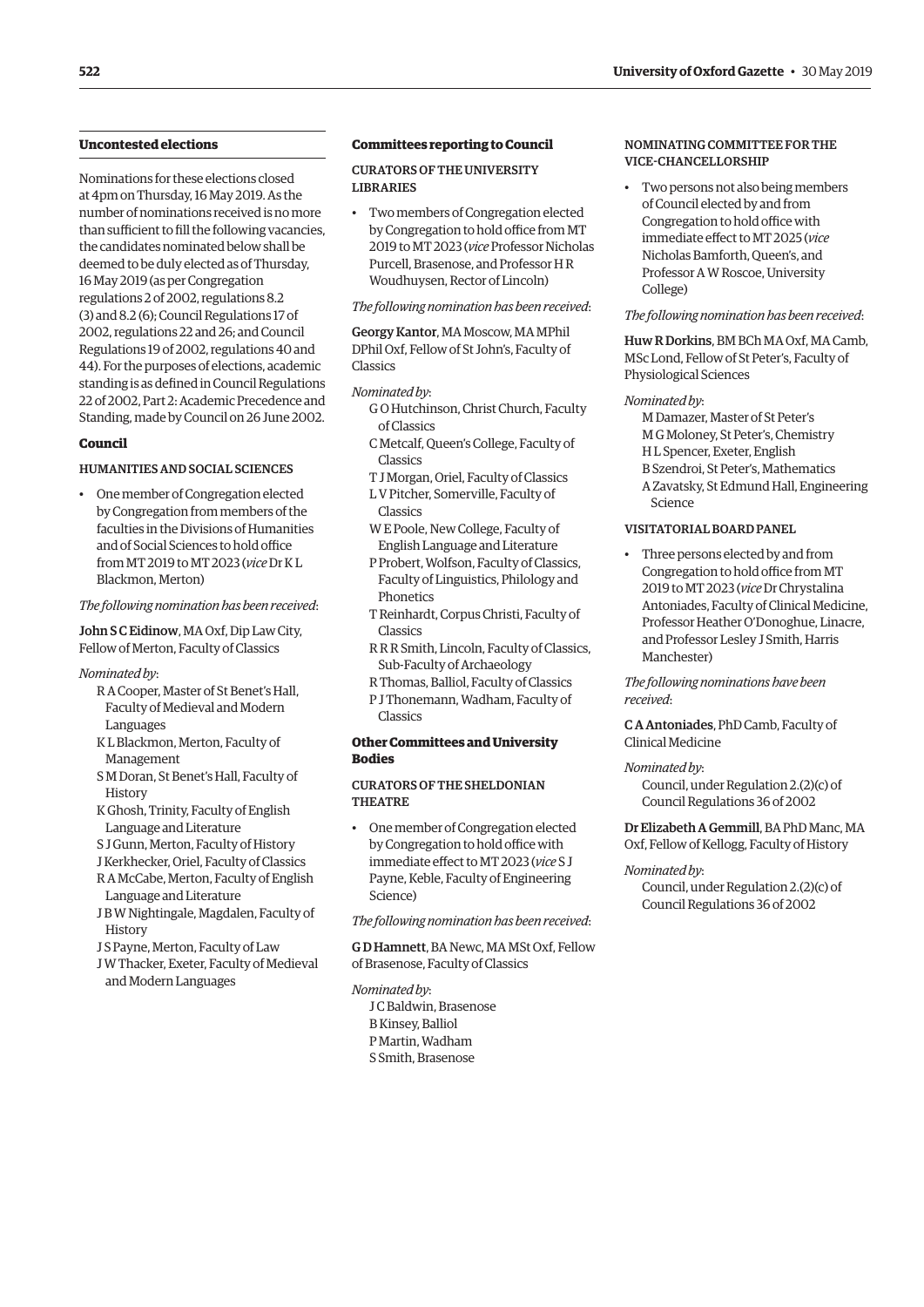# **Divisional Boards**

# MATHEMATICAL, PHYSICAL AND LIFE SCIENCES BOARD

• One person elected by and from among the members of the Faculty of Chemistry to hold office from MT 2019 to MT 2023 (*vice* Professor Philip Mountford, St Edmund Hall)

# *The following nomination has been received*:

# S R MacKenzie, Fellow of Magdalen, Faculty of Chemistry

#### *Nominated by*:

- J L P Benesch, University College, Faculty of Chemistry
- M Brouard, Jesus, Faculty of Chemistry N J B Green, Faculty of Chemistry
- F R Mortimer, Department of Chemistry

# **Faculty Boards**

# BOARD OF THE FACULTY OF ENGLISH LANGUAGE AND LITERATURE

• Four persons elected by and from the members of the Faculty of English Language and Literature to hold office from MT 2019 to MT 2021 (*vice* Dr Marina Mackay, St Peter's, Dr Erica L McAlpine, Keble, Professor Lloyd Pratt, St John's, and Dr Olivia Smith)

#### *The following nominations have been received*:

# Dr David Dwan, MA PhD Lond, MA Oxf, Fellow of Hertford

#### *Nominated by*:

B D R Higgins, Lincoln F P V Leneghan, St Cross A P M Orchard, Pembroke D L Wakelin, St Hilda's

Dr Adam Guy, MA Lond, MA DPhil Oxf, Fellow of Wadham

*Nominated by*: B D R Higgins, Lincoln F P V Leneghan, St Cross A P M Orchard, Pembroke D L Wakelin, St Hilda's

Dr David Taylor, MPhil DPhil Camb, MA St And, Fellow of St Hugh's

#### *Nominated by*:

B D R Higgins, Lincoln F P V Leneghan, St Cross A P M Orchard, Pembroke D L Wakelin, St Hilda's

# BOARD OF THE FACULTY OF HISTORY

• Eight persons elected by and from among the members of the Faculty of History holding posts on the establishment or under the aegis of the board to hold office from MT 2019 to MT 2021 (*vice* Professor P J Hämäläinen, St Catherine's, J C Belich, Balliol, D M Hopkin, Hertford, Professor Robert Iliffe, Linacre, M E Mulholland, St Catherine's, Dr Lucy Wooding, Lincoln, Dr Sian Pooley, Magdalen, and Nicholas Stargardt, Magdalen)

*The following nominations have been received*:

Erica Charters, BHum Carleton, MA Toronto, DPhil Oxf, Fellow of Wolfson

*Nominated by*: N Nowakowska, Somerville S Mortimer, Christ Church B Ward-Perkins, Trinity J L Watts, Corpus

Professor Ian McBride, BA Oxf, PhD Lond, Fellow of Hertford

*Nominated by*: H Smith, St Hilda's C R Schenk, St Hilda's H Smith, St Hilda's A Wright, St John's

James R McDougall, MA MSt DPhil Oxf, Fellow of Trinity

*Nominated by*: C R Schenk, St Hilda's H Smith, St Hilda's N Stargardt, Magdalen A Wright, St John's

Professor Maria Misra, MA DPhil Oxf, Fellow of Keble

*Nominated by*: C R Schenk, St Hilda's H Smith, St Hilda's N Stargardt, Magdalen A Wright, St John's

# Professor Katherine Paugh, BA Virgina, PhD Pennsylvania, Fellow of Corpus

*Nominated by*: S Mortimer, Christ Church N Nowakowska, Somerville B Ward-Perkins, Trinity J L Watts, Corpus

# Professor Catherine R Schenk, BA MA Toronto, PhD LSE, Fellow of St Hilda's

*Nominated by*: S Mortimer, Christ Church N Nowakowska, Somerville B Ward-Perkins, Trinity J L Watts, Corpus

# Alan L Strathern, BA DPhil Oxf, MA Lond, Fellow of Brasenose

*Nominated by*: C R Schenk, St Hilda's H Smith, St Hilda's N Stargardt, Magdalen A Wright, St John's

# BOARD OF THE FACULTY OF MUSIC

• Two persons elected by and from among the members of the Faculty of Music to hold office from MT 2019 to MT 2021 (*vice* Dr Anne Stoll-Knecht, Jesus, and Mark T Williams, Magdalen)

*The following nominations have been received*:

Guy T Newbury, MA Oxf, MA MPhil Suss, PhD Durh, Fellow of Pembroke

*Nominated by*: D N Maw, Oriel R Moore, St Peter's B Skipp,Hertford J P Traill, St Anne's

# Benjamin Skipp, MA MSt DPhil Oxf, Fellow of Hertford

*Nominated by*: D Hopkin,Hertford D N Maw, Oriel R Moore, St Peter's G T Newbury, Pembroke J P Traill, St Anne's

#### BOARD OF THE FACULTY OF PHILOSOPHY

• Three persons elected by and from the members of the Faculty of Philosophy to hold office from MT 2019 to MT 2020 (*vice* Professor S J Mulhall, New College, H Greaves, Merton, and W T M Sinclair, Wadham)

*The following nominations have been received*:

H C Greaves, BA Oxf, PhD Rutgers, Fellow of Merton

#### *Nominated by*:

U C M Coope, Keble S J Mulhall, New College W T M Sinclair, Wadham C G Timpson, Brasenose

P Koralus, BA Pomona, PhD Princeton, Fellow of St Catherine's

#### *Nominated by*:

U C M Coope, Keble M J Mikkola, Somerville W T M Sinclair, Wadham C G Timpson, Brasenose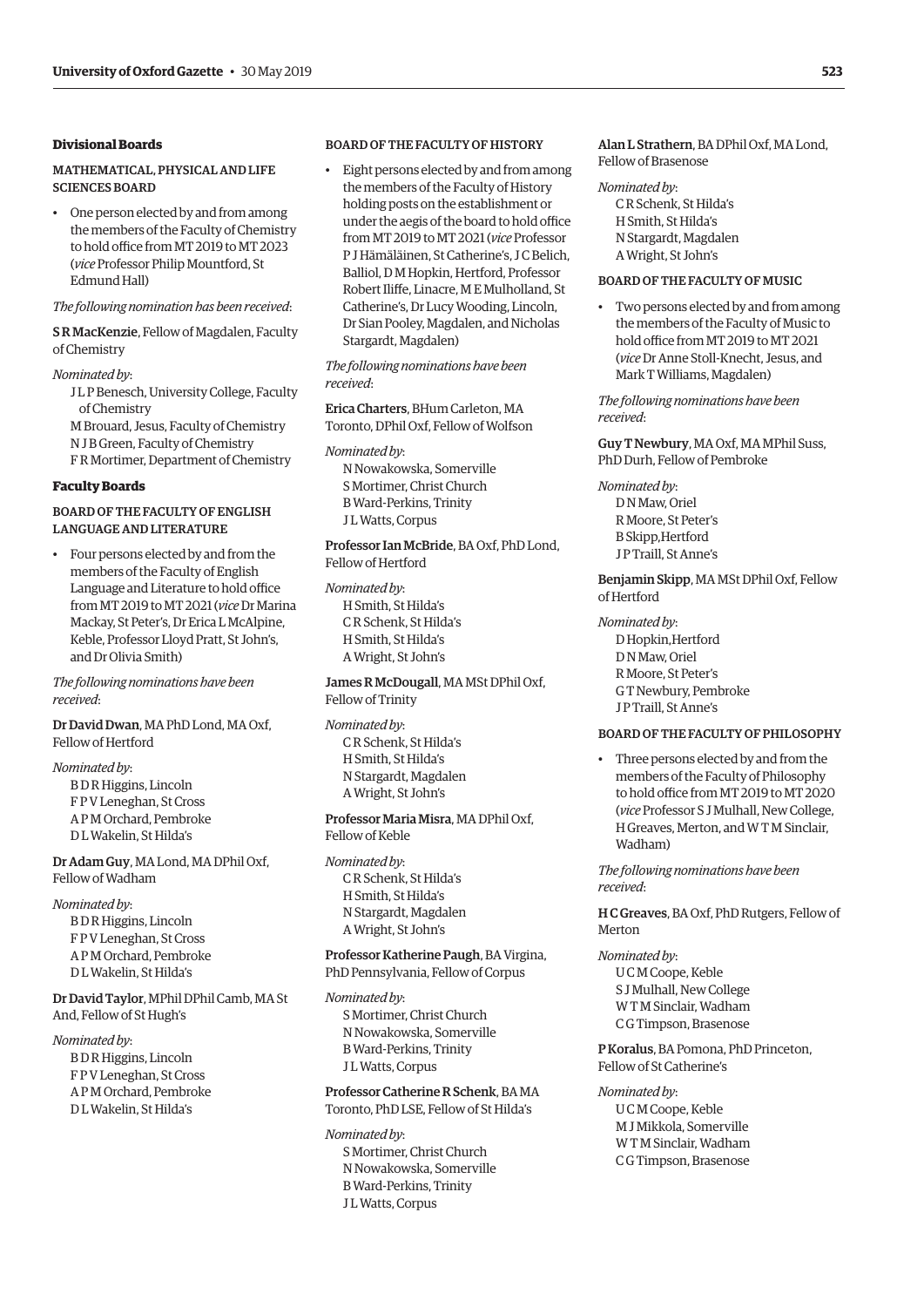<span id="page-29-0"></span>M A Wrathall, BA Brigham Young, MA Boston, PhD Berkeley, Fellow of Corpus Christi

*Nominated by*:

U C M Coope, Keble M J Mikkola, Somerville W T M Sinclair, Wadham C G Timpson, Brasenose

#### **Notes:**

Nominations in writing for the elections on 13 June, by four members of Congregation other than the candidate, were received by the Elections Office at the University Offices, Wellington Square, up to 4pm on 16 May. For further information, please contact the Elections Officer [\(shirley.mulvihill@admin.](mailto:shirley.mulvihill@admin.ox.ac.uk) [ox.ac.uk\).](mailto:shirley.mulvihill@admin.ox.ac.uk)

# **Lapsed vacancies**

As no nominations were received, the following vacancies have now lapsed and, in accordance with the regulations, must remain vacant until an appointment is made jointly by the Proctors and the Vice-Chancellor.

Any eligible member of Congregation who wishes to be considered for appointment to one of these vacancies is asked to contact the Elections Office [\(shirley.mulvihill@](mailto:shirley.mulvihill@admin.ox.ac.uk) [admin.ox.ac.uk\) by](mailto:shirley.mulvihill@admin.ox.ac.uk) **6 June**.

# CURATORS OF THE UNIVERSITY LIBRARIES

One of two members of Congregation elected by Congregation to hold office from MT 2019 to MT 2023

# NOMINATIONS COMMITTEE

Two persons elected by and from Congregation to hold office from MT 2019 to MT 2022

# VISITORS OF THE ASHMOLEAN MUSEUM

One member of the Medical Sciences Division elected by Congregation to hold office with immediate effect to MT 2022

One member of the Social Sciences Division elected by Congregation to hold office from MT 2019 to MT 2023

# DELEGACY FOR MILITARY INSTRUCTION

One person elected by Congregation to hold office from MT 2019 to MT 2023

# NOMINATING COMMITTEE FOR THE VICE-CHANCELLORSHIP

One of two persons not also being members of Council elected by and from Congregation to hold office with immediate effect to MT 2025

# VISITATORIAL BOARD PANEL

One of three persons elected by and from Congregation to hold office from MT 2019 to MT 2023

# MATHEMATICAL, PHYSICAL AND LIFE SCIENCES BOARD

One person elected by and from among the members of the Faculty of Mathematics to hold office from MT 2019 to MT 2023

# SOCIAL SCIENCES DIVISIONAL BOARD

One member elected by and from the academic members of the Department of Social Policy and Intervention to hold office with immediate effect to MT 2019

One member elected by and from the academic members of the School of Anthropology and Museum Ethnography to hold office with immediate effect to MT 2019

# BOARD OF THE FACULTY OF CLASSICS

Two persons elected by and from among the members of the Subfaculty of Classical Languages and Literature to hold office from MT 2019 to MT 2021

# BOARD OF THE FACULTY OF ENGLISH LANGUAGE AND LITERATURE

One of four persons elected by and from the members of the Faculty of English Language and Literature to hold office from MT 2019 to MT 2021

# BOARD OF THE FACULTY OF HISTORY

One of eight persons elected by and from among the members of the Faculty of History holding posts on the establishment or under the aegis of the board to hold office from MT 2019 to MT 2021

## BOARD OF THE FACULTY OF THEOLOGY AND RELIGION

Three persons elected by and from the members of the Faculty of Theology and Religion to hold office from MT 2019 to MT 2021

#### **Convocation** 21 June

# **Nominations for this election closed on 9 May.**

#### **Election of the Professor of Poetry**

An election by Convocation will be held in Trinity term 2019 in order to elect the Professor of Poetry, to hold office for four years from the first day of Michaelmas term 2019. A meeting of Convocation will be held on Friday, 21 June 2019, to announce the results.

# DUTIES AND STIPEND OF THE PROFESSOR

The duties of the Professor are: normally to give one public lecture each term on a suitable literary subject (where the term 'public lecture' does not include poetry readings or recitals or other such events); to deliver an inaugural lecture; normally to offer one more event each term (which may include poetry readings, workshops, hosted events etc); to give the Creweian Oration at Encaenia every other year (a duty established by convention); each year, to be one of the judges for the Newdigate Prize, the Jon Stallworthy Prize, the Lord Alfred Douglas Prize and the Chancellor's English Essay Prize; every third year to help judge the prize for the English poem on a sacred subject; and generally to encourage the art of poetry in the University.

The Professor receives a stipend of £12,710 per annum which is increased in line with the annual cost-of-living increases for academic and related staff, plus £40 for each Creweian Oration. The Professor may hold the post in conjunction with another professorship or readership within the University. The post enjoys an association with All Souls College, but there may be occasions when the postholder is offered an association by another college (eg if the postholder has a prior association with another college).

Further particulars for the Professorship are available on the University website [\(www. ox.ac.uk\). Inf](www.ox.ac.uk)ormal enquiries about the post should be addressed to the Chair of the Faculty Board, Professor Ros Ballaster, who can be contacted by email at chair@ell. [ox.ac.uk. All enquiries will be treated in strict](mailto:chair@ell.ox.ac.uk)  confidence.

#### ELECTION PROCEDURES

This election will be conducted electronically by Electoral Reform Services Ltd (ERS) on behalf of the University of Oxford.

All members of Convocation are eligible to vote in this election.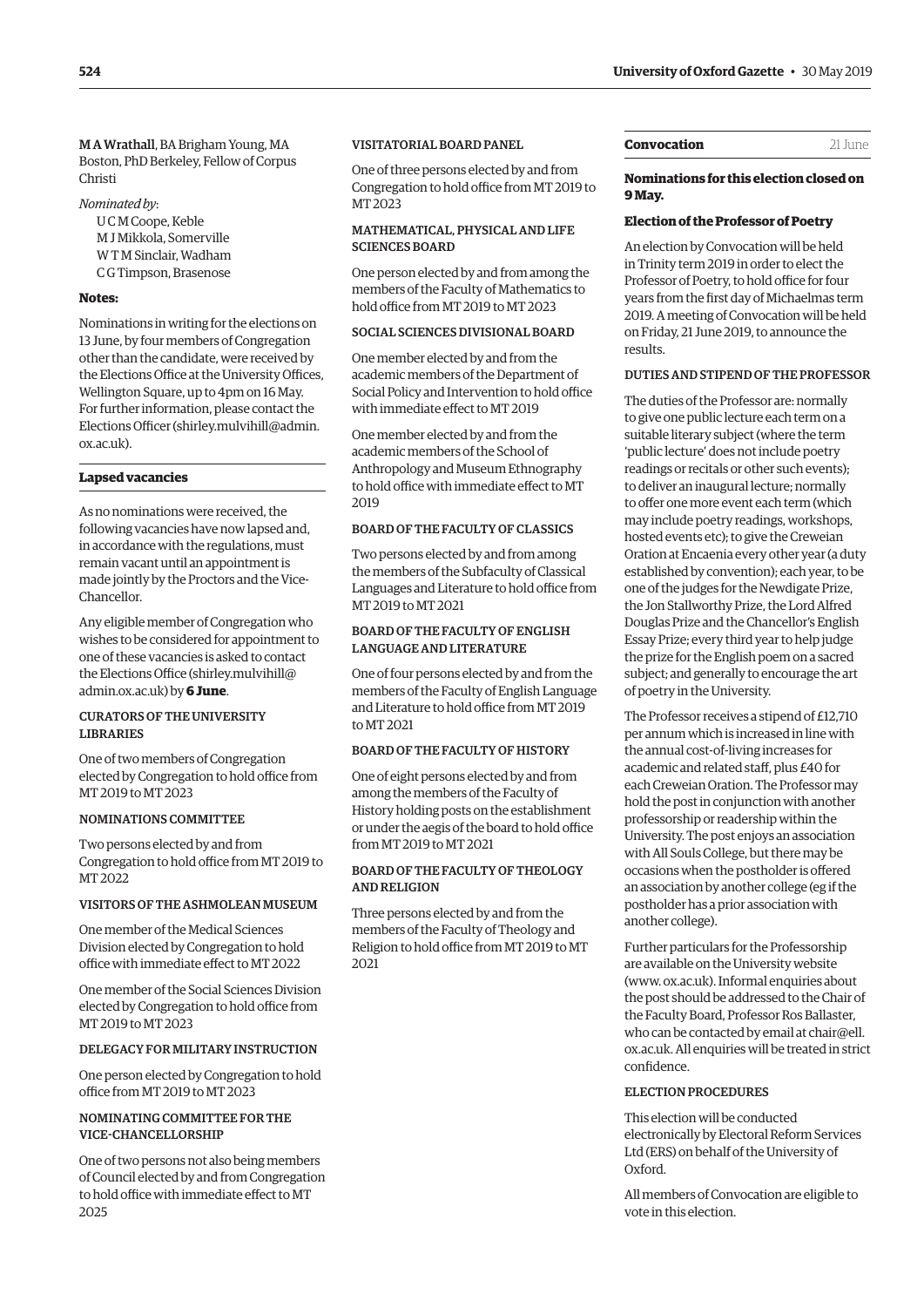# *Convocation*

Convocation consists of all the former student members of the University who have been admitted to a degree (other than an honorary degree) of the University, and of any other persons who are members of Congregation or who have retired having been members of Congregation on the date of their retirement.

Membership of Convocation is conferred automatically to members of Congregation whose names have been entered in the Register of Congregation and to Oxford degree-holders after having attended a formal degree ceremony (either in person or in absentia). Those wishing to verify their current status as members of Convocation are asked to contact their college secretary or departmental administrator.

The functions of Convocation are set out in [the University Statutes \(www.admin.ox.ac.](www.admin.ox.ac.uk/statutes/780-121.shtml)  uk/statutes/780-121.shtml).

# *Nominations*

Nominations by 50 members of Convocation other than the candidate were received by the Elections Office at the University Offices, Wellington Square, up to 4pm on Wednesday, 9 May. The list of all those nominated by the deadline is published in this issue of the *Gazette*.

# *Candidate statements*

Each candidate for election, or authorised representative, was permitted to submit for publication a written statement, of no more than 500 words, setting out the candidate's reasons for standing, including for publication one photograph of themselves and one URL to the candidate's own website if they so wished. These statements were received by the Elections Office at the University Offices, Wellington Square, by 4pm on Wednesday, 9 May. In the event of a contested election, these statements shall be published in the University *Gazette* and on the official University website.

#### *Congregation flysheets*

Ten or more members of Congregation may arrange to have a flysheet circulated with the *Gazette* in regard to this election. The rules made by Council governing the circulation of flysheets are given in Appendix B of Congregation Regulations 2 of 2002 [\(www.](http://www.admin.ox.ac.uk/statutes/regulations/529-122b.shtml#_Toc28141352) [admin.ox.ac.uk/statutes/regulations/529-](http://www.admin.ox.ac.uk/statutes/regulations/529-122b.shtml#_Toc28141352) [122b.shtml#\\_Toc28141352\).](http://www.admin.ox.ac.uk/statutes/regulations/529-122b.shtml#_Toc28141352)

#### *Voting arrangements*

If the election is not contested the result will be announced online and in the *Gazette* following the close of nominations. In the

event of a contested election, an online ballot will be conducted by the Electoral Reform Services in accordance with the following procedures and the results announced at a meeting of Convocation on Friday, 21 June.

#### *Voter registration*

All members of Convocation who wish to vote in this election must register their intention to vote on [www.ersvotes.com/](http://www.ersvotes.com/) oxfordpoetry19 by **noon on Thursday, 6 June** (BST).

Once you have submitted your request to register, your details will be checked to ensure you are a member of Convocation and eligible to vote in this election. You will be notified by email if your request has been **unsuccessful**. If you are unable to register online, or have any queries about the registration process, a telephone helpline will be available during the registration period.

# *Voting*

Registered voters will be able to vote online from Thursday, 23 May, until noon on Thursday, 20 June (BST). Voters will be sent instructions on how to vote once their eligibility to vote has been verified.

#### *Result of a contested election*

The result of a contested election will be announced in a meeting of Convocation at 3pm on Friday, 21 June, in Convocation House. Members of Convocation wishing to attend the meeting are asked to note that the wearing of gowns is optional. The result will subsequently be reported on the University's website and published in the *Gazette*.

#### FURTHER INFORMATION

Informal enquiries about the post should be addressed to the Chair of the Faculty Board, Professor Ros Ballaster, who can be contacted by email at [chair@ell.ox.ac.uk.](mailto:chair@ell.ox.ac.uk) All enquiries will be treated in strict confidence.

Further information about election procedures may be found in Council [Regulations 8 of 2002 \(www.admin.ox.ac.](www.admin.ox.ac.uk/statutes/regulations/1089-120.shtml)  uk/statutes/regulations/1089-120.shtml).

Those wishing to verify their current status as members of Convocation are asked to contact their college secretary or departmental administrator.

Media enquiries should be directed to the University of Oxford News and Information Office (email: [news.office@admin.ox.ac.](mailto:news.office@admin.ox.ac) uk; tel: +44 (0)1865 (2)80528 or stuart. [gillespie@admin.ox.ac.uk](mailto:gillespie@admin.ox.ac.uk); +44 (0)1865 283877).

All other queries should be addressed to the Elections Officer, Ms S L S Mulvihill, Council Secretariat, University Offices, Wellington Square, Oxford, OX1 2JD (email: poetry. [election@admin.ox.ac.uk](mailto:election@admin.ox.ac.uk); tel: +44 (0)1865 (2)80463).

# NOTICE OF NOMINATIONS

The nomination period for this election closed at 4pm on Thursday, 9 May 2019. Three candidates met the threshold of 50 nominations from members of Convocation:

- Andrew McMillan
- Alice Oswald
- Todd Swift

Candidate statements are published in this issue of the *Gazette*. Members of Convocation who wish to vote in the election are reminded that they must register online at [https://secure.ersvotes.](https://secure.ersvotes.com/oxfordpoetry19) [com/oxfordpoetry19](https://secure.ersvotes.com/oxfordpoetry19) before **noon on Thursday, 6 June 2019**. Please note: the names of further nominators of the candidates below will be published as and when their membership of Convocation has been verified.

#### Andrew McMillan

*Nominated by*: Sophie Afdhal Ms Samira Ahmed Dr Natasha Alden Mr Rob Alderson Dr Jacob Anders Dr Joanne Baker Mr Dominic Barker Mr Charles Beckett Billy-Ray Belcourt Ms Kathryn Bevis Mr Luka Boeskens Ms Hannah Bond Simon Boyle Mr Nicholas Brooksbank Mr Alan Buckley Ms Louise Chantal Dr Rosalind Clarke Mr Andrew Copson Mrs Elizabeth Coulter Mr Benjamin Curthoys Mr Rishi Dastidar Mr Michael Donkor Ms Rosemary Edge Mr Richard Egleton Dr Gareth Evans Ms Georgia Faletas Mr Stuart Ffoulkes Miss Dorothy Finan Ms Susannah Ford Professor Matthew Fox Miss Alison Garcia Ms Charlotte Geater Mr Aled George Mr Alexis Gibbs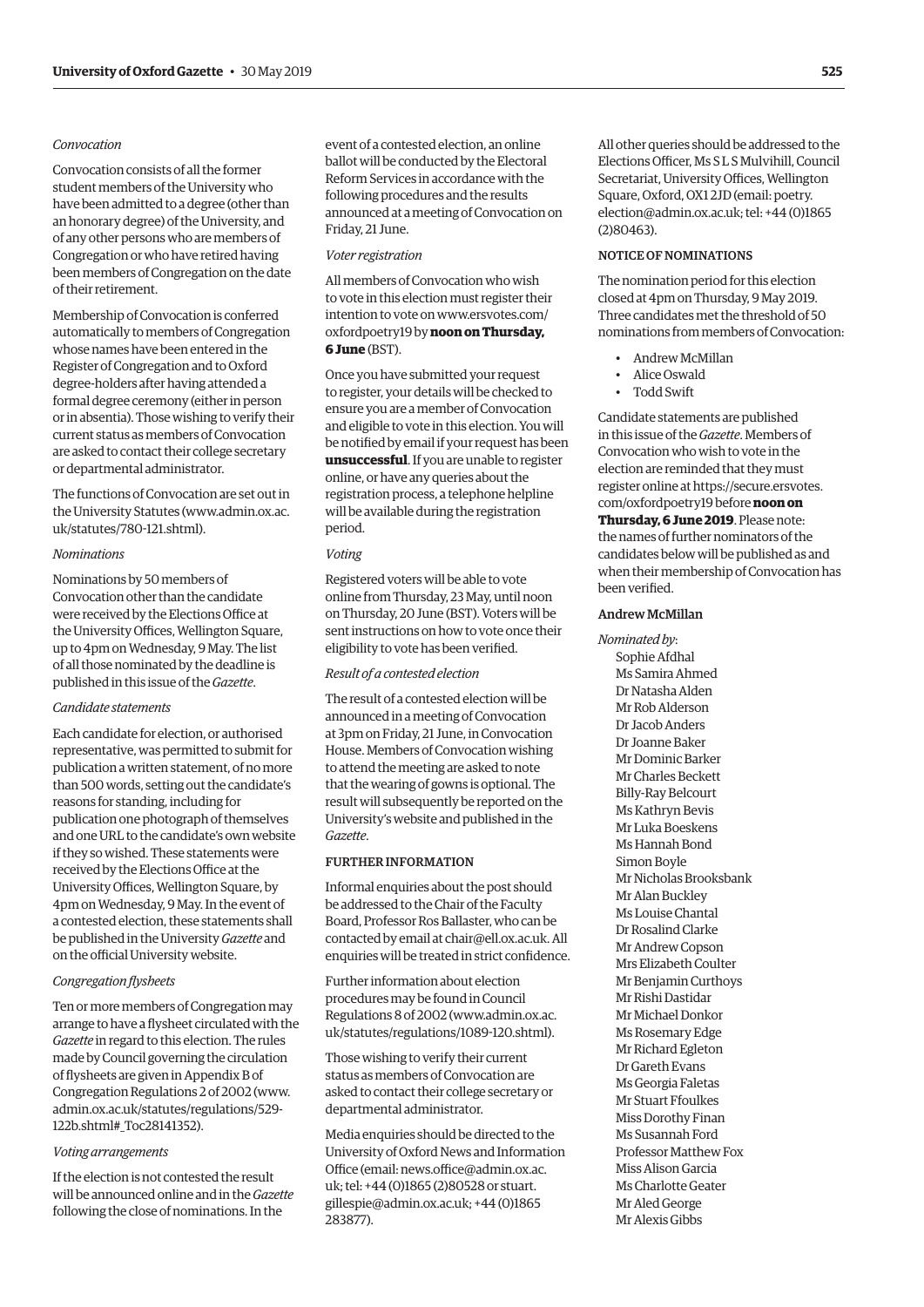Professor David Gillespie Ms Sarah Godwin Dr Thea Goodsell Mr Will Green Mr Tarquin Grossman Professor Keith Hanley Mrs Sarah Harkness Michael Hatchett Mr Edward Hodgkinson Mr Robert Holtom Dr Anthony House Miss Laura Howes Mr Oliver Seth Insua-Summerhays David Ireland Mr Stephen Mark Jones Ms Fiona Helen Kemp Yoolim Kim Dr Gareth Langley Ms Maisie Lawrence Miss Georgina Lee Dr Daryl Leeworthy Mr Chris McCartney Mr Robert McManus Ms Catherine Max Mr Brian Millar Dr Eva Miller Mr Amos Millet Hereward Mills Professor Rana Mitter Claire Morley Miss Gemma Murray Mr John Owen Mrs Rosamund Owens Professor Carl Phelpstead Mr Tony Pinkney Ms Elizabeth Porter Ms Antonia Prescott Ms Rachel Richardson Ms Yara Rodrigues Fowler Dr Alice Roworth Mr Ian Runacres Ms Esther Phoebe Rutter Mr Edward Siddons Professor Catherine Spooner Professor James Studd Dr Matthew Sweet Mr Timothy Owain Vaughan Mr Ashley Walters Ms Rebecca Watson Ms Harriet Williams

# Alice Oswald

*Nominated by*: Dr Kalina Allendorf Dr Harriet Archer Ms Kate Caoimhe Arthur Professor Laura Ashe Ms Hazel Barkworth Professor Helen Barr Dr Rebecca Beasley Professor Matthew Bevis Alice Bloom Professor Elleke Boehmer Professor Charlotte Brewer

Mr Alex Bridgland Dr David Bryan Professor Felix Budelmann Professor Philip Bullock Professor Colin Burrow Mrs Kirsten Burrows Dr Rachel Buxton Miss Nancy Campbell Ms Alice Carrington-Windo Dr Robert Cassels Professor Terence Cave Professor Supriya Chaudhuri Dr Matthew Cheung Salisbury Mr Thomas Chivers Mr Rossa Commane Professor Martin Conway Mr Tom Cook Ms Denise Cripps Dr Andrew Dean Mr Richard Devereux Professor Michael Dobson Professor Robert Douglas-Fairhurst Dr David Dwan Professor Rachel Falconer Dr Julie Farguson Mr John Field Mr Jamie Findlay Dr Mark Floyer Professor Robert Foster Dr Peta Fowler Professor Peter Frankopan Professor Vincent Gillespie Mr Alan Glaum Professor Roger Goodman Mr R C Gould Dr Jane Griffiths Professor Daniel Grimley Mr John Grimond Mr Mark Haddon Ms Mercy Haggerty Mr Tim Hall Professor Alexandra Harris Professor Stephen Harrison Mr Isaac Harrison Louth Professor Edmund Herzig Mr Dominic Hewett Dr Benjamin Higgins Dr Kerstin Hoge Dr Malcolm Howe Mr Peter Huhne Professor Gregory Hutchinson Professor Lorna Hutson Professor Katherine Ibbett Professor Jennifer Ingleheart Ms Angie Johnson Jeri Johnson Professor Susan Jones Thomas Karshan Professor John Kerrigan Professor Katrin Kohl Professor Carolyne Larrington Professor Emeritus Hermione Lee Professor Angela Leighton Ms Fiona Lensvelt

Professor Suzannah Lipscomb Dr Jamie Lorimer Dr Charlie Louth Mr Michael Loveday Dr Erica McAlpine Professor Ian McBride Mr Harry McCarthy Professor Peter McDonald Mr Robin McGhee The Rev'd Dr Elizabeth Macfarlane Dr Tom MacFaul Professor Patrick McGuinness Professor Fiona Macintosh Dr Marina MacKay Professor Martin McLaughlin Mr Thomas McLaughlin Professor Kate McLoughlin Ms Lise McNally Professor Laurie Maguire Professor Laura Marcus Dr Michael Mayo Dr M Mendelssohn Mr Joseph Minden Dr Clare Morgan Dr Llewelyn Morgan Professor Teresa Morgan Dr Joseph Moshenska Sir Andrew Motion Dr Subha Mukherji Dr Kathryn Murphy Professor Lucy Newlyn Ms Lucia Nixon Ms Jacqueline Norton Mr Bernard O'Donoghue Ms Ellen O'Neill Mr Richard Ovenden Dr Georgina Paul Dr Siofra Pierse Ms Hannah Pollard Dr William Poole Ms Antonia Potter Mr David Potter Professor Lloyd Pratt Professor Philomen Probert Professor Diane Purkiss Dr Josephine Quinn Mr Craig Raine Ms Namratha Rao Miss Victoria Reynolds The Rev'd Canon Leanne Roberts Major Nicola Roberts Dr Lynn Robson Professor Tim Rood Dr Tessa Roynon Dr Katherine Rundell Dr David Russell Dr Jenny Sager Dr Elizabeth Scott-Baumann Professor Catriona Seth Professor Jane Shaw Professor Sally Shuttleworth Ms Bailey Sincox Ms Sadie Slater Professor Helen Small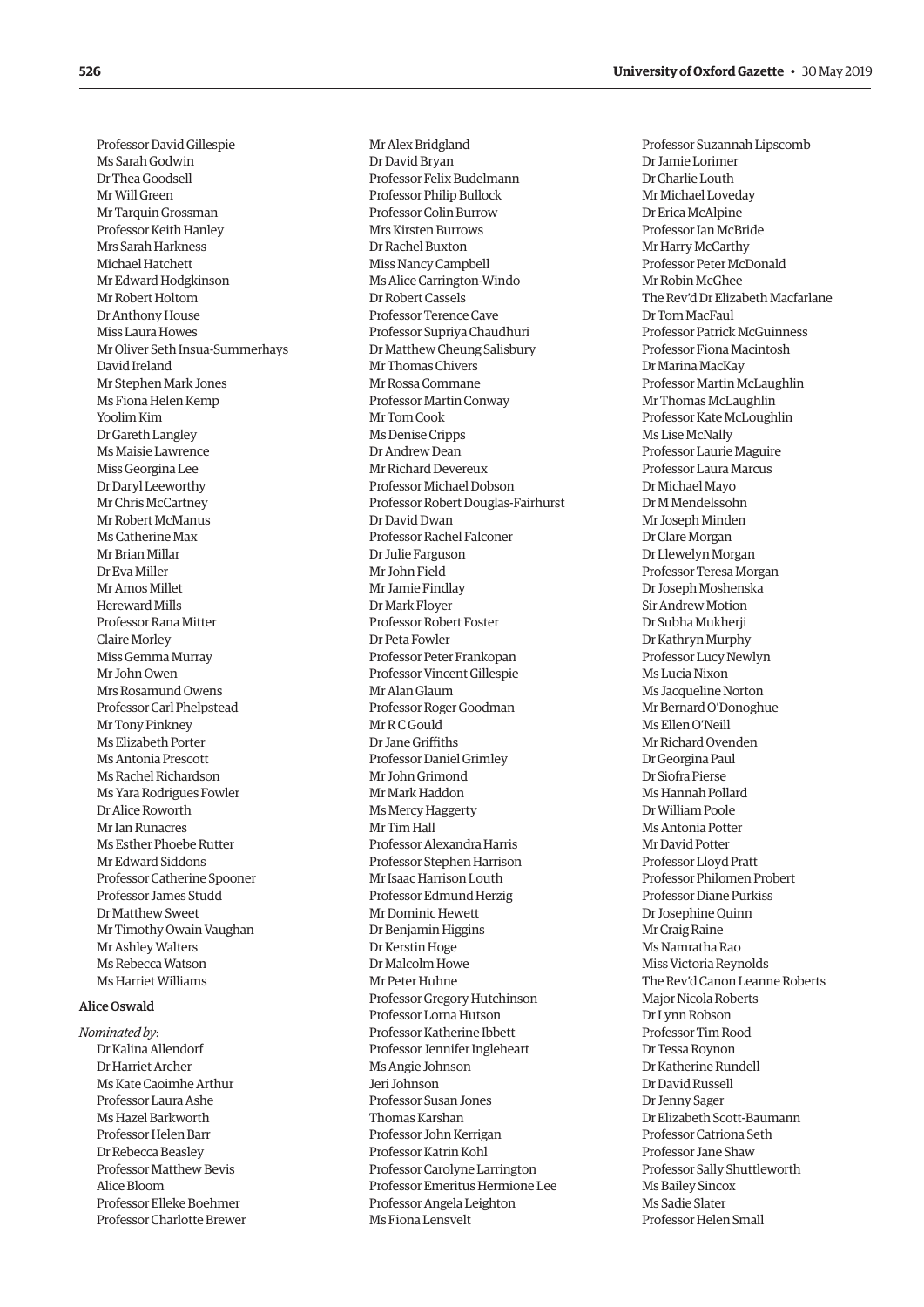Ms Celia Smith Dr Olivia Smith Professor Adam Smyth Mr Michael Spriggs Mr Nathan Stazicker Dr Hannah Sullivan Dr Helen Swift Professor Oliver Taplin Dr David Taylor Dr Nicola Trott Ms Charlotte Turnbull Dr Marion Turner Mrs Margaret Tween Charles Tyson Mrs Clare Wakeham Professor Daniel Wakelin Ms Lucy Ward Mr Christopher Whalen Ms Esther Osorio Whewell Mr David White Professor William Whyte Mr Henry Wickham Professor Abigail Williams Professor David-Antoine Williams Dr Gillian Woods Miss Laura Wright Mr Miles Young

#### Todd Swift

*Nominated by*: Mr Timothy Ades Mr Dominick Ashe Mr Michael Atkinson Mr Xavier Bach Mr Andrew Baird Dr Jemma Borg Mr Andrew Breach Mr Nigel Burt Dr John Catherall Dr Karen Cull Mr Matej Damborsky Mr Michael Dangerfield Mrs Olivia Donnelly Dr Alice Dub Mr Alan Dunnett Mr George Evans Mr Gwennael Fedder Irina Fedorenko Mr James Flynn Ms Stephanie Forrest Mr Lyman Gamberton Mr Matthew Goldie-Scot Mr Alastair Hale Dr Ruofan Han Mr David Hill Ms Anahita Hoose Miss Angela Jackson Mr Oliver Jones Mr Rio Jones Mr Adam Jordan Professor Mikko Kaasalainen Mark Kingstone Mr Duncan Larraz Mr Timothy Leddy

Mr Henry Little Mr Mark McGuinness Dr Sean McMahon Mr Andrew Mangeot Dr Sam Meekings Mr Carl Morris Ms Alexandra Nachescu Mr Jonathan Naess Mr Lucy O'Brien Dr Alex O'Bryan-Tear Miss Lucy Oddy Mr Nicolas Ollivant Dr Vivienne Raper Mr John Richardson Miss Hannah Scaife Ms Jane Shillaker Mrs Alexandra Strnad Mr Tancred Taylor Ms Bethan Tichborne Mrs Mariia Tishenina Mr Simon Veksner Ms Jenny Whitworth Dr Laura Selena Wisnom Mr Renbin Woo Dr Samuel Garrett Zeitlin

#### **Candidates' statements**

# ALICE OSWALD

I'd like to be considered for the position of poetry professor, which I see as an opportunity to deepen my research into Spoken Poetry and to bring that research to a wider audience.

It's important to me to find ways of connecting with the City of Oxford as well as the University and for this reason, besides delivering lectures, I'd like to stage some Extreme Poetry Events: for example allnight readings of long poems, poetry in the dark or in coloured light, even perhaps a Carnival of Translation, A Memory Palace, a Poem-Circus (like the Music-Circus of John Cage), or an exhibition of mobile poems. A book is a wonderfully quiet place, but I've always thought that poetry, if offered the right occasions, will rise to meet them and that one of our tasks as poets is to invent such occasions for ourselves and for others. I'd be delighted if I could tempt school children to take part in some of these.

I believe that poetry is, among other things, an ancient memory system, that it asks to be heard out loud or at least read in the manner of a musical score, that it promotes imaginative over rational understanding and that the strength of the imagination is its ability to think between disciplines and to conceive of wholes not just parts. While I was at University I was grateful that the Ruskin School of Art offered different approaches to learning and I like to think that a poetry professor might provide

something similar, perhaps in the form of workshops or structured conversations. There is after all plenty to discuss. It's exciting to be engaged in poetry at a time when its medium is changing almost as radically as it did in the eighth century B.C. I see no reason why Instagram poems shouldn't prove as rewarding as Concrete poems or the visual poems of classical Chinese and I'd welcome the chance to invite young poets to engage in discussion about what poetry has been and is becoming.

As a Homer fanatic, I'm keen to make links between ancient epic and contemporary performance poetry. Through my association with the Archive for Performance of Greek and Roman Drama, I'd like to remind people that a poem is always more than a written text and that short lyric poems need to operate among longer more theatrical forms, such as the verse drama, the song-cycle, the folk tale, the liturgy. I have recently been commissioned to write a book about Homer and it would be a pleasure to be in contact with other classicists while working on this.

In fact it goes without saying that my own poems would benefit immeasurably from contact with the University. I am currently working on a number of collaborations with visual artists, dancers and musicians and would love to try these out in a critical environment. And of course the Bodleian Library would be an invaluable resource for any poet.

# ANDREW MCMILLAN

It's a cliché, but poetry is having a bit of a 'moment' right now; more than any time in the past two decades we're witnessing a new generation of poets step forward and claim space within the prize-lists and the editorial boards and the inner-rooms of our art form. Yet still, the poets who have been so central to our culture for the past half-century continue to expand their craft, improving their body of work with each new poem, each new collection. The Oxford Professor of Poetry feels like a position which is uniquely suited to this current moment; both futurefacing, towards the student-body and yet with the weight and prestige of the lineage of predecessors standing behind it as well.

When I was in Year 9 or 10 of Secondary School, me and another boy from my class were grouped together with other kids from Barnsley and bussed down to Oxford as part of an Aim Higher campaign to get more of us to consider going to Oxbridge. My memories of the day are hazy, but I recall walking down some long corridors and then being taken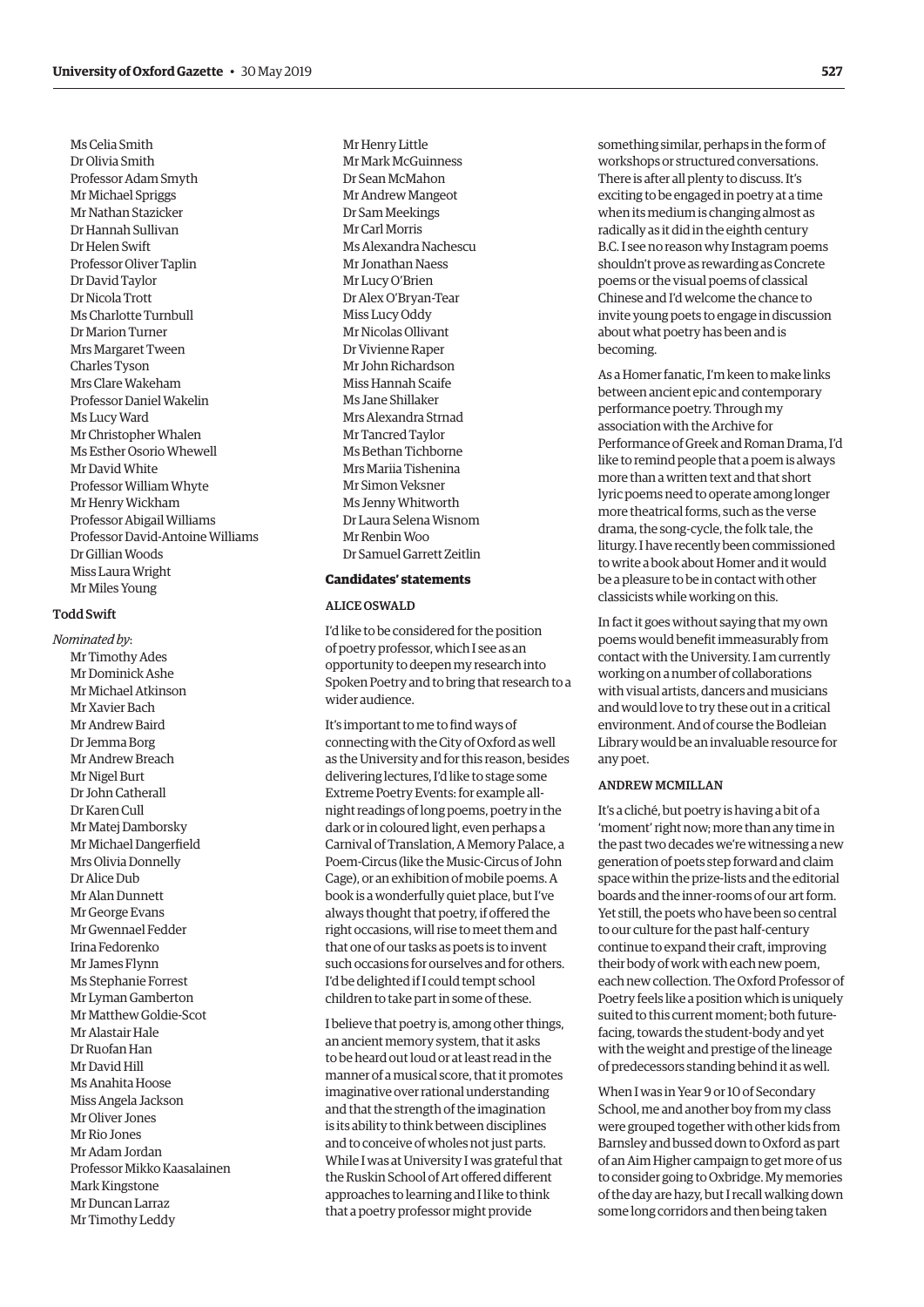# Advertisements

<span id="page-33-0"></span>to see the film The Day After Tomorrow in the evening, before travelling back up the next day.

It is true that I am young (though with half a decade on Keats, at his oldest), but I would hope to make a dynamic, insightful and fresh contribution to the life of poetry and literature at the university. Perhaps the best thing a role like this can do is to offer illumination of poets who time or fashions have pushed back into the dark.

There's a scene in The Day After Tomorrow where a huge wall of water is coming towards the cast as they stand in New York City; they seek shelter by hiding in the New York Public Library and (spoiler alert!) a select few of them stay there until they are rescued at the end of the film. It's an interesting image to contemplate at this current cultural intersection we find ourselves at. Perhaps there's a temptation to see this new generation as a flood seeking to drown out all tradition. Maybe there's a tendency to think of our plethora of midcareer and long-serving poets as solid, important, but a little bit dull, standing stoically as the wave approaches. Neither of these statements is true. Indeed if that wave had been allowed to reach the library, to reach the shelves and the tomes that slept on them, that would have been the ideal outcome. The new generation mixing with the central voices of our poetic culture. A professorship that speaks both forwards and looks back. A professorship which seeks to illuminate today, but also looks ahead, to tomorrow, and the day after that as well.

# TODD SWIFT

I have been an international poetry activist, poet, small press publisher, editor, anthologist, and poetry tutor for over 30 years, beginning in Montreal, where I was mentored by Ezra Pound's mentee, Louis Dudek. I was listed in the *Oxford Companion to Modern Poetry*, and was the 2017–2018 Poet-in-residence at Pembroke College, Cambridge. As Oxfam GB's Poetin-residence I ran a national poetry contest and edited numerous anthologies, and ran a reading series for a decade. My own poetry has appeared across the world in periodicals and magazines; and in over 20 collections,

including pamphlets. In 2003, I was featured on CNN for my work as a co-organiser of the Poets Against the War movement, and edited the Salt anthology. In the 90s I pioneered Fusion poetry, a hybrid of performance, hip hop, and digital poetries. My PhD is on style in modern poetry. Over three decades I have shown a commitment to innovation, encouragement, enthusiasm and excitement in poetry – and have always supported, and advocated for, a diverse and open understanding of what poetry is, and can do. As a Canadian-British poet, I bring a multilingual and multicultural vision to poetics and the promotion of ideas about poetry in the 21st century. The themes of my own poetry are relevant at this time, since my key themes are gender identity, pop culture, sex, desire, politics, violence, religious faith and doubt, ecology, and scientific inquiry, as they swirl about in a language mash-up – created by a fractured lexical construct that may or not be a coherent being. I am a high modernist romantic, taking my bearings from FT Prince, Hart Crane, Wallace Stevens as well as Pound and H.D. My work has been described as a strange admixture of Dylan Thomas and Paul Muldoon. It is in fact its own stylish melange of low and high diction, exploring the eccentric possibility of being a true person or persona in a hypermediated age. As a long-time public speaker and polemicist, I would enjoy the chance to lecture on current trends in poetry, and as a gadfly of sorts continue to ask questions of poetry, poets and poems.

#### **Advertising enquiries**

*Email*: [gazette.ads@admin.ox.ac.uk](mailto:gazette.ads@admin.ox.ac.uk) *Telephone*: 01865 (2)80548 *Web*[: https://gazette.web.ox.ac.uk/classified](https://gazette.web.ox.ac.uk/classified-advertising-gazette)advertising-gazette

# **Terms and conditions of acceptance of advertisements**

You are advised to view our full Terms and Conditions of acceptance of advertisements. Submission of an advertisement implies acceptance of our terms and conditions, which may be found at https://gazette.web.ox.ac. [uk/classified-advertising-gazette, and may](https://gazette.web.ox.ac.uk/classified-advertising-gazette)  also be obtained on application to *Gazette* Advertisements, Public Affairs Directorate, University Offices, Wellington Square, Oxford OX1 2JD.

#### **Miscellaneous**

**The Anchor pub**, dining rooms and terrace – close to Jericho. We serve simple, honest, fresh food with daily changing seasonal specials, an extensive wine list and great beer. Our 2 private dining rooms can seat 14 and 16 and are available for meetings or dinner parties. We are open 9am–11pm Mon–Fri and 8am–11pm Sat and Sun. 2 Hayfield Rd, Oxford OX2 6TT. Tel: [01865 510282. Web: www.theanchoroxford.](www.theanchoroxford.com) com.

**Stone Pine Design** card publisher specialising in wood engraving, linocuts and Oxfordshire. Beautifully produced, carefully selected designs by internationally renowned artists. Web: [www.stonepinedesign.co.uk.](http://www.stonepinedesign.co.uk)

**St Giles' Parish Rooms for hire**. Ideally located close to the city centre at 10 Woodstock Rd OX2 6HT. There is a main hall and a meeting room that can be hired together or separately, and full kitchen facilities. For enquiries regarding availability and to arrange a site visit, contact Meg Peacock, Benefice Manager: 07776 588712 or sgsm.benefice. [manager@gmail.com.](mailto:manager@gmail.com)

#### **Research participants sought**

**Would you like to help us investigate typhoid fever?** We're looking for volunteers aged 18–60 to help us understand more about typhoid fever. If you are interested in finding out more, please visit our website: http://trials. [ovg.ox.ac.uk/bottlenecks. If you would like any](https://trials.ovg.ox.ac.uk/bottlenecks)  further information regarding the study please contact us on [info@ovg.ox.ac.uk or](mailto:info@ovg.ox.ac.uk) 01865 611400.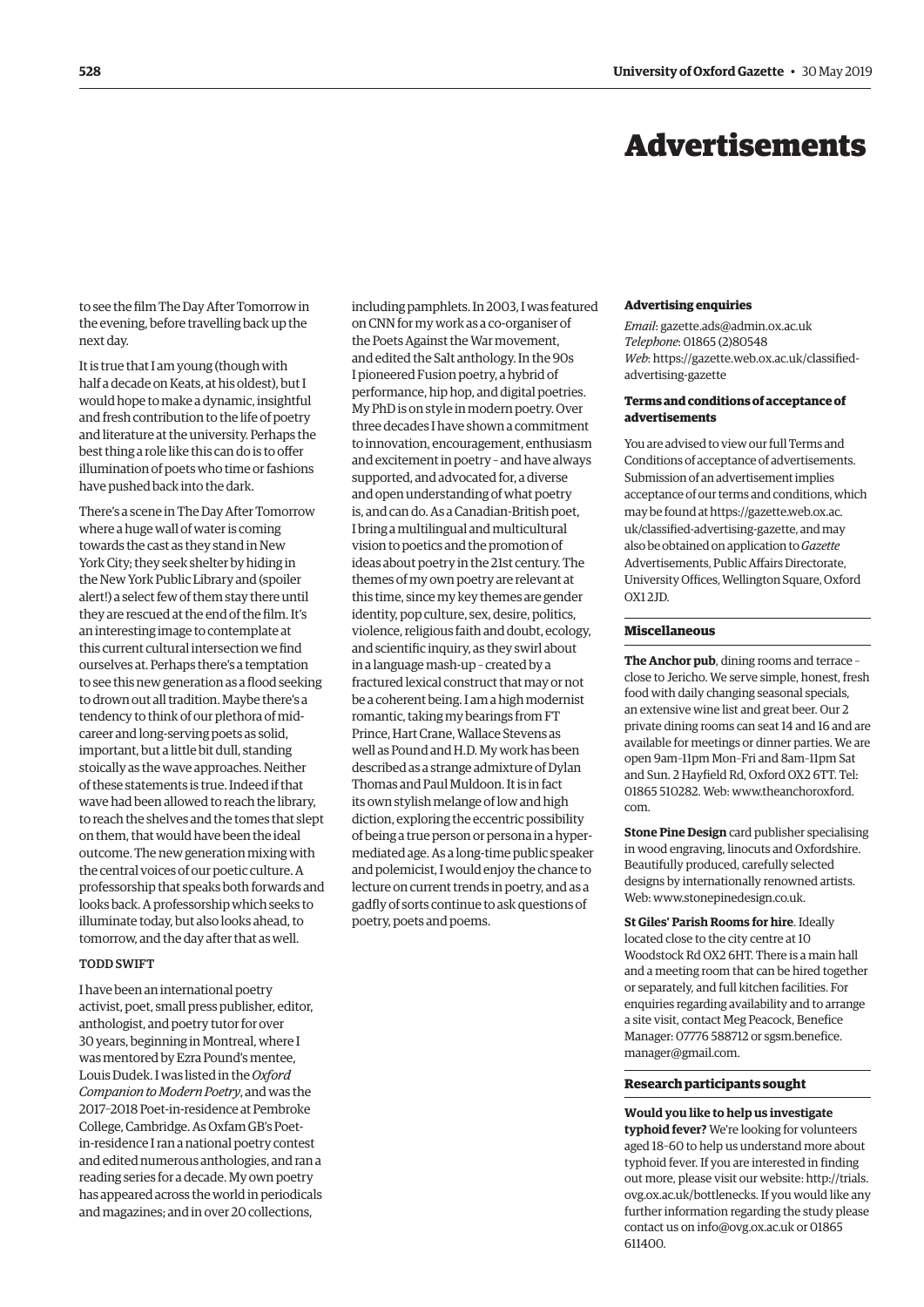# **Groups and societies**

**The Oxford University Newcomers' Club** at the University Club, 11 Mansfield Rd, OX1 3SZ, welcomes the wives, husbands or partners of visiting scholars, of graduate students and of newly appointed academic and administrative members of the University. We offer help, advice, information and the opportunity to meet others socially. Informal coffee mornings are held in the club every Wednesday 10.30am–noon (excluding the Christmas vacation). Newcomers with children (aged 0–4) meet every Fri in term 10.15am–11.45am. We have a large programme of events including tours of colleges, museums and other places of interest. Other term-time activities include a book group, informal conversation group, garden group, antiques group, an opportunity to explore Oxfordshire and an Opportunities in Oxford group. Visit our website: www.newcomers.ox.ac.u[k.](http://www.newcomers.ox.ac.uk) 

# **Restoration and Conservation of Antique Furniture**

**John Hulme** undertakes all aspects of restoration. 30 years' experience. Collection and delivery. For free advice, telephone or write to the Workshop, 11A High St, Chipping Norton, Oxon, OX7 5AD. Tel: 01608 641692.

#### **Sell your unwanted books**

**Sell your unwanted books** at competitive prices. If you need extra space or are clearing college rooms, a home or an office, we would be keen to quote for books and CDs. Rare items and collections of 75 or more wanted if in VG condition; academic and non-academic subjects. We can view and collect. Contact Graham Nelson at History Bookshop Ltd on 01451 821660 or [sales@historybookshop.com.](mailto:sales@historybookshop.com)

#### **Antiques bought and sold**

**Wanted and for sale** – quality antiques such as furniture, fire guards, grates and related items, silver, pictures, china and objets d'art. Please contact Greenway Antiques of Witney, 90 Corn Street, Witney OX28 6BU on 01993 705026 or 07831 585014 or email [jean\\_greenway@hotmail.com.](mailto:jean_greenway@hotmail.com)

#### **Services Offered**

**Big or small, we ship it all**. Plus free pick up anywhere in Oxford. Also full printing services available (both online and serviced), 24-hour photocopying, private mailing addresses, fax bureau, mailing services and much more. Contact or visit Mail Boxes Etc, 266 Banbury Rd, Oxford. Tel: 01865 514655. Fax: 01865 514656. Email: [staff@mbesummertown.co.uk.](mailto:staff@mbesummertown.co.uk)  Also at 94 London Rd, Oxford. Tel: 01865 741729. Fax: 01865 742431. Email: staff@ mbeheadington.co.uk.

**Airport transfer/chauffeur service**. If you are looking for a reliable and experienced transfer service I would be happy to discuss your needs. Last year I handled 328 airport transfers successfully and I have over 20 years' experience. Account customers welcome and all major credit cards accepted. Comfortable and reliable Heathrow service. Contact Tim Middleton. Tel: 07751 808763 or email: [timothy.middleton2@btopenworld.com.](mailto:timothy.middleton2@btopenworld.com)

#### **Independent Pensions and Financial**

**Advice**. Austin Chapel Independent Financial Advisers LLP provide bespoke pensions and financial advice to staff working for the University of Oxford. We provide Annual Allowance and Lifetime Allowance pension tax mitigation advice and calculations. In addition, we can provide projections of future pension benefits to ensure your retirement plans are on course to meet your retirement income requirements. We also offer an independent investment review service to help ensure that your investment portfolio still meets your current attitude to risk and is tax efficient. The initial meeting can be held at your workplace, home or our central Oxford offices. There is no cost for the initial meeting. For more information contact Gary [O'Neill on 01865 304094 or email gary.oneill@](mailto:gary.oneill@austinchapel.co.uk) austinchapel.co.uk.

**Hope Services** is a family-run typesetting company established more than 35 years ago. Based in the heart of Oxfordshire, we specialise in the styling and production of published material. We regularly work on all types of publications including early learning teaching titles; single-author, first-time novels and novellas; academic law books and journals; and social, financial and technical reports. We would be happy to discuss and develop your ideas, and provide you with an individual quote. Please feel free to contact us at Hope Services (Abingdon) Ltd. Tel: 01235 530439. Web: [www.hopeservices.co.uk. Em](http://www.hopeservices.co.uk)ail: [mark.harvey@hopeservices.co.uk.](mailto:mark.harvey@hopeservices.co.uk)

#### **Domestic Services**

**Fantastic Services now in Oxford**. Enjoy more free time. Have your home chores and garden care solved by dedicated and fully [equipped pros. Go to fantasticservices.com/](https://www.fantasticservices.com/oxford/) oxford – simply check the availability and prices for your area and book for whenever it is most convenient! Use promo code OXUNI to get £15 off all cleaning, gardening and handyman services. T&Cs apply.

#### **Situations Vacant**

**The Ewelme Trust** charities help people in need with housing and education in Oxfordshire, Buckinghamshire and Berkshire. The trustees are conducting a strategic review with the aim of supporting more people and seek someone with proven research and

communication skills to collect and present relevant material. Short term, home-based, flexible, for someone who has recently completed a research qualification looking to build a career in charity or social support sectors. Begins Jul, runs up to 6 months. Up to £10,000 plus expenses – laptop provided. Responses to: [mrs@othrys.uk. In](mailto:mrs@othrys.uk)formation: [www.ewelmealmshousecharity.org.](http://www.ewelmealmshousecharity.org)

#### **Houses to Let**

**Wolvercote Green:** 3-bed 1930s end-ofterrace house with garden to rent in charming residential suburb, 15 mins' bike or bus Oxford city centre. Close primary school, fields, playground, canal path, pub, church, bus stop. Summertown/senior schools/Oxford Parkway 5–10 mins away. Available furnished or unfurnished early Aug. Rent £1,400 pcm. Contact [williamunderhill@gmail.com.](mailto:williamunderhill@gmail.com)

#### **Accommodation Offered**

**Visiting academics welcomed** as paying guests for short or long stays in comfortable home of retired academic couple. Situated in quiet, leafy close in north Oxford within easy distance of main University buildings, town centre, river, shops and restaurants. Rooms have free TV, Wi-Fi, refrigerator, microwave, kettle, tea, coffee, central heating. Linen, cleaning, breakfast all included in the very moderate terms. Email: [DVL23@me.com.](mailto:DVL23@me.com)

**scottfraser** – market leaders for quality Oxfordshire property. Selling, letting, buying, renting, investing – we are here to help. Visit [www.scottfraser.co.uk for](http://www.scottfraser.co.uk) more information or call: Headington sales: 01865 759500; Summertown sales: 01865 553900; East Oxford sales: 01865 244666; Witney sales: 01993 705507; Headington lettings: 01865 761111; Summertown lettings: 01865 554577; East Oxford and student lettings: 01865 244666; Witney lettings: 01993 777909.

#### **Self-catering Apartments**

**Visiting Oxford?** Studio, 1-, 2- and 3-bed properties conveniently located for various colleges and University departments. Available from 1 week to several months. Apartments are serviced, with linen provided and all bills included. Details, location maps and photos can be found on our website at [www.](http://www.shortletspace.co.uk) [shortletspace.co.uk. Co](http://www.shortletspace.co.uk)ntact us by email on [stay@shortletspace.co.uk or](mailto:stay@shortletspace.co.uk) call us on 01993 811711.

**Shortlet studios** for singles or couples needing clean, quiet self-catering accommodation for weeks or months. Handy for High St (town, colleges), Cowley Rd (shops, restaurants), University sportsground (gym, pool), Oxford Brookes campuses, buses